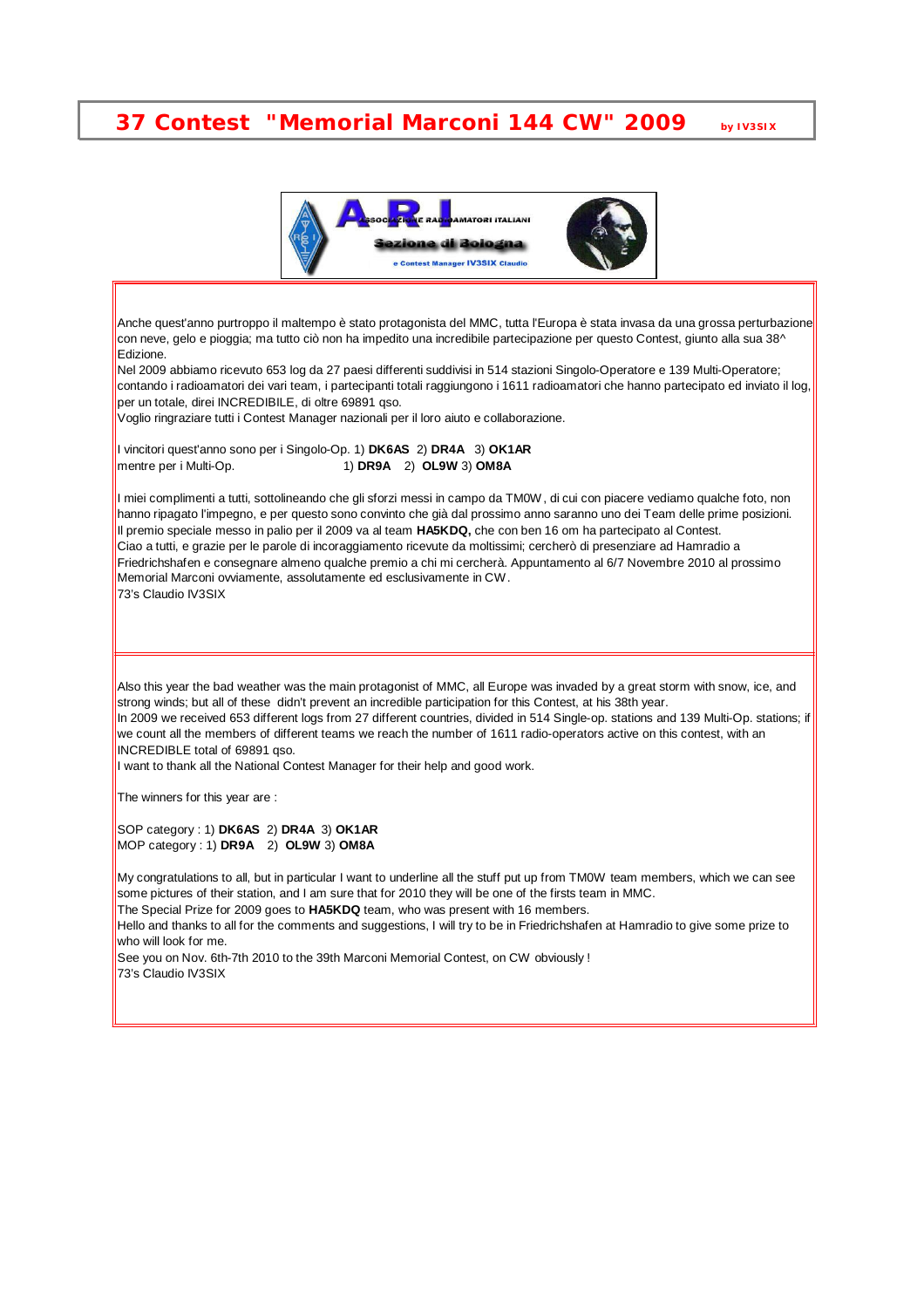## **Contest "Memorial Marconi 144 CW" 2009 by IV3SIX**

|                         |                               | <b>PARTIE RA</b><br>ezione di Bologna<br>e Contest Manager IV3SIX Claudio | <b>MATORI ITALIANI</b>                                |              |                       |                    | <b>Category Single Oper</b> |                         |                |                                                |                |            | <b>MATORI ITALIANI</b><br>ezione di Bologna<br>e Contest Manager IV3SIX Claudio |              |              |
|-------------------------|-------------------------------|---------------------------------------------------------------------------|-------------------------------------------------------|--------------|-----------------------|--------------------|-----------------------------|-------------------------|----------------|------------------------------------------------|----------------|------------|---------------------------------------------------------------------------------|--------------|--------------|
| CL.                     | CALL                          | Locator                                                                   | Antenna                                               | Power        | QSO                   | Claimed            | <b>Best DX</b>              | Loc. DX                 | ODX            | <b>Wrong QSO</b>                               | Wron           | Num. QSO   | <b>Final Score</b>                                                              | % QSO        | % ERR.       |
| $\mathbf{1}$            | DK6AS                         | <b>JN59OP</b>                                                             | 15 el. Yagi                                           | 700          | <b>Declare</b><br>544 | score<br>201.958   | YU7ACO                      | <b>Error</b>            | 0              | 12                                             | cor<br>6.025   | 532        | 195.933                                                                         | 2,21         | 2,98         |
| $\overline{\mathbf{2}}$ | DR4A                          | <b>JN39VV</b>                                                             | 4x17+ 2x9 + 2x5 el. Yaq                               | 750          | 441                   | 164.156            | HA5KDQ                      | JN97LN                  | 859            | 3                                              | 1.034          | 438        | 163.122                                                                         | 0,68         | 0,63         |
| 3                       | OK1AR                         | <b>JO60RA</b>                                                             | 2 x 9 el. Yaqi                                        | 600          | 456                   | 155.143            | YL3AG                       | KO06WK                  | 906            | $\overline{\mathcal{L}}$                       | 707            | 454        | 154.436                                                                         | 0,44         | 0,46         |
| 4<br>5                  | DK9VZ<br>OK1MAC               | <b>JO50DO</b><br><b>JN79IO</b>                                            | $2 \times 11$ el. + 4 x 4 el. Yagi<br>4 x 13 el. Yagi | 600<br>800   | 450<br>452            | 155.346<br>147.815 | 1Q8B1/0<br>LY2WR            | JN62FX<br>KO24FO        | 864<br>867     | 10<br>12                                       | 3.834<br>5.161 | 440<br>440 | 151.512<br>142.654                                                              | 2,22<br>2,65 | 2,47<br>3,49 |
| 6                       | DL9GK                         | <b>LV050U</b>                                                             | 4 x 11 el. DJ9BV                                      | 750          | 400                   | 133.535            | YU7ACO                      | KN05QC                  | 926            | 6                                              | 1.583          | 394        | 131.952                                                                         | 1,50         | 1,19         |
| $\overline{\mathbf{z}}$ | OK2AF                         | <b>JN89AK</b>                                                             | 89 el. Group                                          | 1000         | 393                   | 129.825            | LY2WR                       | KO24FO                  | 812            | 6                                              | 1.759          | 387        | 128.066                                                                         | 1,53         | 1,35         |
| 8<br>9                  | HA1A<br>DQ4T                  | <b>JN87GF</b><br><b>JN59SV</b>                                            | N.D<br>$2x10$ el + $4x4$ el Yagi                      | N. D.<br>750 | 356<br>378            | 121.453<br>121.668 | SP2QBQ<br>E74G              | JO94BF<br>JN94CS        | 787<br>760     | 3<br>9                                         | 835<br>3.561   | 353<br>369 | 120.618<br>118.107                                                              | 0,84<br>2,38 | 0,69<br>2,93 |
| 10 <sub>o</sub>         | DQ1A                          | <b>JN47QT</b>                                                             | 17 el. M2+ 2x11el. Flexa                              | 700          | 319                   | 121.830            | SK7MW                       | JO65MJ                  | 881            | 9                                              | 4.681          | 310        | 117.149                                                                         | 2,82         | 3,84         |
| 11                      | <b>9A5CW</b>                  | <b>JN65VG</b>                                                             | x 16 0 xx + 4 x 7 YU7E                                | 1000         | 285                   | 117.626            | IT9CJC                      | JM76IW                  | 930            | $\overline{4}$                                 | 1.782          | 281        | 115.844                                                                         | 1,40         | 1,51         |
| 12 <sub>2</sub><br>13   | DK1KC/P<br>DL1SBM             | <b>JN58QH</b><br><b>JN48XK</b>                                            | 2 X 17 el. F9FT<br>11 el. Yagi                        | 500<br>600   | 328<br>312            | 115.020<br>113.693 | YU7ACO<br>HA6W              | KN05QC<br><b>KNOSFB</b> | 841<br>778     | $\overline{\mathbf{c}}$<br>$\boldsymbol{\eta}$ | 736<br>262     | 326<br>311 | 114.284<br>113.431                                                              | 0,61<br>0,32 | 0,64<br>0,23 |
| 14                      | <b>S57M</b>                   | JN76PO                                                                    | 2 x 9 el. F9FT                                        | 1000         | 313                   | 113.696            | LZ1ZP                       | <b>KN22ID</b>           | 897            | $\overline{\mathbf{c}}$                        | 732            | 311        | 112.964                                                                         | 0,64         | 0,64         |
| 15                      | <b>S51ZO</b>                  | JN86DR                                                                    | 4x14el.+2x16el.+4x5el                                 | 1500         | 314                   | 113.380            | SK7MW                       | <b>JO65MJ</b>           | 990            | $\overline{\mathbf{c}}$                        | 962            | 312        | 112.418                                                                         | 0,64         | 0,85         |
| 16<br>17                | DK91P<br>F6HPP/P              | <b>JN48HV</b><br>JN19PG                                                   | 2 x 11 el. Yagi<br>k 9 el. + 2x 9el. + 18 el. 4x      | 600<br>200   | 286<br>250            | 108.210<br>104.024 | HG6Z<br>OK1MAC              | JN97WV<br><b>JN7910</b> | 838<br>826     | 0<br>$\overline{\mathcal{L}}$                  | 0<br>1.233     | 286<br>248 | 108.210<br>102.791                                                              | 0,00<br>0,80 | 0,00<br>1,19 |
| 18                      | OK6TW                         | <b>JN89DO</b>                                                             | 14 el. DK7ZB                                          | 500          | 338                   | 102.865            | LY2WR                       | KO24FO                  | 786            | 10                                             | 3.619          | 328        | 99.246                                                                          | 2,96         | 3,52         |
| 19                      | <b>DL6IAK</b>                 | <b>JN48IX</b>                                                             | $2 \times 9$ el.                                      | 650          | 270                   | 97.538             | SF7WT                       | J065QQ                  | 811            | 5                                              | 2.379          | 265        | 95.159                                                                          | 1,85         | 2,44         |
| 20<br>21                | <b>DL5MAE</b><br>OK2PVF       | <b>JN58VF</b><br><b>JN99JQ</b>                                            | N.D<br>14 el. Yagi                                    | N. D.<br>600 | 253<br>270            | 98.736<br>93.788   | М6Т<br><b>DFOMU</b>         | <b>JO20RF</b><br>JO32PC | 858<br>849     | 10<br>0                                        | 4.098<br>0     | 243<br>270 | 94.638<br>93.788                                                                | 3,95<br>0,00 | 4,15<br>0,00 |
| 22                      | <b>DKOWL</b>                  | <b>JN57MP</b>                                                             | 2 x 9 el. Yaqi                                        | 700          | 244                   | 90.899             | SK7MW                       | <b>JO65MJ</b>           | 873            | $\boldsymbol{\mathcal{I}}$                     | 418            | 243        | 90.481                                                                          | 0,41         | 0,46         |
| 23                      | OM3TZQ                        | <b>JN98ET</b>                                                             | 2 x 7 el. DK7ZB                                       | 300          | 285                   | 90.448             | 11BPU/2                     | <b>JN44PS</b>           | 824            | 3                                              | 404            | 282        | 90.044                                                                          | 1,05         | 0,45         |
| 24                      | DM1TT                         | <b>JO41PG</b>                                                             | 17 el. Yagi                                           | 600          | 295                   | 91.370             | G3CWI/P                     | <b>IO93AD</b>           | 794            | 5                                              | 2.104          | 290        | 89.266                                                                          | 1,69         | 2,30         |
| 25<br>26                | DL1A<br>OK1AGE                | <b>JN57MP</b><br>JO70ED                                                   | 2 x 9 Yagi<br>M <sub>2</sub>                          | 700<br>500   | 236<br>307            | 88.029<br>87.870   | SK7MW<br>YU7ACO             | J065QQ<br>KN05QC        | 909<br>767     | $\mathcal{I}$<br>$\overline{4}$                | 363<br>1.244   | 235<br>303 | 87.666<br>86.626                                                                | 0,42<br>1,30 | 0,41<br>1,42 |
| 27                      | DJ2QV                         | <b>JN58UA</b>                                                             | 8 el. Ojxx                                            | 600          | 261                   | 87.107             | SK7MW                       | JO65MJ                  | 826            | $\boldsymbol{\mathcal{I}}$                     | 564            | 260        | 86.543                                                                          | 0,38         | 0,65         |
| 28                      | DK2GZ                         | <b>JN49GB</b>                                                             | 2 x 9 el. F9FT                                        | 350          | 237                   | 87.579             | HG6Z                        | JN97WV                  | 845            | 9                                              | 2.673          | 228        | 84.906                                                                          | 3,80         | 3,05         |
| 29<br>30                | DL9EE<br><b>DL8UCC</b>        | JO43SV<br><b>JO71EQ</b>                                                   | N.D<br>2 x 12 el. Yagi                                | N. D.<br>750 | 205<br>230            | 86.052<br>84.756   | OM8A<br>IK5ZWU/6            | JN87WV<br>JN63GN        | 886<br>914     | $\it 4$<br>$\boldsymbol{\mathcal{I}}$          | 1.608<br>390   | 201<br>229 | 84.444                                                                          | 1,95<br>0,43 | 1,87<br>0,46 |
| 31                      | DL8VL                         | JO71FG                                                                    | 9 el M2                                               | 750          | 277                   | 84.985             | IK5ZWU/6                    | <b>JN63GN</b>           | 870            | $\overline{\mathbf{c}}$                        | 663            | 275        | 84.366<br>84.322                                                                | 0,72         | 0,78         |
| 32                      | F6DWG/P                       | JN19EL                                                                    | 2 x 7 el. DK7ZB                                       | 1000         | 222                   | 89.214             | DM7A                        | <b>JO60TR</b>           | 814            | 14                                             | 6.502          | 208        | 82.712                                                                          | 6,31         | 7,29         |
| 33                      | OK1IAS                        | <b>JN69GX</b>                                                             | 12 M <sub>2</sub>                                     | 750          | 294                   | 89.763             | F6DWG/P                     | JN19EL                  | 733            | 19                                             | 7.608          | 275        | 82.155                                                                          | 6,46         | 8,48         |
| 34<br>35                | HA8V<br><b>DJOSP</b>          | KN06HT<br>JO31KX                                                          | $4x11 + 3x6 + 6 + 2x9$<br>2 x 19 el. Yagi             | 900<br>500   | 185<br>257            | 78.536<br>84.010   | UT5JCW<br>OK2KJI            | KN64SN<br><b>JN79TI</b> | 1.033<br>682   | 0<br>15                                        | 0<br>5.917     | 185<br>242 | 78.536<br>78.093                                                                | 0,00<br>5,84 | 0,00<br>7,04 |
| 36                      | OK1DC                         | <b>LLPONL</b>                                                             | 2 x 5 el. DK7ZB                                       | 100          | 266                   | 78.327             | M6T                         | <b>JO20RF</b>           | 855            | 3                                              | 1.035          | 263        | 77.292                                                                          | 1,13         | 1,32         |
| 37                      | OK1IA                         | <b>JN89EJ</b>                                                             | 2 x 10 el. Yagi                                       | 500          | 273                   | 79.227             | LZ2FO                       | KN13KX                  | 780            | $\overline{z}$                                 | 2.423          | 266        | 76.804                                                                          | 2,56         | 3,06         |
| 38<br>39                | DK3WW<br>OM5XX                | <b>JO60RP</b><br><b>JN97BS</b>                                            | 9 el. F9FT<br>10 el. DK7ZB                            | 600<br>300   | 260<br>236            | 76.524<br>76.434   | YU1LA<br><b>DFOMU</b>       | <b>KNO4FR</b><br>JO32PC | 841<br>912     | $\boldsymbol{\mathcal{I}}$<br>$\cal O$         | 48<br>0        | 259<br>236 | 76.476<br>76.434                                                                | 0,38<br>0,00 | 0,06<br>0,00 |
| 40                      | OK1FC                         | <b>JN79CP</b>                                                             | M2 + 2xGW4CQT                                         | 600          | 273                   | 80.014             | YU7ACO                      | KN05QC                  | 738            | 13                                             | 5.648          | 260        | 74.366                                                                          | 4,76         | 7,06         |
| 41                      | F6HJO/P                       | <b>JN27FJ</b>                                                             | 5 x 4 Colli.                                          | 250          | 171                   | 73.230             | OK1MAC                      | <b>JN7910</b>           | 794            | 3                                              | 1.126          | 168        | 72.104                                                                          | 1,75         | 1,54         |
| 42<br>43                | <b>9A4M</b><br><b>YU1EV</b>   | JN85EI<br>KN04CN                                                          | 4x13el. + 4x15 el. Yagi<br>YU1 OT                     | 1000<br>600  | 181<br>158            | 72.310<br>72.898   | <b>DFOMU</b><br>UT5JCW      | JO32PC<br>KN64SN        | 1.003<br>1.055 | 1<br>3                                         | 552<br>1.746   | 180<br>155 | 71.758<br>71.152                                                                | 0,55<br>1,90 | 0,76<br>2,40 |
| 44                      | DR800GRZ                      | <b>JO60AR</b>                                                             | 2 x 17 el. Yagi                                       | 300          | 260                   | 71.883             | F6DWG/P                     | JN19EL                  | 703            | $\overline{\mathcal{L}}$                       | 735            | 258        | 71.148                                                                          | 0,77         | 1,02         |
| 45                      | F5SE/P                        | JN19XH                                                                    | 2 x 17 el. F9FT                                       | 300          | 142                   | 71.152             | OL 9W                       | JN99CL                  | 1.030          | $\boldsymbol{\mathcal{I}}$                     | 343            | 141        | 70.809                                                                          | 0,70         | 0,48         |
| 46                      | DQ7Y                          | JO50NC                                                                    | 2 mal. 14 el.                                         | 500          | 236                   | 77.857             | G7RAU                       | <b>IO90IR</b>           | 882            | 25                                             | 8.154          | 211        | 69.703                                                                          | 10,59        | 10,47        |
|                         | 47   DL8LAS<br>48 DK2ZF/P     | <b>JO54EF</b><br><b>JO43WJ</b>                                            | 11 el. F9FT<br>2 x 11 el. Flexa                       | 500<br>750   | 162<br>170            | 69.643<br>72.497   | HA <sub>2</sub> R<br>LY2WR  | JN87UE<br>KO240Q        | 937<br>1.010   | $\boldsymbol{\eta}$<br>6                       | 258<br>3.416   | 161<br>164 | 69.385<br>69.081                                                                | 0,62<br>3,53 | 0,37<br>4,71 |
|                         | 49   DL8UWE                   | JO71DT                                                                    | 2 x 10 el. Yagi                                       | 500          | 216                   | 67.669             | LY2WR                       | KO24WR                  | 744            | $\boldsymbol{\eta}$                            | 270            | 215        | 67.399                                                                          | 0,46         | 0,40         |
|                         | 50 DLOCS                      | J044WQ                                                                    | 9 el . Yagi                                           | 500          | 156                   | 68.999             | <b>HB9RF</b>                | JN47GC                  | 849            | 3                                              | 1.637          | 153        | 67.362                                                                          | 1,92         | 2,37         |
| 52                      | 51   DJ5MY/P<br><b>DL1MJF</b> | <b>JN68BI</b><br><b>JN58OD</b>                                            | 17 el. F9FT<br>11 el. Yagi                            | 700<br>750   | 208<br>200            | 67.684<br>67.545   | YT5M<br>SK7MW               | JN94VO<br>JO65MJ        | 720<br>816     | $\overline{7}$<br>6                            | 1.878<br>2.064 | 201<br>194 | 65.806<br>65.481                                                                | 3,37<br>3,00 | 2,77<br>3,06 |
|                         | 53   SP6GZZ                   | JO80FX                                                                    | 14 wl. DJ9BV                                          | 200          | 190                   | 67.264             | IK5ZWU/6                    | JN63GN                  | 876            | 5                                              | 2.138          | 185        | 65.126                                                                          | 2,63         | 3,18         |
| 54                      | 9A2LX                         | <b>JN95LM</b>                                                             | 14 el. Yagi                                           | 800          | 161                   | 68.352             | UT5JCW                      | KN64SN                  | 1.150          | 9                                              | 4.592          | 152        | 63.760                                                                          | 5,59         | 6,72         |
| 55<br>56                | ON4TX<br>OK1PGS               | JO20EP<br><b>JN69KM</b>                                                   | 17 el. F9FT<br>2 x 7 el. DK7ZB                        | 250<br>500   | 156<br>219            | 65.319<br>65.731   | OK1KCR<br>Error             | <b>JN79VS</b><br>KN05QC | 818<br>0       | $\overline{\mathcal{A}}$<br>7                  | 2.094<br>2.996 | 152<br>212 | 63.225<br>62.735                                                                | 2,56<br>3,20 | 3,21<br>4,56 |
| 57                      | DL2OM                         | <b>JO30SN</b>                                                             | 4 x 12 el. Yagi                                       | 750          | 207                   | 67.078             | IK5ZWU/6                    | <b>JN63GN</b>           | 866            | 12                                             | 4.355          | 195        | 62.723                                                                          | 5,80         | 6,49         |
| 58                      | DF2IY                         | JN49EA                                                                    | 2 x 11 el. Yagi                                       | 400          | 199                   | 64.198             | HA5KDQ                      | JN97LN                  | 799            | 8                                              | 3.183          | 191        | 61.015                                                                          | 4,02         | 4,96         |
| 59                      | DL1OJ<br>DL1FAA               | JO42DC                                                                    | $2 \times 17$ el + $2 \times$ HO Loops                | 500          | 200                   | 64.687             | HA5KDQ                      | JN97LN                  | 916            | 9                                              | 3.882          | 191        | 60.805                                                                          | 4,50         | 6,00         |
| 60<br>61                | <b>DLOU</b>                   | <b>JO40PG</b><br><b>JN59VL</b>                                            | 2 x FX224 11 el.<br>4 x 10 el. Yagi                   | 600<br>300   | 202<br>203            | 61.353<br>64.393   | G3CWI<br>YU7ACO             | 1093AD<br>KN05QC        | 838<br>871     | 5<br>16                                        | 1.723<br>4.891 | 197<br>187 | 59.630<br>59.502                                                                | 2,48<br>7,88 | 2,81<br>7,60 |
|                         | 62   ON4PS/P                  | <b>JO20KQ</b>                                                             | N. D.                                                 | N.D.         | 160                   | 62.501             | OK1KCR                      | <b>JN79VS</b>           | 783            | $\boldsymbol{7}$                               | 3.018          | 153        | 59.483                                                                          | 4,38         | 4,83         |
|                         | 63   SP2QBQ                   | <b>JO94BF</b>                                                             | N. D.                                                 | N. D.        | 124                   | 62.683             | 9A5Y                        | JN85PO                  | 961            | 6                                              | 3.264          | 118        | 59.419                                                                          | 4,84         | 5,21         |
| 64                      | DJ2FR<br>65   DJ510           | JN58PK<br><b>JO50TI</b>                                                   | 9 el. Yagi<br>2 x 11 el. Yagi                         | N. D.<br>700 | 198<br>183            | 61.727<br>59.533   | <b>DLOCS</b><br>E74G        | JO44WQ<br>JN94CS        | 702<br>793     | $\overline{7}$<br>$\boldsymbol{\eta}$          | 2.516<br>388   | 191<br>182 | 59.211<br>59.145                                                                | 3,54<br>0,55 | 4,08<br>0,65 |
| 66                      | G7RAU                         | 10901R                                                                    | 12 el. M2                                             | 400          | 137                   | 59.645             | DK6AS                       | <b>JN59OP</b>           | 900            | $\overline{\mathcal{L}}$                       | 1.259          | 135        | 58.386                                                                          | 1,46         | 2,11         |
| 67                      | <b>DL5CF</b>                  | <b>JO51RO</b>                                                             | DK7KM Beam                                            | 600          | 219                   | 63.074             | <b>9A5Y</b>                 | <b>JN85PO</b>           | 793            | 15                                             | 5.997          | 204        | 57.077                                                                          | 6,85         | 9,51         |
| 68                      | 9A2VR                         | JN95FQ                                                                    | YUOB                                                  | 100<br>N.D.  | 151                   | 58.264             | DR9A                        | <b>JN48EQ</b>           | 831            | 3                                              | 1.214          | 148        | 57.050                                                                          | 1,99         | 2,08         |
| 69                      | <b>PA4PS</b><br>70   DL3WW    | JO33GH<br>JO60FL                                                          | N. D.<br>11 el. Yagi                                  | 500          | 154<br>213            | 58.590<br>58.802   | OK2KJI<br>F6GYH             | <b>JN79TI</b><br>JN18FV | 769<br>741     | 6<br>12                                        | 1.901<br>3.823 | 148<br>201 | 56.689<br>54.979                                                                | 3,90<br>5,63 | 3,24<br>6,50 |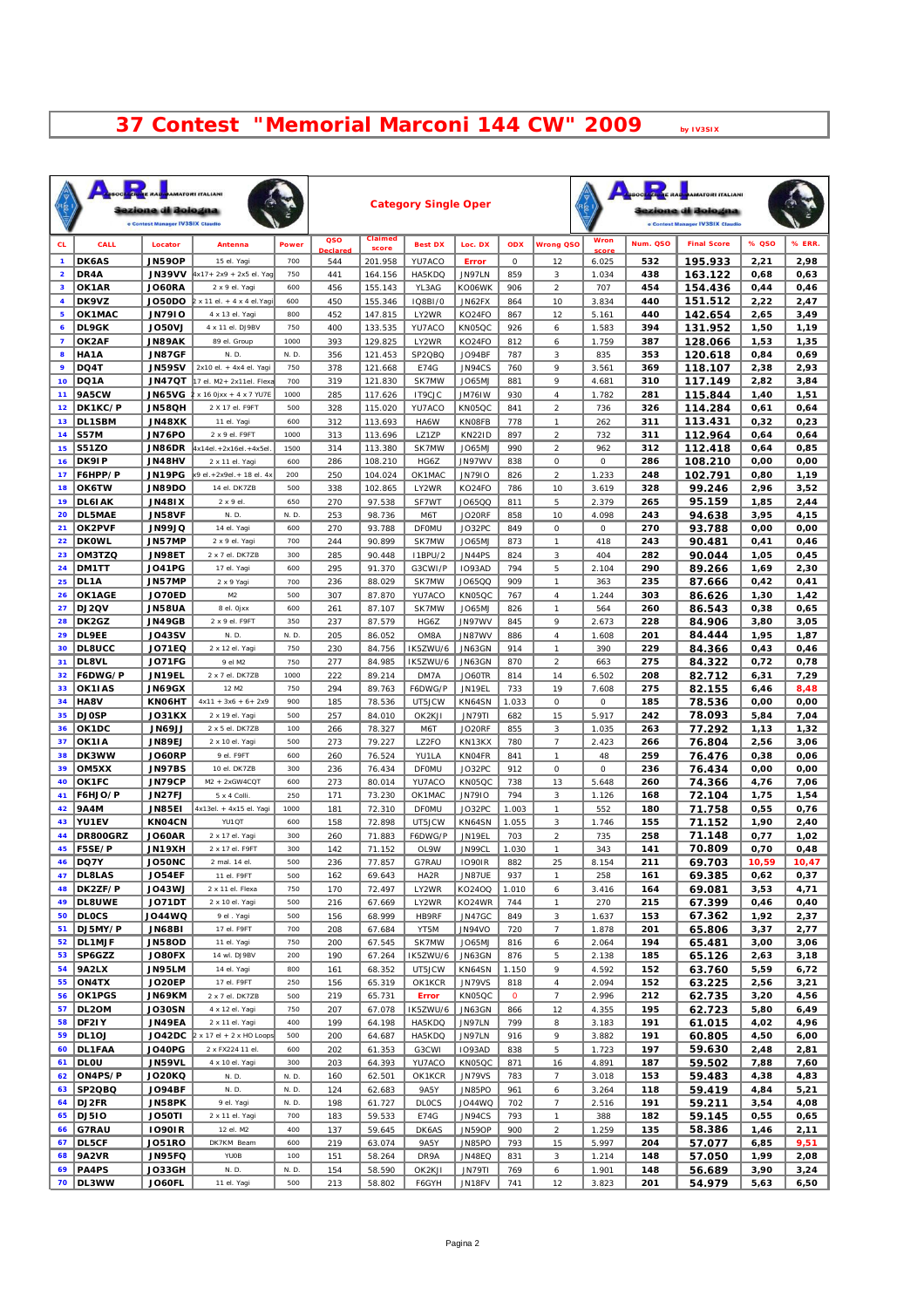| <b>CL</b>  | CALL                        | Locator                        | Antenna                          | <b>Power</b> | QSO<br>eclare | Claimed<br>score | <b>Best DX</b>           | Loc. DX                        | ODX                     | Wrong<br>QSO                          | <b>Wron</b><br>score | Num. QSO   | <b>Final Score</b> | % QSO        | % ERR.        |
|------------|-----------------------------|--------------------------------|----------------------------------|--------------|---------------|------------------|--------------------------|--------------------------------|-------------------------|---------------------------------------|----------------------|------------|--------------------|--------------|---------------|
| 71         | SN7L                        | <b>JO891QI</b>                 | Yagi                             | 400          | 144           | 59.786           | DQ1A                     | <b>JN47QT</b>                  | 821                     | 10                                    | 5.207                | 134        | 54.579             | 6,94         | 8,71          |
| 72         | DL2VL                       | <b>JO60XX</b>                  | 2 x 9 el.                        | 300          | 192           | 53.660           | PA6NL                    | JO21BX                         | 690                     | 5                                     | 1.439                | 187        | 52.221             | 2,60         | 2,68          |
| 73<br>74   | <b>HB9CAT</b><br>YU2DX      | <b>JN47BM</b><br>KNO4HN        | 2 x 20 el. DL6WU<br>16 el F9FT   | 1000<br>80   | 137<br>121    | 55.943<br>51.909 | OM6A<br>UT5JCW           | JN99JC<br>KN64SN               | 808<br>1.023            | 10<br>0                               | 3.869<br>0           | 127<br>121 | 52.074<br>51.909   | 7,30<br>0,00 | 6,92<br>0,00  |
| 75         | DL5JAN                      | JO50XL                         | 12 el. Yagi                      | 300          | 192           | 53.974           | F6GYH                    | JN18FV                         | 706                     | 5                                     | 2.500                | 187        | 51.474             | 2,60         | 4,63          |
| 76         | DK5JM                       | J043QS                         | 2 x 10 el. Yagi                  | 200          | 139           | 53.270           | <b>TMOW</b>              | JN36BP                         | 826                     | 6                                     | 1.812                | 133        | 51.458             | 4,32         | 3,40          |
| 77         | DL1MAJ                      | <b>JN68AH</b>                  | 2 x 17 el. Yagi                  | 700          | 145           | 51.717           | PA6NL                    | JO21BX                         | 696                     | $\overline{a}$                        | 781                  | 143        | 50.936             | 1,38         | 1,51          |
| 78<br>79   | OK1VM<br>IK4PMB             | <b>JO60VR</b><br><b>JN54MM</b> | 16 el. Yagi<br>16 el. jxx        | 50<br>500    | 228<br>106    | 54.189<br>50.272 | Error<br>OK2KCE          | KN05QC<br>JN89XX               | $\boldsymbol{o}$<br>800 | 14<br>0                               | 3.729<br>$\cal O$    | 214<br>106 | 50.460<br>50.272   | 6,14<br>0,00 | 6,88<br>0,00  |
| 80         | DK3UA                       | <b>JO64LF</b>                  | 12 el. M2                        | 500          | 132           | 53.410           | F5OCL/P                  | JN37NV                         | 814                     | 9                                     | 3.745                | 123        | 49.665             | 6,82         | 7,01          |
| 81         | DL8DWW                      | JO70HW                         | 2 x 9 el. Yaqi                   | 750          | 192           | 51.494           | IK5ZWU/6                 | JN63GN                         | 835                     | $\overline{a}$                        | 3.264                | 190        | 48.230             | 1,04         | 6,34          |
| 82         | DL9CW                       | <b>JO61DE</b>                  | 10 el. Yagi                      | 100          | 179           | 47.785           | F6DWG/P                  | JN19EL                         | 729                     | 0                                     | 0                    | 179        | 47.785             | 0,00         | 0,00          |
| 83         | OK2TX                       | <b>JN89UD</b>                  | DL7KM                            | 35           | 187           | 49.988           | DK4QT                    | JO42DC                         | 741                     | 9                                     | 2.629                | 178        | 47.359             | 4,81         | 5,26          |
| 84<br>85   | SP6LTC<br>DJ9MH             | <b>JO70VX</b><br>JO50FA        | 17 el. F9FT<br>14 el. ParaBeam   | 50<br>200    | 173<br>143    | 49.967<br>46.622 | PA6NL<br>HA6W            | JO21BX<br>KN08FB               | 815<br>761              | 6<br>${\cal O}$                       | 3.019<br>0           | 167<br>143 | 46.948<br>46.622   | 3,47<br>0,00 | 6,04<br>0,00  |
| 86         | OK2PWY                      | <b>JN89KW</b>                  | 9 el. DK7ZB                      | 200          | 172           | 49.217           | IK5ZWU/6                 | <b>JN63GN</b>                  | 781                     | $\boldsymbol{s}$                      | 2.712                | 164        | 46.505             | 4,65         | 5,51          |
| 87         | DL3HXS                      | <b>JO61BT</b>                  | 2 x 7 el. DK7ZB                  | 400          | 154           | 46.576           | <b>9A5Y</b>              | JN85PO                         | 788                     | $\boldsymbol{\eta}$                   | 329                  | 153        | 46.247             | 0,65         | 0,71          |
| 88         | E74G                        | <b>JN94CS</b>                  | 2 x DJ9BV                        | 70           | 118           | 47.333           | DR9A                     | <b>JN48EQ</b>                  | 866                     | $\sqrt{3}$                            | 1.087                | 115        | 46.246             | 2,54         | 2,30          |
| 89<br>90   | DR3X<br>OM5KV               | JO70HW<br><b>JN97BS</b>        | 2 x 9 el. Yagi<br>4 x GW4CQT     | 750<br>100   | 195<br>165    | 47.110<br>48.214 | IK5ZWU/6<br>DR4A         | JN63GN<br>JN39VV               | 835<br>792              | $\sqrt{2}$<br>6                       | 1.034<br>2.144       | 193<br>159 | 46.076             | 1,03         | 2,19          |
| 91         | DL3DQL                      | <b>JO61PH</b>                  | 8 el.                            | 250          | 176           | 46.200           | LY2WR                    | KO24FO                         | 832                     | $\sqrt{5}$                            | 1.198                | 171        | 46.070<br>45.002   | 3,64<br>2,84 | 4,45<br>2,59  |
| 92         | F6BUL/P                     | <b>JN380S</b>                  | 17 el. Yagi                      | 40           | 148           | 50.006           | IK5ZWU/6                 | <b>JN63GN</b>                  | 711                     | 14                                    | 5.133                | 134        | 44.873             | 9,46         | 10,26         |
| 93         | <b>DKONS</b>                | JO50FA                         | 14 el. ParaBeam                  | 200          | 133           | 44.219           | HA6W                     | KN08FB                         | 761                     | ${\cal O}$                            | $\cal O$             | 133        | 44.219             | 0,00         | 0,00          |
| 94         | <b>HB9CQL</b>               | <b>JN37TL</b>                  | 17 el. Cushcraft                 | 600          | 157           | 51.396           | OM6A                     | JN99JC                         | 845                     | 25                                    | 7.743                | 132        | 43.653             | 15,92        | 15,07         |
| 95<br>96   | DL7AU<br><b>DL6UNF</b>      | <b>JO60RP</b><br><b>JO71IW</b> | 9 el. F9FT<br>11 el. Yagi        | 750<br>100   | 161<br>147    | 43.417<br>44.053 | <b>F5SE/P</b><br>9A5Y    | JN19XH<br>JN85PO               | 695<br>730              | 0<br>3                                | 0<br>931             | 161<br>144 | 43.417<br>43.122   | 0,00<br>2,04 | 0,00<br>2,11  |
| 97         | DL1SUZ                      | <b>JO53UN</b>                  | 2 X 2.2WL DJ9BV                  | 500          | 100           | 43.572           | LY2WR                    | KO24FO                         | 839                     | $\boldsymbol{\eta}$                   | 560                  | 99         | 43.012             | 1,00         | 1,29          |
| 98         | HA5BVG/P                    | JN97LF                         | 17 el. F9FT                      | 100          | 142           | 44.224           | DR9A                     | <b>JN48EQ</b>                  | 804                     | $\mathcal{Z}$                         | 1.252                | 139        | 42.972             | 2,11         | 2,83          |
| 99         | DL1DSW                      | JO70HX                         | 9 el. Yaqi                       | 60           | 166           | 43.089           | ON4KHG                   | JO10XO                         | 751                     | $\it 1$                               | 474                  | 165        | 42.615             | 0,60         | 1,10          |
| 100<br>101 | <b>9A4QA</b><br>DK5LO       | <b>JN74UR</b>                  | 16 el. F9FT<br>4 x 12 el. Yagi   | 25<br>750    | 129           | 44.537           | DJ0QZ                    | JN49LM                         | 737                     | 9                                     | 2.661                | 120<br>117 | 41.876             | 6,98         | 5,97          |
| 102        | DB7MA                       | <b>JO54DF</b><br><b>JO54DF</b> | N. D.                            | N. D.        | 120<br>91     | 43.648<br>41.552 | OM <sub>5M</sub><br>OM6A | JN88AA<br>JN99JC               | 798<br>817              | 3<br>0                                | 1.880<br>0           | 91         | 41.768<br>41.552   | 2,50<br>0,00 | 4,31<br>0,00  |
| 103        | IK3UNA/1                    | JN35TF                         | 16 el. Ojxx                      | 500          | 104           | 41.532           | OL9W                     | JN99CL                         | 926                     | 0                                     | 0                    | 104        | 41.532             | 0,00         | 0,00          |
| 104        | DH7KU                       | <b>JN58PE</b>                  | 8 el. Yagi Ojxx                  | 750          | 145           | 46.082           | DL2DRM                   | Error                          | $\cal O$                | 12                                    | 4.703                | 133        | 41.379             | 8,28         | 10,21         |
| 105        | OK2PSC                      | JN99FU                         | 2 x 5 el. DK7ZB                  | 300          | 154           | 45.243           | IK5ZWU/6                 | JN63GN                         | 832                     | 18                                    | 4.615                | 136        | 40.628             | 11,69        | 10,20         |
| 106<br>107 | DF7GG<br>UW5W               | <b>JO63UU</b><br>KN29AU        | 10 el. Yagi<br>4 X 7 el. DK7ZB   | 100<br>300   | 103<br>78     | 40.818<br>40.690 | F5OCL/P<br>UT5JCW        | JN37NV<br>KN64SN               | 807<br>928              | $\boldsymbol{\tau}$<br>$\overline{a}$ | 310<br>789           | 102<br>76  | 40.508<br>39.901   | 0,97<br>2,56 | 0,76<br>1,94  |
| 108        | <b>SP6ARE</b>               | <b>JO81IL</b>                  | 7 el. Quad                       | 100          | 118           | 40.538           | 9A4M                     | <b>JN85EI</b>                  | 682                     | 3                                     | 707                  | 115        | 39.831             | 2,54         | 1,74          |
| 109        | OK2BDS                      | <b>JN79WF</b>                  | 10 el. Yagi DK7ZB                | 70           | 150           | 40.772           | SK7MW                    | JO65MJ                         | 713                     | $\mathfrak{Z}$                        | 960                  | 147        | 39.812             | 2,00         | 2,35          |
| 110        | <b>DLOVV</b>                | <b>JO64AD</b>                  | 11 el. FX 224                    | 600          | 101           | 43.400           | OM8A                     | JN87WV                         | 806                     | 8                                     | 3.840                | 93         | 39.560             | 7,92         | 8,85          |
| 111<br>112 | PA5WT                       | <b>JO22IJ</b>                  | N. D.<br>7 el. M2                | N. D.<br>150 | 114           | 40.730           | OE2M                     | JN67NT                         | 787                     | 5                                     | 1.562                | 109        | 39.168             | 4,39         | 3,84          |
| 113        | DF1RL/P<br>OM2RL            | <b>JO44NA</b><br><b>JN88NR</b> | 2 x 11 el. Yagi                  | 250          | 150<br>143    | 39.440<br>38.623 | OM3K11<br>DK2ZF/P        | <b>JN88UU</b><br>JO43WJ        | 827<br>725              | 3<br>$\boldsymbol{\tau}$              | 1.196<br>460         | 147<br>142 | 38.244<br>38.163   | 2,00<br>0,70 | 3,03<br>1,19  |
| 114        | 9A5MT                       | <b>JN95GN</b>                  | 16 el. Yagi                      | 100          | 112           | 39.921           | <b>DLOGTH/P</b>          | JO50RK                         | 756                     | 6                                     | 1.844                | 106        | 38.077             | 5,36         | 4,62          |
| 115        | <b>S52IT</b>                | JN66WB                         | 17 el. Yagi                      | 100          | 126           | 38.263           | DR <sub>2</sub> X        | <b>JO40QL</b>                  | 594                     | $\sqrt{3}$                            | 480                  | 123        | 37.783             | 2,38         | 1,25          |
| 116        | OE3JPC<br>DL5ZL/P           | JN87EW                         | 2 x 15 el. Yagi                  | 180          | 113           | 38.564           | <b>DFOMU</b>             | JO32PC                         | 797                     | $\it 4$                               | 978                  | 109<br>124 | 37.586             | 3,54         | 2,54<br>9,97  |
| 117<br>118 | DL5AYI                      | JO51HJ<br>JO51FE               | 11 el. F9FT<br>8 el. Yagi DK7ZB  | 100<br>50    | 137<br>127    | 41.484<br>38.071 | <b>9A5Y</b><br>HA5KDO    | JN85PO<br><b>JN97LN</b>        | 810<br>735              | 13<br>5                               | 4.137<br>1.042       | 122        | 37.347<br>37.029   | 9,49<br>3,94 | 2,74          |
| 119        | IK0VWO/0                    | <b>JN631L</b>                  | 4 x 8 el. Ovwo                   | 500          | 82            | 36.825           | DR <sub>2</sub> X        | <b>JO40QL</b>                  | 819                     | 0                                     | 0                    | 82         | 36.825             | 0,00         | 0,00          |
|            | 120 DL1NEO                  | <b>JN59KV</b>                  | N. D.                            | 300          | 130           | 36.761           | 9A5Y                     | JN85PO                         | 677                     | 0                                     | 0                    | 130        | 36.761             | 0,00         | 0,00          |
|            | 121 12XAV/1                 | JN44MU<br><b>JN97OM</b>        | 18 el. Yagi<br>13 el. DJ9BV      | 300<br>100   | 92            | 36.369           | OL9W                     | JN99CL                         | 862                     | 0<br>$\boldsymbol{\tau}$              | 0                    | 92         | 36.369             | 0,00         | 0,00          |
|            | 122 HA500<br>123 DL5ARM     | <b>JO50JI</b>                  | 17 el. F9FT                      | 150          | 120<br>139    | 36.712<br>37.865 | <b>IQ5TT</b><br>9A5Y     | JN54JD<br>JN85PO               | 752<br>716              | 5                                     | 574<br>2.021         | 119<br>134 | 36.138<br>35.844   | 0,83<br>3,60 | 1,56<br>5,34  |
|            | 124 YT5M                    | <b>JN94VO</b>                  | N. D.                            | N. D.        | 108           | 41.114           | OL4A                     | JO60RN                         | 815                     | 13                                    | 5.383                | 95         | 35.731             | 12,04        | 13,09         |
|            | 125 HA5CW                   | JN97PM                         | 10 el. K5GW                      | 100          | 125           | 39.154           | IK5ZWU/6                 | JN63GN                         | 686                     | 11                                    | 4.055                | 114        | 35.099             | 8,80         | 10,36         |
|            | 126 DL7VEE                  | <b>JO62SM</b>                  | 8 el. Yagi                       | 50           | 97            | 34.988           | 9A5Y                     | <i>JN85PO</i>                  | 816                     | 0                                     | 0                    | 97         | 34.988             | 0,00         | 0,00          |
|            | 127 DH8IAB<br>128 SQ1VAA    | <b>JO30NO</b><br>J0720W        | 10 el. Yagi DK7ZB<br>17 el. F9FT | 300<br>100   | 110<br>101    | 34.798<br>35.716 | OM3W<br>DQ1A             | JN99CH<br>JN47QT               | 806<br>704              | $\cal O$<br>$\overline{a}$            | 0<br>1.047           | 110<br>99  | 34.798<br>34.669   | 0,00<br>1,98 | 0,00<br>2,93  |
| 129        | OM3TGE                      | <b>JN98DV</b>                  | 4 x F9FT                         | 50           | 133           | 35.993           | 5P3WW                    | JO64EX                         | 787                     | $\it 4$                               | 1.657                | 129        | 34.336             | 3,01         | 4,60          |
|            | 130 S57LM                   | JN76HD                         | 17 el. F9FT                      | 100          | 111           | 35.523           | DR4A                     | JN39VV                         | 657                     | $\it 4$                               | 1.470                | 107        | 34.053             | 3,60         | 4,14          |
|            | 131 YU7W                    | <b>JN95WG</b>                  | 9 el. Yagi                       | 25<br>N.D.   | 105           | 34.557           | OL4A                     | JO60RN                         | 758                     | $\boldsymbol{\tau}$                   | 534                  | 104        | 34.023             | 0,95         | 1,55          |
|            | 132 DJ3XK<br>133 SP7WMZ     | <b>JO53AN</b><br><b>JO91RT</b> | N. D.<br>10 el. DK7ZB            | 150          | 89<br>79      | 35.772<br>33.832 | OM3K11<br>DR9A           | <b>JN88UU</b><br><b>JN48EQ</b> | 748<br>860              | $\overline{4}$<br>${\cal O}$          | 1.776<br>0           | 85<br>79   | 33.996<br>33.832   | 4,49<br>0,00 | 4,96<br>0,00  |
|            | 134   F6ACU                 | JN38FC                         | N. D.                            | N. D.        | 98            | 35.611           | OK1KCR                   | <b>JN79VS</b>                  | 707                     | 6                                     | 2.010                | 92         | 33.601             | 6,12         | 5,64          |
|            | 135 F6DCD                   | JN38RQ                         | N. D.                            | N. D.        | 105           | 35.197           | G7RAU                    | <b>IO90IR</b>                  | 669                     | 7                                     | 2.083                | 98         | 33.114             | 6,67         | 5,92          |
| 136        | <b>9A5SG</b>                | <b>JN951M</b>                  | 16 el. DJ9BV                     | 1000         | 70            | 33.697           | <b>DLOGTH/P</b>          | JO50RK                         | 768                     | $\boldsymbol{\mathcal{I}}$            | 584                  | 69         | 33.113             | 1,43         | 1,73          |
| 138        | 137 DL9GS<br><b>PAOPFW</b>  | <b>JO31OM</b><br>JO21KW        | 4 x 17 el. Yagi<br>7 el. Yagi    | 300<br>50    | 101<br>88     | 36.744<br>35.114 | OM3W<br>OE2M             | <b>Error</b><br>JN67NT         | 0<br>747                | $\boldsymbol{s}$<br>6                 | 3.674<br>2.244       | 93<br>82   | 33.070<br>32.870   | 7,92<br>6,82 | 10,00<br>6,39 |
|            | 139 DL1EIP/P                | JO31DF                         | 7 el. Yagi                       | 200          | 110           | 33.225           | OK1KCR                   | <b>JN79VS</b>                  | 691                     | $\mathcal{I}$                         | 429                  | 109        | 32.796             | 0,91         | 1,29          |
|            | 140   DL6NCI                | <b>JO50VI</b>                  | 11 el. Yagi                      | 600          | 80            | 32.723           | HA8V                     | KN06HT                         | 760                     | $\cal O$                              | 0                    | 80         | 32.723             | 0,00         | 0,00          |
|            | 141   OK5TM                 | JN89GH                         | 7 el. DK7ZB                      | 50           | 127           | 32.880           | IK5ZWU/6                 | JN63GN                         | 709                     | $\mathcal{I}$                         | 188                  | 126        | 32.692             | 0,79         | 0,57          |
| 142<br>143 | SP6VGJ<br>OM6TX             | UHP8OL<br><b>JN99JK</b>        | 12 el. DK7ZB<br>17 el. Yagi      | 100<br>100   | 97<br>130     | 35.111<br>32.591 | 9A2LX<br>DR9A            | JN95LM<br>JN48EQ               | 725<br>764              | 5<br>$\mathcal{I}$                    | 2.511<br>325         | 92<br>129  | 32.600<br>32.266   | 5,15<br>0,77 | 7,15<br>1,00  |
|            | 144   IQ2CJ                 | <b>JN45ON</b>                  | 2 x 13 el. Yagi                  | 500          | 108           | 32.257           | DFOMU                    | JO32PC                         | 741                     | 0                                     | 0                    | 108        | 32.257             | 0,00         | 0,00          |
| 145        | DL3AZI                      | <b>JO51MF</b>                  | 11 el. Yagi                      | 80           | 122           | 35.049           | HA6W                     | KN08FB                         | 764                     | 13                                    | 2.904                | 109        | 32.145             | 10,66        | 8,29          |
| 146        | OM3EE                       | JN88RF                         | 7 el. Quad                       | 25           | 139           | 32.218           | DR9A                     | JN48EQ                         | 671                     | $\boldsymbol{\eta}$                   | 389                  | 138        | 31.829             | 0,72         | 1,21          |
| 148        | 147   DM4D<br><b>SP7VVB</b> | JO72AI<br><b>JO91RR</b>        | 11 el. Yagi<br>10 el. DK7ZB      | 100<br>50    | 109<br>78     | 32.296<br>31.571 | ON4TO<br>9A4M            | JO20EP<br><b>JN85EI</b>        | 695<br>744              | $\mathcal{I}$<br>0                    | 695<br>0             | 108<br>78  | 31.601<br>31.571   | 0,92<br>0,00 | 2,15<br>0,00  |
|            | 149   DL8UAT                | <b>JO61TL</b>                  | 4 x 10 el. Yagi                  | 200          | 123           | 33.055           | 9A9R                     | <b>JN85LN</b>                  | 703                     | $\it 4$                               | 1.640                | 119        | 31.415             | 3,25         | 4,96          |
| 150        | OK1DRX                      | <b>JN79DW</b>                  | 7 el. DK7ZB                      | 50           | 128           | 31.254           | YU1EV                    | KN04CN                         | 746                     | $\boldsymbol{\tau}$                   | 128                  | 127        | 31.126             | 0,78         | 0,41          |
|            | 151 DK4QT                   | JO42DC                         | N. D.                            | N. D.        | 107           | 34.120           | OM6A                     | <b>Error</b>                   | 0                       | 8                                     | 3.068                | 99         | 31.052             | 7,48         | 8,99          |
| 152        | DL2DRG                      | JO70IT                         | QuadLong                         | 100          | 157           | 35.330           | <b>9A5Y</b>              | JN95PW                         | 639                     | 17                                    | 4.350                | 140        | 30.980             | 10,83        | 12,31         |
|            | 153 OM5MX                   | <b>JN98BG</b>                  | 4 x 13 el. Yagi                  | 100          | 129           | 30.917           | IK5ZWU/6                 | <b>JN63GN</b>                  | 679                     | $\cal O$                              | 0                    | 129        | 30.917             | 0,00         | 0,00          |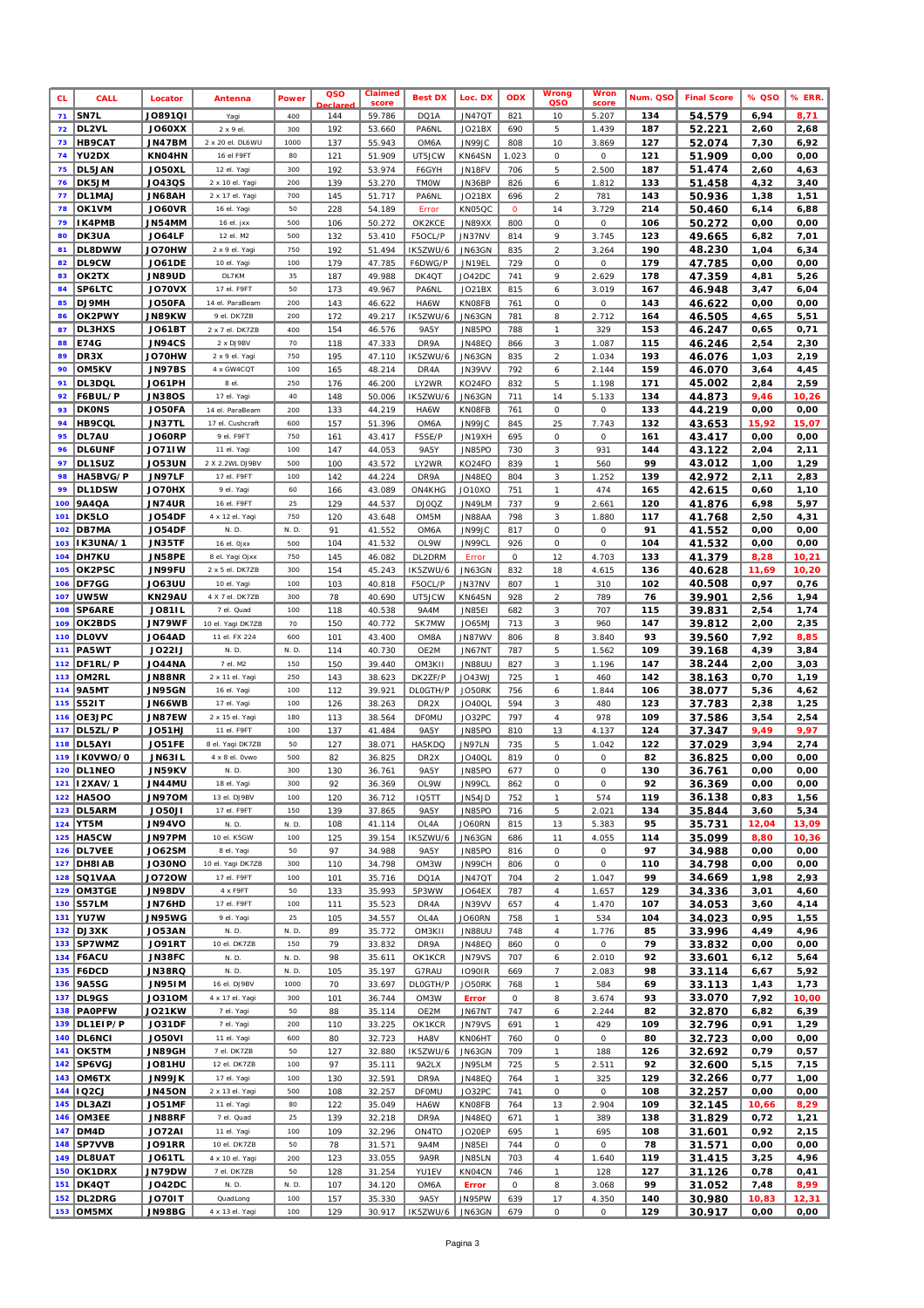| <b>CL</b>  | <b>CALL</b>                    | Locator                        | Antenna                      | <b>Power</b>            | QSO<br>eclared | Claimed<br>score | <b>Best DX</b>    | Loc. DX                        | <b>ODX</b>       | Wrong<br>QSO                          | <b>Wron</b><br>score | Num. QSO  | <b>Final Score</b> | % QSO        | % ERR.        |
|------------|--------------------------------|--------------------------------|------------------------------|-------------------------|----------------|------------------|-------------------|--------------------------------|------------------|---------------------------------------|----------------------|-----------|--------------------|--------------|---------------|
|            | 154 DL8MBS                     | <b>JO51MD</b>                  | 11 el. Yagi                  | 80                      | 98             | 31.081           | 9A5Y              | JN85PO                         | 770              | $\mathcal{I}$                         | 262                  | 97        | 30.819             | 1,02         | 0,84          |
| 155        | <b>YU1EO</b>                   | KN04FR                         | Yagi                         | 100                     | 84             | 32.923           | OL4A              | <b>JO60RN</b>                  | 834              | 5                                     | 2.353                | 79        | 30.570             | 5,95         | 7,15          |
| 157        | 156   I K 3 C A G<br>I4LCK/4   | JN65CM<br>JN54PD               | 17 el. F9FT<br>17 el. F9FT   | 100<br>300              | 87<br>70       | 31.515<br>30.378 | HG6Z<br>HA6W      | JN97WV<br><b>KNO8FB</b>        | 641<br>830       | $\sqrt{2}$<br>0                       | 1.130<br>0           | 85<br>70  | 30.385             | 2,30<br>0,00 | 3,59<br>0,00  |
| 158        | <b>DF7HD</b>                   | <b>JO53AO</b>                  | FX 224                       | 700                     | 100            | 31.431           | <b>HB9RF</b>      | <b>JN47GC</b>                  | 731              | $\sqrt{3}$                            | 1.059                | 97        | 30.378<br>30.372   | 3,00         | 3,37          |
| 159        | DL7ANR                         | <b>JO62PM</b>                  | 2 x 13 el. Yagi              | 100                     | 91             | 30.338           | HA6W              | <b>KNO8FB</b>                  | 711              | $\cal O$                              | 0                    | 91        | 30.338             | 0,00         | 0,00          |
| 160        | DK3QN/P                        | <b>JN58LI</b>                  | 4 x 8 el. Yagi               | 600                     | 109            | 32.944           | PA6NL             | JO21BX                         | 632              | 8                                     | 2.871                | 101       | 30.073             | 7,34         | 8,71          |
| 161        | DF6MU                          | <b>JN58WF</b>                  | 11 el. Hynrid Quad           | 250                     | 114            | 31.721           | <b>PA6NL</b>      | JO21BX                         | 692              | 6                                     | 1.855                | 108       | 29.866             | 5,26         | 5,85          |
| 162        | DK5WO                          | <b>JO30AS</b>                  | 13 el. Yagi                  | 112                     | 112            | 32.125           | SK7MW             | JO65MJ                         | 695              | 6                                     | 2.425                | 106       | 29.700             | 5,36         | 7,55          |
| 163<br>164 | DM2RN<br>DJ6OL                 | JO51UM<br><b>JO52AP</b>        | 9 el. Yagi<br>11 el. Yagi    | 100<br>250              | 108<br>92      | 29.902<br>30.015 | HA6W<br>OM3K11    | <b>KNO8FB</b><br><b>JN88UU</b> | 736<br>685       | $\sqrt{2}$<br>$\sqrt{3}$              | 325<br>527           | 106<br>89 | 29.577<br>29.488   | 1,85<br>3,26 | 1,09<br>1,76  |
|            | 165 OE6WIG                     | <b>JN76XU</b>                  | 8 el. Yagi                   | 30                      | 107            | 29.677           | YO3BBW            | KN13RX                         | 667              | $\sqrt{3}$                            | 745                  | 104       | 28.932             | 2,80         | 2,51          |
| 166        | OK1AXA                         | <b>JO60VQ</b>                  | F9FT                         | 100                     | 125            | 30.460           | <b>Error</b>      | <b>Error</b>                   | $\boldsymbol{o}$ | $\boldsymbol{4}$                      | 1.565                | 121       | 28.895             | 3,20         | 5,14          |
| 167        | OK1AKL                         | JO70FA                         | 9 el. Yagi                   | 600                     | 124            | 29.911           | E77ZM             | JN84PT                         | 819              | $\boldsymbol{4}$                      | 1.573                | 120       | 28.338             | 3,23         | 5,26          |
| 168        | OMOTT                          | KN08XQ                         | 8 el. Yagi                   | 20                      | 77             | 28.321           | S57C              | JN65XM                         | 700              | $\cal O$                              | 0                    | 77        | 28.321             | 0,00         | 0,00          |
| 169        | G4ZTR                          | JO01KW                         | 16 el. Ojxx                  | 200                     | 72             | 28.310           | DK6AS             | <b>JN59OP</b>                  | 769              | $\cal O$                              | $\cal O$             | 72        | 28.310             | 0,00         | 0,00          |
| 170<br>171 | <b>S58M</b><br><b>DJOVZ</b>    | <b>JN761D</b><br>JO30GL        | 16 el. F9FT<br>17 el. Yagi   | 500<br>400              | 95<br>57       | 28.734<br>30.029 | 11AXE<br>OM6A     | JN34QM<br>JN99JC               | 601<br>892       | $\overline{a}$<br>3                   | 586<br>1.928         | 93<br>54  | 28.148<br>28.101   | 2,11<br>5,26 | 2,04<br>6,42  |
| 172        | 9A3SM                          | <b>JN85AT</b>                  | 11 el. Fracarro              | 100                     | 105            | 29.039           | <b>I1MXI</b>      | JN44LW                         | 562              | $\sqrt{3}$                            | 998                  | 102       | 28.041             | 2,86         | 3,44          |
| 173        | DK9TF                          | <b>JO31NF</b>                  | 15 el. Yagi                  | 600                     | 72             | 29.057           | OM6A              | JN99JC                         | 863              | $\boldsymbol{4}$                      | 1.083                | 68        | 27.974             | 5,56         | 3,73          |
| 174        | DL <sub>2</sub> F              | JO40LN                         | N. D.                        | 750                     | 127            | 29.983           | OK2AF             | JN89AK                         | 522              | 9                                     | 2.172                | 118       | 27.811             | 7,09         | 7,24          |
| 175        | OM3CQF                         | JN88QQ                         | PAOMS                        | 45                      | 113            | 27.803           | DR9A              | <b>JN48EQ</b>                  | 661              | $\cal O$                              | 0                    | 113       | 27.803             | 0,00         | 0,00          |
| 176<br>177 | <b>HA4FV</b><br>OK1VHF         | JN96LX                         | N. D.<br>9 el. Yagi DK7ZB    | N.D<br>600              | 116<br>104     | 29.158           | DM5D              | JO510C                         | 727<br>761       | $\sqrt{5}$<br>5                       | 2.047<br>708         | 111<br>99 | 27.111             | 4,31         | 7,02<br>2,55  |
| 178        | <b>DL6UHA</b>                  | JO70EB<br><b>JO71HR</b>        | 11 el. Yagi                  | 100                     | 101            | 27.781<br>27.028 | YU7ACO<br>9A5Y    | KN05QC<br>JN85PO               | 709              | 0                                     | 0                    | 101       | 27.073<br>27.028   | 4,81<br>0,00 | 0,00          |
| 179        | US5WU                          | KO20DI                         | 4 x 17 el. DK7ZB             | 100                     | 51             | 26.849           | 9A4M              | JN85E1                         | 810              | $\cal O$                              | $\cal O$             | 51        | 26.849             | 0,00         | 0,00          |
| 180        | <b>DL8NP</b>                   | <b>JN58SC</b>                  | 4 x 7 el. Flexa              | 300                     | 95             | 29.284           | PA6NL             | JO21BX                         | 683              | $\it 8$                               | 2.541                | 87        | 26.743             | 8,42         | 8,68          |
| 181        | OM1RV                          | JN88RV                         | 9 el. Yagi                   | 50                      | 101            | 26.343           | DL <sub>10J</sub> | <b>JO42DC</b>                  | 770              | 0                                     | 0                    | 101       | 26.343             | 0,00         | 0,00          |
| 182        | DL2ANM                         | JO61FA                         | 9 el. Yagi                   | 50                      | 109            | 26.701           | <b>9A5Y</b>       | JN85PO                         | 701              | $\sqrt{4}$                            | 694                  | 105       | 26.007             | 3,67         | 2,60          |
| 183<br>184 | OK1IAL<br>DJ2GM                | <b>JN69HT</b><br><b>JN58SC</b> | 5 el. Yagi<br>9 el. Yagi     | 80<br>150               | 96<br>108      | 25.665<br>28.267 | IK5ZWU/6<br>PA6NL | JN63GN<br>JO21BX               | 695<br>683       | $\boldsymbol{\eta}$<br>8              | 362<br>2.991         | 95<br>100 | 25.303<br>25.276   | 1,04<br>7,41 | 1,41<br>10,58 |
| 185        | <b>DK9HE</b>                   | <b>JO53BJ</b>                  | N. D.                        | N.D                     | 91             | 29.818           | HA <sub>2</sub> R | <b>JN87UE</b>                  | 875              | 13                                    | 4.561                | 78        | 25.257             | 14,29        | 15,30         |
| 186        | <b>DL4HRM</b>                  | <b>JO51XL</b>                  | 12 el. X-Quad                | 100                     | 109            | 25.373           | <b>TMOW</b>       | JN36BP                         | 685              | 3                                     | 692                  | 106       | 24.681             | 2,75         | 2,73          |
| 187        | DL4MHA                         | <b>JN58QI</b>                  | 7 el. Yagi                   | 150                     | 98             | 25.064           | HA5KDQ            | JN97LN                         | 572              | $\overline{a}$                        | 488                  | 96        | 24.576             | 2,04         | 1,95          |
| 188        | SP2CNW                         | <b>JO93AI</b>                  | 4 x 10 el. DK7ZB             | 80                      | 73             | 28.757           | DR9A              | <b>JN48EQ</b>                  | 852              | 11                                    | 4.220                | 62        | 24.537             | 15,07        | 14,67         |
| 189<br>190 | OK1VBN                         | <b>JN79HA</b>                  | PAOMS<br>9 el. F9FT          | 100<br>150              | 97             | 25.526           | SK7MW             | JO65MJ                         | 717              | $\overline{4}$                        | 1.074                | 93        | 24.452             | 4,12         | 4,21          |
| 191        | <b>DL9NCI</b><br>DL4HG         | <b>JO50WI</b><br>JO53CM        | N. D.                        | 200                     | 93<br>74       | 26.100<br>25.702 | HA5KDQ<br>OM3K11  | JN97LN<br><b>JN88UU</b>        | 603<br>736       | 6<br>6                                | 1.723<br>2.054       | 87<br>68  | 24.377<br>23.648   | 6,45<br>8,11 | 6,60<br>7,99  |
| 192        | OM5LD                          | <b>JN98AH</b>                  | 7 el. GW4CQT                 | 65                      | 110            | 23.490           | DL8WF             | JO61DU                         | 569              | $\cal O$                              | 0                    | 110       | 23.490             | 0,00         | 0,00          |
| 193        | <b>DK6CQ</b>                   | <b>JN58WH</b>                  | 11 el. Yagi                  | 300                     | 75             | 24.517           | PA6NL             | JO21BX                         | 686              | 5                                     | 1.417                | 70        | 23.100             | 6,67         | 5,78          |
| 194        | DL2CC                          | <b>MW8PNL</b>                  | 9 el. Yagi                   | 500                     | 90             | 23.859           | <b>DLOCS</b>      | JO44WQ                         | 686              | $\overline{4}$                        | 760                  | 86        | 23.099             | 4,44         | 3,19          |
| 195        | <b>PA2RU</b>                   | JO32LT                         | 12 el. Ojxx                  | 200                     | 86             | 25.494           | OE2M              | JN77NT                         | 802              | 7                                     | 2.609                | 79        | 22.885             | 8,14         | 10,23         |
| 196<br>197 | SP9OHL<br>OK1KF                | JO90KH<br><b>JN791W</b>        | 11 el. F9FT<br>10 el. Yagi   | 100<br>100              | 78<br>118      | 24.192<br>23.018 | DR9A<br>DK5LO     | <b>JN48EQ</b><br>JO54DF        | 779<br>565       | $\sqrt{3}$<br>$\sqrt{2}$              | 1.502<br>467         | 75<br>116 | 22.690<br>22.551   | 3,85<br>1,69 | 6,21<br>2,03  |
| 198        | ON4KHG                         | <b>JO10XO</b>                  | 12 el. DK7ZB                 | 300                     | 29             | 22.453           | OK1KCR            | <b>JN79VS</b>                  | 847              | $\cal O$                              | 0                    | 29        | 22.453             | 0,00         | 0,00          |
| 199        | SP4MPB                         | KO03HT                         | N.D                          | N.D                     | 55             | 26.081           | OE5D              | JN68JC                         | 838              | 6                                     | 3.764                | 49        | 22.317             | 10,91        | 14,43         |
| 200        | S58RU                          | JN65WM                         | M2 WM5WL+17 el.              | 100                     | 73             | 22.355           | DR4A              | JN39VV                         | 666              | $\boldsymbol{\eta}$                   | 123                  | 72        | 22.232             | 1,37         | 0,55          |
| 201        | <b>IZ3KMY</b>                  | <b>JN55NI</b>                  | Collineare                   | 70                      | 18             | 22.064           | DK6AS             | <b>JN59OP</b>                  | 477              | 0                                     | 0                    | 18        | 22.064             | 0,00         | 0,00          |
| 202<br>203 | OK1MWW<br>DK1JU                | <b>JN89EX</b><br><b>JN58TC</b> | 7 el. Yagi<br>10 el. Yagi    | 50<br>50                | 97<br>80       | 22.592<br>22.159 | YU7ACO<br>PA6NL   | KN05QC<br>JO21BX               | 660<br>687       | $\overline{a}$<br>$\overline{4}$      | 729<br>406           | 95<br>76  | 21.863<br>21.753   | 2,06<br>5,00 | 3,23<br>1,83  |
|            | 204 DL7YS                      | <b>JO62NM</b>                  | 11 el. Flexa                 | 250                     | 55             | 21.677           | HG1Z              | JN86KU                         | 686              | $\cal O$                              | 0                    | 55        | 21.677             | 0,00         | 0,00          |
|            | 205 GOJJG                      | JO02LE                         | 11 el. F9FT                  | 300                     | 50             | 21.419           | DK6AS             | <b>JN59OP</b>                  | 772              | 0                                     | 0                    | 50        | 21.419             | 0,00         | 0,00          |
|            | 206 DL5BCQ                     | <b>JO42ES</b>                  | 2 x 11 el. Flexa             | 100                     | 75             | 23.696           | <b>TMOW</b>       | JN36BP                         | 700              | 5                                     | 2.346                | 70        | 21.350             | 6,67         | 9,90          |
|            | 207 DF3TE                      | JO30JP                         | N. D.                        | N.D.                    | 65             | 21.524           | SK7MW             | JO65MJ                         | 674              | $\boldsymbol{\tau}$                   | 239                  | 64        | 21.285             | 1,54         | 1, 11         |
|            | 208 DF9GR<br>209 DL2ROM        | <b>JN58KI</b><br><b>JO62RI</b> | F9FT Home Made<br>8 el. Yagi | 150<br>80               | 82<br>76       | 23.092<br>21.026 | PA6NL<br>HG1Z     | JO21BX<br>JN86KU               | 627<br>660       | 6<br>0                                | 1.980<br>0           | 76<br>76  | 21.112<br>21.026   | 7,32<br>0,00 | 8,57<br>0,00  |
|            | 210 DL2YDS                     | <b>JO32RG</b>                  | 16 el. Yagi                  | 50                      | 74             | 20.918           | <b>TMOW</b>       | JN36BP                         | 633              | 0                                     | 0                    | 74        | 20.918             | 0,00         | 0,00          |
|            | 211 9A2SB                      | JN95GM                         | 10 el. DL6WU                 | $\overline{\mathbf{3}}$ | 40             | 20.865           | DL0GTH/P          | JO50RK                         | 759              | 0                                     | 0                    | 40        | 20.865             | 0,00         | 0,00          |
|            | 212 HA2MJ                      | <b>JN97DQ</b>                  | 8 el. QUAGI                  | 50                      | 92             | 21.753           | DR4A              | JN39VV                         | 807              | 3                                     | 973                  | 89        | 20.780             | 3,26         | 4,47          |
|            | 213 OK1DUB                     | JO70AC                         | 9 el DL6WU                   | 10                      | 103            | 20.750           | SK7MW             | JO65MJ                         | 593              | $\cal O$                              | 0                    | 103       | 20.750             | 0,00         | 0,00          |
|            | <b>214 DL2RUG</b><br>215 DK6JU | <b>JO620J</b><br><b>JO31LD</b> | 10 el. Yagi<br>11 el. Flexa  | 150<br>750              | 74<br>77       | 21.114<br>21.176 | OM8A<br>OK1KCR    | JN87WV<br><b>JN79VS</b>        | 601<br>644       | $\overline{a}$<br>$\overline{a}$      | 598<br>756           | 72<br>75  | 20.516<br>20.420   | 2,70<br>2,60 | 2,83<br>3,57  |
|            | 216 DL7UIO                     | JN48EX                         | N. D.                        | N. D.                   | 78             | 21.557           | M6T               | <b>JO02RF</b>                  | 607              | 6                                     | 1.156                | 72        | 20.401             | 7,69         | 5,36          |
|            | 217 DM3PKK                     | JO50CB                         | 10 el. Yagi                  | 20                      | 82             | 21.908           | IK5ZWU/6          | JN63GN                         | 745              | $\it 4$                               | 1.590                | 78        | 20.318             | 4,88         | 7,26          |
|            | 218   3LGP                     | <b>JN55WJ</b>                  | 17 el. Yagi                  | 100                     | 59             | 20.131           | HA6W              | KN08FB                         | 717              | 0                                     | 0                    | 59        | 20.131             | 0,00         | 0,00          |
|            | 219 G3CWI / P                  | <b>IO93AD</b>                  | SB5 (5 Yagi)                 | 60                      | 56             | 20.875           | <b>TMOW</b>       | JN36BP                         | 925              | $\boldsymbol{\tau}$                   | 785                  | 55        | 20.090             | 1,79         | 3,76          |
|            | 220 SQ9BDN                     | <b>HMO6OL</b><br>JO31JF        | 12 el. Yagi                  | 100<br>100              | 49             | 21.774           | DR9A              | <b>JN48EQ</b><br><b>JN79VS</b> | 790              | 3<br>$\sqrt{3}$                       | 1.823                | 46<br>70  | 19.951             | 6,12         | 8,37          |
|            | 221 DL5JS<br><b>222 DO7MUF</b> | <b>JO510G</b>                  | 11 el. Yagi<br>9 el. Yagi    | 50                      | 73<br>105      | 20.780<br>21.479 | OK1KCR<br>F6HPP/P | JN19PG                         | 657<br>605       | 9                                     | 1.107<br>1.904       | 96        | 19.673<br>19.575   | 4,11<br>8,57 | 5,33<br>8,86  |
|            | 223 OK1AMD                     | <b>JO70ND</b>                  | GW4CQT                       | 50                      | 92             | 20.501           | IK5ZWU/6          | JN63GN                         | 758              | 5                                     | 1.093                | 87        | 19.408             | 5,43         | 5,33          |
|            | 224 HA1DRP                     | JN86KT                         | 12 el. DK7ZB                 | 100                     | 73             | 20.902           | DL0GTH/P          | JO50RK                         | 566              | $\overline{4}$                        | 1.530                | 69        | 19.372             | 5,48         | 7,32          |
|            | 225   F5DE/P                   | JN05AI                         | N. D.                        | N. D.                   | 51             | 19.662           | PA6NL             | JO21BX                         | 796              | $\boldsymbol{\tau}$                   | 444                  | 50        | 19.218             | 1,96         | 2,26          |
|            | 226 SP5QAT<br>227 LZ1ZP        | KO02LB<br><b>KN22ID</b>        | M2 2M5WL<br>13 el. YU7EF     | 150<br>250              | 42<br>33       | 19.466<br>19.740 | S50C<br>S50C      | JN76JG<br>JN76JG               | 785<br>914       | $\boldsymbol{\tau}$<br>$\overline{a}$ | 546<br>837           | 41<br>31  | 18.920<br>18.903   | 2,38<br>6,06 | 2,80<br>4,24  |
|            | 228   F6DQZ                    | <b>JN19NE</b>                  | N. D.                        | N. D.                   | 64             | 24.194           | OE2M              | JN67OK                         | 771              | 13                                    | 5.467                | 51        | 18.727             | 20,31        | 22,60         |
|            | 229 DJ3AK                      | <b>JO52GJ</b>                  | 11 el. Yagi                  | 120                     | 51             | 18.517           | <b>TMOW</b>       | JN36BP                         | 715              | $\cal O$                              | 0                    | 51        | 18.517             | 0,00         | 0,00          |
|            | 230 DK9OV                      | JN58PE                         | 12 el. Yagi                  | 400                     | 73             | 20.758           | PA4PS             | JO33GH                         | 661              | 10                                    | 2.372                | 63        | 18.386             | 13,70        | 11,43         |
|            | 231 UT5JCW                     | <b>KN64SN</b>                  | 17 el. Yagi                  | 100                     | 28             | 18.246           | 9A2LX             | JN95LM                         | 1.150            | 0                                     | 0                    | 28        | 18.246             | 0,00         | 0,00          |
|            | 232 SP6TRX                     | <b>JO80IL</b>                  | 15 el. DL6WU                 | 100                     | 72             | 18.690           | E71GJK            | JN94GG                         | 704              | 3                                     | 670                  | 69        | 18.020             | 4,17         | 3,58          |
|            | 233 DK5DQ                      | <b>JO31PG</b>                  | 17 el. M2                    | 400                     | 35             | 17.784           | OM6A              | JN99JC                         | 853              | $\cal O$                              | 0                    | 35        | 17.784             | 0,00         | 0,00          |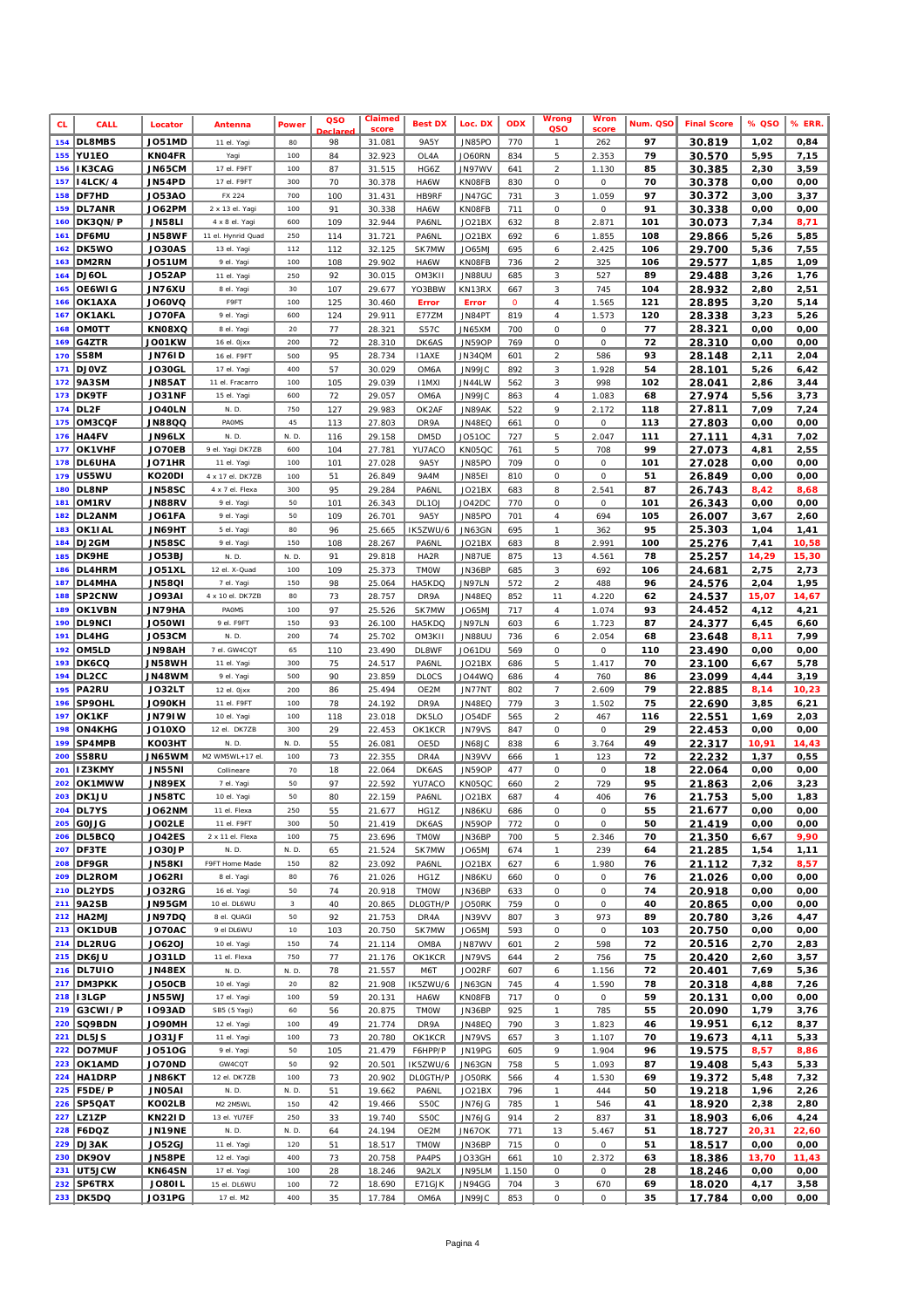| <b>CL</b>  | <b>CALL</b>               | Locator                        | Antenna                       | <b>Power</b>       | QSO<br>clar | Claimed<br>score | <b>Best DX</b>              | Loc. DX                 | <b>ODX</b> | Wrong<br>QSO                    | Wror<br>score  | Num. QSO | <b>Final Score</b> | % QSO         | % ERR.        |
|------------|---------------------------|--------------------------------|-------------------------------|--------------------|-------------|------------------|-----------------------------|-------------------------|------------|---------------------------------|----------------|----------|--------------------|---------------|---------------|
| 234        | <b>F6HOK</b>              | <b>JN39OC</b>                  | N. D.                         | N. D.              | 53          | 18.037           | SK7MW                       | <b>JO65MJ</b>           | 805        | $\overline{a}$                  | 506            | 51       | 17.531             | 3,77          | 2,81          |
| 235        | <b>DKOUDX</b>             | <b>JO31OM</b>                  | 4 x 17 el Yaqi                | 300                | 55          | 17.666           | OM3K11                      | <b>JN88UU</b>           | 804        | $\overline{a}$                  | 875            | 53       | 16.791             | 3,64          | 4,95          |
| 236        | OK1FAN                    | <b>JO70ND</b>                  | 5 el. DK7ZB                   | 50                 | 89          | 17.446           | 9A5Y                        | JN85PO                  | 558        | $\it 4$                         | 695            | 85       | 16.751             | 4,49          | 3,98          |
| 237        | <b>DKOUKW</b><br>HB9DPY/P | <b>JO31OM</b>                  | 4 x 17 el Yagi<br>N. D.       | 300                | 54          | 19.010           | OK2AF<br>OK2KKW             | JN89AK                  | 667        | $\sqrt{5}$                      | 2.296          | 49       | 16.714             | 9,26          | 12,08         |
| 238<br>239 | DL3XM                     | JN37RA<br><b>JO61CJ</b>        | 6 el. Yagi                    | N. D.<br>80        | 55<br>69    | 17.140<br>16.652 | HA5KDO                      | JO70FD<br>JN97LN        | 621<br>648 | $\boldsymbol{\eta}$<br>$\cal O$ | 436<br>О       | 54<br>69 | 16.704<br>16.652   | 1,82<br>0,00  | 2,54<br>0,00  |
| 240        | <b>DL8HCO</b>             | JO53FU                         | 8 el. DK7ZB                   | 150                | 60          | 17.839           | F5OCL/P                     | JN37SV                  | 694        | 3                               | 1.459          | 57       | 16.380             | 5,00          | 8,18          |
| 241        | OM5UM                     | <b>JN98EO</b>                  | DL7KM                         | 25                 | 84          | 16.379           | DR9A                        | <b>JN48EQ</b>           | 734        | 0                               | 0              | 84       | 16.379             | 0,00          | 0,00          |
| 242        | SP7OGP                    | KO10AM                         | 12 el. DK7ZB                  | 50                 | 38          | 16.276           | 9A6B                        | <b>JN75VU</b>           | 703        | 0                               | 0              | 38       | 16.276             | 0,00          | 0,00          |
| 243        | DM1PIO                    | <b>JO72BM</b>                  | 2 x 7 el.                     | 100                | 56          | 17.561           | HA6W                        | KN08FB                  | 670        | $\sqrt{5}$                      | 1.502          | 51       | 16.059             | 8,93          | 8,55          |
| 244        | DL8GP                     | <b>JN39LH</b>                  | B x KreuzYagiSs 2 Wawe        | 500                | 38          | 18.357           | SK7MW                       | JO65MJ                  | 792        | 5                               | 2.507          | 33       | 15.850             | 13,16         | 13,66         |
| 245        | DL9UJF                    | <b>JO71HR</b>                  | <b>WH59</b>                   | 50                 | 68          | 15.865           | S50C                        | JN76JG                  | 608        | $\boldsymbol{\eta}$             | 61             | 67       | 15.804             | 1,47          | 0,38          |
| 246<br>247 | <b>HB9AOF</b><br>OK1AUK   | JN36AD<br><b>JN69RR</b>        | N. D.<br>PAOMS                | 300<br>10          | 53<br>87    | 16.618<br>18.964 | OK1AR<br>SK7MW              | JO60RA<br>JO65MJ        | 699<br>631 | $\overline{a}$<br>16            | 864<br>3.290   | 51<br>71 | 15.754<br>15.674   | 3,77<br>18,39 | 5,20<br>17,35 |
| 248        | DM4TI                     | <b>JO51MD</b>                  | 12 el. Yagi                   | 100                | 52          | 16.242           | HA6W                        | KN08FB                  | 760        | $\overline{2}$                  | 599            | 50       | 15.643             | 3,85          | 3,69          |
| 249        | <b>GM4AFF</b>             | <b>IO86ST</b>                  | 17 el. F9FT                   | 350                | 25          | 15.572           | DK2ZF/P                     | JO43WJ                  | 871        | 0                               | 0              | 25       | 15.572             | 0,00          | 0,00          |
| 250        | DL2NY                     | J032QG                         | Flexa Yagi FX 213             | 50                 | 55          | 15.608           | OE2M                        | JN67NT                  | 644        | $\boldsymbol{\eta}$             | 92             | 54       | 15.516             | 1,82          | 0,59          |
| 251        | SP6OGP                    | KO01AM                         | 12 el. DK7ZB                  | 50                 | 38          | 16.276           | 9A6B                        | JN75VU                  | 703        | $\sqrt{2}$                      | 890            | 36       | 15.386             | 5,26          | 5,47          |
| 252        | DL9SEV/P                  | <b>JN48NR</b>                  | N. D.                         | N. D.              | 70          | 16.971           | SP6GZZ                      | JO80FX                  | 582        | 9                               | 1.607          | 61       | 15.364             | 12,86         | 9,47          |
| 253        | DJ2DA                     | <b>JO61PG</b>                  | 11 el. Yagi                   | 100                | 38          | 15.304           | 9A1B                        | JN85OV                  | 664        | 0                               | 0              | 38       | 15.304             | 0,00          | 0,00          |
| 254        | DH6DAO                    | <b>JO41CN</b>                  | 9 el. Yagi                    | 150                | 46          | 16.292           | OL9W                        | JN99CL                  | 744        | $\sqrt{3}$                      | 1.008          | 43       | 15.284             | 6,52          | 6,19          |
| 255<br>256 | DF3OL                     | <b>JO52EJ</b>                  | 4 el. Yagi<br>N. D.           | $\sqrt{4}$<br>N.D. | 55<br>72    | 15.234           | <b>HB9RF</b><br><b>9A5Y</b> | JN47GC                  | 603<br>593 | $\cal O$<br>$\sqrt{4}$          | 0              | 55<br>68 | 15.234             | 0,00          | 0,00          |
| 257        | DK6NJ<br>IZ6BTN           | JN59WL<br>JN63MO               | 9 el. Yagi                    | 20                 | 39          | 16.295<br>16.805 | OK1KPA                      | JN85PO<br><b>JN89US</b> | 772        | 3                               | 1.086<br>1.656 | 36       | 15.209<br>15.149   | 5,56<br>7,69  | 6,66<br>9,85  |
| 258        | OK2AQ                     | JN89HF                         | 9 el. Yagi                    | 50                 | 69          | 15.056           | E71GJK                      | JN94GG                  | 571        | $\boldsymbol{\eta}$             | 254            | 68       | 14.802             | 1,45          | 1,69          |
| 259        | RA6DA                     | KN96SA                         | 8 x 12 el. Yaqi               | N. D.              | 22          | 14.808           | ER <sub>1</sub> AU          | KN46JX                  | 1.662      | $\boldsymbol{\eta}$             | 42             | 21       | 14.766             | 4,55          | 0,28          |
| 260        | OE6FNG                    | <b>JN76VQ</b>                  | 2 x 10 el. Yagi               | 400                | 52          | 15.434           | DR9A                        | <b>JN48EQ</b>           | 598        | $\overline{4}$                  | 743            | 48       | 14.691             | 7,69          | 4,81          |
| 261        | F5MFI                     | <b>JNO7XT</b>                  | N. D.                         | N.D.               | 42          | 16.242           | DK4QT                       | JO52DC                  | 764        | $\sqrt{3}$                      | 1.654          | 39       | 14.588             | 7,14          | 10,18         |
| 262        | LY2SA                     | KO14LL                         | 16 el. 4WL                    | 250                | 30          | 14.543           | RX1AS                       | KO59FX                  | 759        | $\cal O$                        | 0              | 30       | 14.543             | 0,00          | 0,00          |
| 263        | <b>DK0QQ</b>              | <b>JO32QI</b>                  | Flexa Yagi FX 213             | 50                 | 53          | 15.333           | OK1KCR                      | <b>JN79VS</b>           | 655        | $\sqrt{2}$                      | 819            | 51       | 14.514             | 3,77          | 5,34          |
| 264        | <b>F5LGF</b>              | JN38VT                         | N. D.                         | N. D.<br>400       | 55          | 15.245           | OM3W                        | JN99BB                  | 756        | $\boldsymbol{\eta}$             | 756            | 54       | 14.489             | 1,82          | 4,96          |
| 265<br>266 | DL1DBR<br>OM3WFC          | <b>JO41BN</b><br>KN18CX        | 7 el. Yagi<br>7 el. DL6WU     | 50                 | 48<br>40    | 15.112<br>14.156 | G7RAU<br>OE2M               | <b>IO90IR</b><br>JN67NT | 663<br>682 | $\sqrt{3}$<br>$\cal O$          | 842<br>0       | 45<br>40 | 14.270<br>14.156   | 6,25<br>0,00  | 5,57<br>0,00  |
| 267        | OM7CM                     | <b>JN98CR</b>                  | 9 el. F9FT                    | 50                 | 65          | 14.058           | OK2KKW                      | JO60FD                  | 508        | 0                               | 0              | 65       | 14.058             | 0,00          | 0,00          |
| 268        | <b>DL1ALN</b>             | <b>JO51OD</b>                  | N. D.                         | N. D.              | 60          | 14.343           | F6HPP/P                     | JN19PG                  | 601        | $\boldsymbol{\eta}$             | 292            | 59       | 14.051             | 1,67          | 2,04          |
| 269        | <b>DKOSU</b>              | <b>JN48NR</b>                  | N. D.                         | N. D.              | 54          | 14.135           | SK7MW                       | JO65MJ                  | 788        | $\boldsymbol{\eta}$             | 97             | 53       | 14.038             | 1,85          | 0,69          |
| 270        | OM3CLS                    | JN99FC                         | 7 el. DK7ZB                   | 400                | 40          | 13.831           | DR9A                        | JN48EQ                  | 738        | $\cal O$                        | 0              | 40       | 13.831             | 0,00          | 0,00          |
| 271        | DM3SWD                    | <b>JO62KL</b>                  | 5 el. Yagi                    | 100                | 45          | 14.169           | OM8A                        | JN87WV                  | 622        | $\sqrt{2}$                      | 365            | 43       | 13.804             | 4,44          | 2,58          |
| 272        | DL4MAQ                    | JN58PE                         | 8 el. Yagi                    | 750                | 49          | 14.486           | HA6W                        | KN08FB                  | 681        | $\sqrt{2}$                      | 806            | 47       | 13.680             | 4,08          | 5,56          |
| 273<br>274 | DM2DME<br>OM3YFT          | J062SQ<br><b>JN99IF</b>        | 9 el. Yagi<br>4 X Yagi        | 100<br>300         | 57<br>70    | 15.694<br>13.440 | HA2R<br>HB9CAT              | <b>JN87UE</b><br>JN47BM | 681<br>805 | $\sqrt{5}$<br>$\cal O$          | 2.115<br>0     | 52<br>70 | 13.579<br>13.440   | 8,77<br>0,00  | 13,48<br>0,00 |
| 275        | YU7KG                     | <b>JN95WC</b>                  | 2 x 12 el. Yagi               | 80                 | 46          | 14.001           | <b>I5MZY/4</b>              | <b>JN54OL</b>           | 687        | $\sqrt{3}$                      | 702            | 43       | 13.299             | 6,52          | 5,01          |
| 276        | SP6FCQ                    | <b>JO70VV</b>                  | 9 LPDA                        | 40                 | 66          | 13.955           | SK7MW                       | JO65MJ                  | 533        | $\overline{4}$                  | 740            | 62       | 13.215             | 6,06          | 5,30          |
| 277        | G3LET                     | <b>IO91VB</b>                  | Log Periodic                  | 100                | 51          | 14.039           | DM5C                        | <b>JO42RG</b>           | 680        | $\sqrt{3}$                      | 954            | 48       | 13.085             | 5,88          | 6,80          |
| 278        | OE1WIU                    | <b>JN88DD</b>                  | HB9CV                         | 50                 | 64          | 12.955           | YU1EV                       | KN04CN                  | 499        | 0                               | 0              | 64       | 12.955             | 0,00          | 0,00          |
| 279        | DG61SR                    | <b>JO61PK</b>                  | 2 x 17 el. Yagi               | 250                | 49          | 13.337           | 9A5Y                        | JN85PO                  | 713        | $\boldsymbol{\eta}$             | 456            | 48       | 12.881             | 2,04          | 3,42          |
| 280        | SP9CCA                    | <b>JN99NQ</b>                  | 7 el. Yagi                    | 70                 | 64          | 14.729           | <b>DLOGTH/P</b>             | JO50RK                  | 553        | 5                               | 1.928          | 59       | 12.801             | 7,81          | 13,09         |
| 281<br>282 | I4AMD<br>OM3R             | <b>JN64CI</b><br>JN88RT        | 5 el. Fracarro<br>17 el. F9FT | 50<br>80           | 30<br>45    | 12.956<br>12.624 | OM6A<br>DR4A                | JN99JC<br>JN39VV        | 728<br>710 | $\boldsymbol{\eta}$<br>0        | 310<br>0       | 29<br>45 | 12.646<br>12.624   | 3,33<br>0,00  | 2,39<br>0,00  |
| 283        | OK2PCL                    | <b>JN89HE</b>                  | LPDA                          | 50                 | 67          | 13.029           | DR9A                        | <b>JN48EQ</b>           | 606        | 3                               | 523            | 64       | 12.506             | 4,48          | 4,01          |
| 284        | <b>YT7WE</b>              | KN05EJ                         | 9 el. Yagi                    | 25                 | 45          | 12.672           | OK1MAC                      | JN7910                  | 632        | $\overline{\mathbf{c}}$         | 282            | 43       | 12.390             | 4,44          | 2,23          |
| 285        | OM7AC                     | <b>JN98NN</b>                  | 4 x 5 el. DK7ZB               | 250                | 60          | 12.254           | DM5D                        | JO610C                  | 509        | $\cal O$                        | 0              | 60       | 12.254             | 0,00          | 0,00          |
| 286        | YO <sub>2</sub> GL        | KN05PS                         | F9FT                          | 50                 | 37          | 12.884           | OL3Z                        | JN79FX                  | 692        | $\overline{a}$                  | 1.060          | 35       | 11.824             | 5,41          | 8,23          |
| 287        | <b>DL5DWF</b>             | <b>JO71AA</b>                  | 7 el. Yagi                    | 100                | 57          | 11.986           | PA6NL                       | JO21BX                  | 685        | $\boldsymbol{\tau}$             | 283            | 56       | 11.703             | 1,75          | 2,36          |
| 288        | SP2FAV                    | <b>JO94MA</b>                  | 16 el. Yagi                   | 50                 | 30          | 11.613           | DK6AS                       | JN59OP                  | 725        | $\cal O$                        | 0              | 30       | 11.613             | 0,00          | 0,00          |
| 290        | 289 DL8UPB<br>DO4DXA      | <b>JO71IW</b><br><b>JN58QC</b> | 9 el. Yagi<br>9 el. Yagi      | 150<br>75          | 41<br>54    | 12.636<br>12.410 | 9A1B<br>HA5KDQ              | JN85OV<br>JN97LN        | 697<br>570 | $\it 4$<br>$\sqrt{2}$           | 1.073<br>906   | 37<br>52 | 11.563<br>11.504   | 9,76<br>3,70  | 8,49<br>7,30  |
| 291        | OK1MGW                    | JO70WF                         | 20M Dipol                     | 35                 | 53          | 11.968           | DR4A                        | JN39VV                  | 579        | $\boldsymbol{\tau}$             | 474            | 52       | 11.494             | 1,89          | 3,96          |
| 292        | DF2AP                     | <b>NU3OL</b>                   | 7 el. Yagi DK7ZB              | $\epsilon$         | 6           | 11.499           | PA5WT                       | JO221J                  | 448        | $\it 1$                         | 70             | 5        | 11.429             | 16,67         | 0,61          |
|            | 293 DL2AQI / P            | <b>JO51CH</b>                  | 4 x 8 el. Yagi                | 20                 | 43          | 13.925           | HA2R                        | <b>JN87UE</b>           | 712        | $\it 8$                         | 2.552          | 35       | 11.373             | 18,60         | 18,33         |
|            | <b>294 DK5WMA</b>         | JO60KT                         | HB9CV                         | 50                 | 55          | 12.463           | F6HPP/P                     | JN19PG                  | 705        | 5                               | 1.259          | 50       | 11.204             | 9,09          | 10,10         |
| 295        | 11REG                     | <b>JN44NS</b>                  | 9 el. Yagi                    | 50                 | 41          | 11.911           | OK1MAC                      | JN7910                  | 683        | $\overline{a}$                  | 820            | 39       | 11.091             | 4,88          | 6,88          |
|            | 296 DL3AWI                | JO51MF                         | N. D.                         | 50                 | 53          | 11.903           | HA2R                        | <i>JN87UE</i>           | 661        | $\it 4$                         | 888            | 49       | 11.015             | 7,55          | 7,46          |
| 297<br>298 | DK2YL<br>DG6ME            | <b>JN39JG</b><br><b>JO51JU</b> | 7 el Yagi<br>7 el. Yagi       | 100<br>50          | 41<br>49    | 12.140<br>10.892 | OK1KCR<br>PA6NL             | <b>JN79VS</b><br>JO21BX | 652<br>458 | 6<br>0                          | 1.170<br>0     | 35<br>49 | 10.970<br>10.892   | 14,63<br>0,00 | 9,64<br>0,00  |
| 299        | <b>S51WC</b>              | <b>JN75OT</b>                  | 17 el. F9FT                   | 25                 | 44          | 10.835           | OK2PVF                      | JN99JQ                  | 507        | $\cal O$                        | 0              | 44       | 10.835             | 0,00          | 0,00          |
| 300        | PAOFEI                    | JO33BC                         | 7 el. Yagi                    | 50                 | 28          | 10.778           | OK1AR                       | JO60RA                  | 612        | $\cal O$                        | 0              | 28       | 10.778             | 0,00          | 0,00          |
| 301        | G3TCU                     | <b>IO91QE</b>                  | 9 el. Yagi                    | 400                | 41          | 10.738           | <b>TMOW</b>                 | JN36BP                  | 706        | $\cal O$                        | 0              | 41       | 10.738             | 0,00          | 0,00          |
| 302        | ОМ6НО                     | <b>JN99TB</b>                  | 7 el. Quad                    | 50                 | 49          | 10.679           | DLOXM                       | JO61GE                  | 558        | $\cal O$                        | 0              | 49       | 10.679             | 0,00          | 0,00          |
| 303        | DF2PN                     | <b>JO30TH</b>                  | 9 el. Flexa                   | 150                | 40          | 11.499           | <b>GOFBB</b>                | JO01EI                  | 522        | $\sqrt{3}$                      | 840            | 37       | 10.659             | 7,50          | 7,30          |
| 304        | DL2RSF                    | <b>JO61MX</b>                  | 2 x 7 el. Yagi                | 700                | 39          | 11.348           | HA6W                        | KN08FB                  | 686        | 3                               | 858            | 36       | 10.490             | 7,69          | 7,56          |
|            | 305     4JEE              | JN54TU                         | 5 el. Home Made               | 22                 | 13          | 10.404           | S50C                        | JN76JG                  | 293        | 0                               | 0              | 13       | 10.404             | 0,00          | 0,00          |
| 306        | SP9DNO<br><b>DL3YCW</b>   | <b>JO90NE</b><br><b>JO42HA</b> | N. D.                         | 10                 | 47          | 11.080           | 9A1W                        | <b>JN75ST</b>           | 555<br>703 | $\overline{a}$<br>$\cal O$      | 741<br>0       | 45       | 10.339             | 4,26          | 6,69          |
| 307<br>308 | DM4NF                     | <b>JO61SL</b>                  | 15 el. Yagi<br>Yagi           | 100<br>150         | 34<br>52    | 10.312<br>11.570 | G7RAU<br>ON4PS/P            | <b>IO90IR</b><br>JO20KQ | 612        | 9                               | 1.281          | 34<br>43 | 10.312<br>10.289   | 0,00<br>17,31 | 0,00<br>11,07 |
| 309        | <b>S51WX</b>              | <b>JN75OS</b>                  | 2 x 8 el.                     | 100                | 25          | 10.647           | DR2X                        | <b>JO40QL</b>           | 679        | $\boldsymbol{\tau}$             | 402            | 24       | 10.245             | 4,00          | 3,78          |
|            | 310 DF3XZ                 | JO53AP                         | N. D.                         | 750                | 36          | 12.961           | <b>HB9RF</b>                | JN47GC                  | 736        | 8                               | 2.719          | 28       | 10.242             | 22,22         | 20,98         |
|            | 311 DJ9KH                 | J0420X                         | 2 x 38 el. M2                 | 500                | 34          | 11.382           | DQ1A                        | JN47QT                  | 575        | 3                               | 1.155          | 31       | 10.227             | 8,82          | 10, 15        |
|            | 312 OT7E                  | JO11TA                         | 11 el. F9FT                   | 750                | 37          | 12.188           | DL1A                        | JN57MP                  | 656        | 5                               | 2.093          | 32       | 10.095             | 13,51         | 17,17         |
| 313        | <b>OK1AIG</b>             | <b>JO70NN</b>                  | 13 el. Yagi                   | 100                | 54          | 10.743           | S50C                        | JN76JG                  | 478        | $\sqrt{5}$                      | 724            | 49       | 10.019             | 9,26          | 6,74          |
|            | 314 SP6LB                 | JO70UU                         | 9 el. SP6LB                   | 50                 | 58          | 11.097           | SK7MW                       | JO65MJ                  | 536        | 5                               | 1.091          | 53       | 10.006             | 8,62          | 9,83          |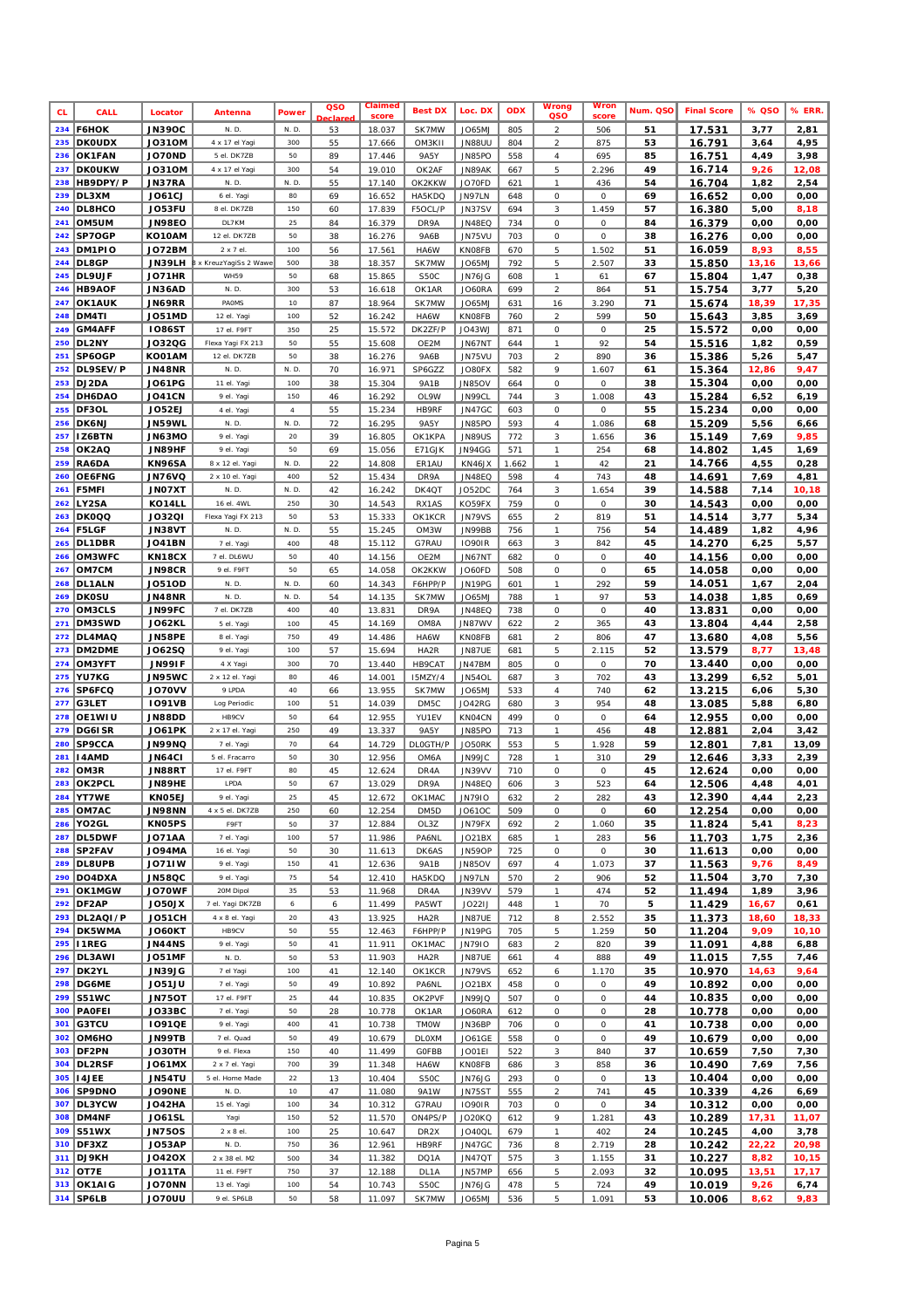| <b>CL</b>  | CALL                        | Locator                        | Antenna                         | Power         | QSO<br>clar | Claimed<br>score | <b>Best DX</b>             | Loc. DX                 | <b>ODX</b> | Wrong<br>QSO                      | Wror<br>score | Num. QSO | <b>Final Score</b> | % QSO         | % ERR         |
|------------|-----------------------------|--------------------------------|---------------------------------|---------------|-------------|------------------|----------------------------|-------------------------|------------|-----------------------------------|---------------|----------|--------------------|---------------|---------------|
| 315        | DD1JN                       | JO50DJ                         | N. D.                           | N. D.         | 43          | 10.860           | SK7MW                      | JO65MJ                  | 586        | 3                                 | 907           | 40       | 9.953              | 6,98          | 8,35          |
| 316        | OM4DN                       | <b>JN98CX</b>                  | OK1KCR                          | 50            | 66          | 9.921            | YU7ACO                     | KN05QC                  | 493        | $\cal O$                          | 0             | 66       | 9.921              | 0,00          | 0,00          |
| 317        | S50TA                       | JN76HD                         | 7 el. Yagi                      | 50            | 37          | 10.561           | IK3UNA/1                   | JN35TF                  | 554        | $\sqrt{2}$                        | 655           | 35       | 9.906              | 5,41          | 6,20          |
| 318<br>319 | YO5OHY<br>GM4CXM            | KN17SP<br><b>IO75TW</b>        | 9 el.<br>9 el. Yagi             | 50<br>200     | 25<br>26    | 10.952<br>10.202 | S50C<br>PC <sub>5M</sub>   | JN76JG<br>JO21OJ        | 681<br>808 | $\sqrt{3}$<br>$\boldsymbol{\eta}$ | 1.151<br>474  | 22<br>25 | 9.801<br>9.728     | 12,00<br>3,85 | 10,51<br>4,65 |
| 320        | SQ9IDE                      | JN99KX                         | N. D.                           | N. D.         | 42          | 9.651            | DK6AS                      | JN59OP                  | 552        | $\cal O$                          | 0             | 42       | 9.651              | 0,00          | 0,00          |
| 321        | SP2WPY                      | JO94FL                         | 12 el. Yagi DK7ZB               | 100           | 23          | 9.609            | OM8A                       | JN87WV                  | 733        | 0                                 | 0             | 23       | 9.609              | 0,00          | 0,00          |
| 322        | OM4DA                       | <b>JN99CA</b>                  | 12 el. Yagi                     | 50            | 59          | 9.508            | 9A5CW                      | JN65VB                  | 553        | 0                                 | 0             | 59       | 9.508              | 0,00          | 0,00          |
| 323        | DL6RBH                      | <b>JN69EI</b>                  | 15 el. Yagi                     | 25            | 46          | 10.359           | 9A5Y                       | <b>JN85PO</b>           | 557        | $\sqrt{4}$                        | 952           | 42       | 9.407              | 8,70          | 9,19          |
| 324        | DL2MAJ                      | <b>JN58JD</b>                  | 8 el. Yagi DK7ZB                | 50            | 41          | 10.304           | OL9W                       | JN99CL                  | 563        | $\sqrt{3}$                        | 1.098         | 38       | 9.206              | 7,32          | 10,66         |
| 325        | DL2FFW                      | <b>JO50LQ</b><br><b>JO51PR</b> | 3 el. Yagi                      | 30            | 51          | 11.056           | HG6Z                       | JN97NL                  | 694        | $\overline{7}$                    | 1.890         | 44<br>39 | 9.166              | 13,73         | 17,09         |
| 326<br>327 | DL1HSI<br>I1/F8ENY/P        | <b>JN44JP</b>                  | 11 el. Yagi<br>N.D.             | N.D.<br>N. D. | 41<br>40    | 9.811<br>10.657  | OM8A<br>OK <sub>1</sub> IA | JN87WV<br><b>JN89EJ</b> | 636<br>780 | $\sqrt{2}$<br>5                   | 758<br>1.630  | 35       | 9.053<br>9.027     | 4,88<br>12,50 | 7,73<br>15,30 |
| 328        | <b>DK0BM</b>                | <b>JN58UJ</b>                  | 10 el. Yagi                     | 200           | 38          | 9.349            | 9A5Y                       | JN85PO                  | 525        | $\boldsymbol{\eta}$               | 358           | 37       | 8.991              | 2,63          | 3,83          |
| 329        | DL1EHG                      | JO31JF                         | 17 el. Yagi                     | 50            | 41          | 8.979            | SK7MW                      | JO65MJ                  | 622        | $\cal O$                          | 0             | 41       | 8.979              | 0,00          | 0,00          |
| 330        | LZ1JH                       | KN12PQ                         | 8 el. LZ10A                     | 100           | 20          | 8.979            | UT5JCW                     | KN64SN                  | 851        | 0                                 | 0             | 20       | 8.979              | 0,00          | 0,00          |
| 331        | <b>F51QA</b>                | JN36BG                         | 2 x 9 el. F9FT                  | 100           | 31          | 9.668            | S57C                       | JN65XM                  | 612        | $\sqrt{3}$                        | 762           | 28       | 8.906              | 9,68          | 7,88          |
| 332        | DK5EQ                       | J031QG                         | 11 el. Yagi                     | 100           | 45          | 8.902            | G7RAU                      | <b>IO90IR</b>           | 610        | $\cal O$                          | 0             | 45       | 8.902              | 0,00          | 0,00          |
| 333<br>334 | <b>HB9BLF</b><br>OE3RTB     | <b>JN37KB</b><br>JN88ER        | 2 x 15 el. BV<br>13 el. Yagi    | 600<br>30     | 35<br>45    | 9.611<br>8.701   | OK1KMU<br>YT5M             | JN69JX<br>JN94VO        | 543<br>528 | $\sqrt{3}$<br>0                   | 860<br>0      | 32<br>45 | 8.751<br>8.701     | 8,57<br>0,00  | 8,95<br>0,00  |
| 335        | OK2BHL                      | <b>JN89OB</b>                  | 6 el. Yagi                      | 50            | 44          | 9.162            | 9A5CW                      | JN65VG                  | 495        | $\sqrt{2}$                        | 617           | 42       | 8.545              | 4,55          | 6,73          |
| 336        | <b>OMOAST</b>               | KN09QH                         | 8 el. DK7ZB                     | 200           | 32          | 8.514            | OE5D                       | JN68PC                  | 609        | $\cal O$                          | 0             | 32       | 8.514              | 0,00          | 0,00          |
| 337        | SM4BDQ                      | JP80FG                         | 2 x 9 el. Yaqi                  | 600           | 10          | 8.320            | LY2WR                      | KO24FO                  | 791        | $\cal O$                          | 0             | 10       | 8.320              | 0,00          | 0,00          |
| 338        | IK3COJ                      | <b>JN65BN</b>                  | 14 el. Yagi                     | 25            | 21          | 8.785            | OM3W                       | JN99CH                  | 619        | $\boldsymbol{\eta}$               | 536           | 20       | 8.249              | 4,76          | 6,10          |
| 339        | DF71S                       | <b>JN49CB</b>                  | 4 el. Yagi                      | 10            | 42          | 8.432            | <b>DL8UCC</b>              | <b>JO71EQ</b>           | 526        | $\boldsymbol{\eta}$               | 243           | 41       | 8.189              | 2,38          | 2,88          |
| 340        | <b>F8DBF</b>                | <b>IN78RI</b><br><b>JO00WX</b> | 17 el. F9FT<br>N. D.            | 800<br>N. D.  | 16<br>27    | 8.059            | <b>TMOW</b>                | JN36BP<br><b>JN59OP</b> | 823        | $\cal O$<br>$\overline{a}$        | 0<br>647      | 16<br>25 | 8.059              | 0,00          | 0,00          |
| 341<br>342 | F6FLB<br>DJ1ZU              | <b>XL83NL</b>                  | N. D.                           | 80            | 43          | 8.631<br>10.580  | DK6AS<br>PC <sub>1M</sub>  | <b>JO20OJ</b>           | 680<br>603 | 8                                 | 2.603         | 35       | 7.984<br>7.977     | 7,41<br>18,60 | 7,50<br>24,60 |
| 343        | OK1TRW                      | JO70HC                         | 9 el. Yagi                      | 100           | 43          | 8.689            | HA6W                       | KN08FB                  | 482        | $\overline{4}$                    | 741           | 39       | 7.948              | 9,30          | 8,53          |
| 344        | OK1LV                       | <b>JN69QS</b>                  | Log Periodic                    | 50            | 52          | 8.207            | SK7MW                      | JO65MJ                  | 626        | $\overline{a}$                    | 306           | 50       | 7.901              | 3,85          | 3,73          |
| 345        | <b>OE30</b>                 | <b>JN87CX</b>                  | 13 el. Yaqi                     | 100           | 51          | 10.379           | 9A4R                       | <b>JN83LN</b>           | 495        | 10                                | 2.484         | 41       | 7.895              | 19,61         | 23,93         |
| 346        | DG1EA                       | JO31EF                         | N. D.                           | N. D.         | 32          | 8.311            | OK2M                       | JN69UN                  | 552        | $\boldsymbol{\eta}$               | 432           | 31       | 7.879              | 3,13          | 5,20          |
| 347        | SQ2EEQ                      | <b>JO94JC</b>                  | 9 el. Yagi                      | 20            | 25          | 8.315            | DL9GK                      | JO50VJ                  | 630        | $\boldsymbol{\tau}$               | 451           | 24       | 7.864              | 4,00          | 5,42          |
| 348<br>349 | <b>HB9DRS</b><br>IZ1ESM     | <b>JN37SN</b><br><b>JN45FB</b> | N. D.<br>18 el. YAGI 5WL        | N. D.<br>300  | 29<br>13    | 7.829<br>8.418   | IK5ZWU/6<br>OM6A           | JN63GN<br>JN99JC        | 591<br>902 | $\cal O$<br>$\sqrt{2}$            | 0<br>647      | 29<br>11 | 7.829<br>7.771     | 0,00<br>15,38 | 0,00<br>7,69  |
| 350        | YU7HI                       | <b>JN95WG</b>                  | 13 el. YU1QT                    | 20            | 27          | 7.761            | OL3Z                       | JN79FX                  | 663        | $\cal O$                          | 0             | 27       | 7.761              | 0,00          | 0,00          |
| 351        | DL7KMA                      | <b>JO62NK</b>                  | 7 el. Yagi                      | 50            | 35          | 7.913            | DR9A                       | JN48EQ                  | 535        | $\boldsymbol{\eta}$               | 200           | 34       | 7.713              | 2,86          | 2,53          |
| 352        | OK1MO                       | JO60EC                         | OK1DE                           | 25            | 40          | 7.655            | 9A1B                       | JN85OV                  | 590        | $\boldsymbol{\eta}$               | 126           | 39       | 7.529              | 2,50          | 1,65          |
| 353        | IK2RMZ                      | <b>JN45HT</b>                  | 11 el. Yagi                     | 50            | 31          | 7.642            | OK1AR                      | JO60RA                  | 590        | $\sqrt{2}$                        | 352           | 29       | 7.290              | 6,45          | 4,61          |
| 354        | <b>OM8MM</b>                | KN08PR                         | 5 el. Yagi                      | 50            | 29          | 7.221            | OE2M                       | JN67NT                  | 612        | $\cal O$                          | 0             | 29       | 7.221              | 0,00          | 0,00          |
| 355<br>356 | F8ALX<br>DL8ZAJ             | JN06RN<br><b>JO40KD</b>        | N. D.<br>10 el. Yagi            | N. D.<br>100  | 26          | 8.708<br>7.725   | Error                      | JO21BX                  | 0          | 3                                 | 1.549         | 23<br>30 | 7.159              | 11,54         | 17,79         |
| 357        | OK1ANA                      | JO70VE                         | 5 el. Yagi                      | 30            | 32<br>49    | 8.077            | SK7MW<br>S51ZO             | JO65MJ<br><b>JN86DP</b> | 648<br>396 | $\sqrt{2}$<br>$\sqrt{5}$          | 588<br>999    | 44       | 7.137<br>7.078     | 6,25<br>10,20 | 7,61<br>12,37 |
| 358        | DJ8MS                       | <b>JO63CT</b>                  | 11 el. DK7ZB                    | 150           | 20          | 7.909            | OE2M                       | <b>JN67NT</b>           | 671        | $\sqrt{2}$                        | 904           | 18       | 7.005              | 10,00         | 11,43         |
| 359        | <b>9A5AB</b>                | <b>JN75VV</b>                  | 14 el. Yagi                     | 100           | 41          | 7.523            | OL9W                       | JN99CL                  | 438        | 3                                 | 548           | 38       | 6.975              | 7,32          | 7,28          |
| 360        | <b>F5JFU</b>                | JN17WI                         | 11 el. Yagi                     | 150           | 19          | 7.539            | DL <sub>10J</sub>          | JO42DC                  | 616        | $\sqrt{2}$                        | 571           | 17       | 6.968              | 10,53         | 7,57          |
| 361        | <b>F1DLZ</b>                | <b>JN19FH</b>                  | N. D.                           | N. D.         | 28          | 8.551            | <b>DLOGTH/P</b>            | JO50RK                  | 658        | $\boldsymbol{4}$                  | 1.718         | 24       | 6.833              | 14,29         | 20,09         |
| 362<br>363 | <b>OM1II</b><br><b>S51W</b> | <b>JN88NC</b><br><b>JN66UE</b> | 3 el. Yagi<br>17 el. F9FT       | 20<br>40      | 40<br>34    | 6.766<br>7.233   | 1Q3LX<br>IK3UNA/1          | JN65EM<br><b>JN35TF</b> | 462<br>484 | $\cal O$<br>$\overline{a}$        | 0<br>483      | 40<br>32 | 6.766              | 0,00<br>5,88  | 0,00<br>6,68  |
|            | 364 EU4AG                   | <b>KO13VQ</b>                  | 9 el. Yagi                      | 50            | 18          | 7.720            | OM8A                       | JN87WV                  | 767        | $\overline{a}$                    | 979           | 16       | 6.750<br>6.741     | 11,11         | 12,68         |
|            | 365   F5PDG                 | JN19DV                         | 17 el. Yagi                     | 80            | 23          | 7.223            | DQ7Y                       | JO50NC                  | 631        | $\mathcal{I}$                     | 508           | 22       | 6.715              | 4,35          | 7,03          |
|            | 366 DJ2YE                   | <b>JO31LG</b>                  | 16 el. Yagi                     | 100           | 36          | 6.752            | OL4A                       | JO60RN                  | 463        | $\overline{c}$                    | 73            | 34       | 6.679              | 5,56          | 1,08          |
|            | 367 OM7PY                   | <b>JN98UI</b>                  | Vertical X-300                  | 20            | 30          | 6.586            | OK1OPT                     | JN69NX                  | 512        | $\cal O$                          | 0             | 30       | 6.586              | 0,00          | 0,00          |
|            | 368   F6GPT                 | IN94SW                         | N. D.                           | N. D.         | 19          | 6.584            | G6HIE                      | <b>IO90ST</b>           | 654        | 0                                 | 0             | 19       | 6.584              | 0,00          | 0,00          |
| 369        | DG1MDQ<br>370 OK1JDJ        | <b>JN58KI</b><br><b>JO70AQ</b> | F9FT Home Made<br>X300          | 150<br>50     | 30<br>49    | 6.871<br>7.145   | OL9W<br>DR9A               | JN99CL<br><b>JN48EQ</b> | 551<br>465 | $\overline{a}$<br>$\it 4$         | 362<br>798    | 28<br>45 | 6.509<br>6.347     | 6,67<br>8,16  | 5,27<br>11,17 |
| 371        | <b>9A5ST</b>                | JN83FM                         | 10 el. DL6WU                    | 100           | 24          | 6.488            | HA7P                       | JN97KW                  | 526        | $\boldsymbol{\tau}$               | 265           | 23       | 6.223              | 4,17          | 4,08          |
| 372        | <b>RX6AH</b>                | KN95MA                         | 4 x 9 el. Yagi                  | N. D.         | 14          | 7.278            | UT8ZAL                     | KN66AU                  | 580        | $\boldsymbol{\eta}$               | 1.064         | 13       | 6.214              | 7,14          | 14,62         |
|            | 373 DF2VJ                   | <b>JN39LI</b>                  | 5 wl Yagi                       | 600           | 15          | 6.103            | OK1KCR                     | <b>JN79VS</b>           | 639        | ${\cal O}$                        | 0             | 15       | 6.103              | 0,00          | 0,00          |
|            | 374 DL7UEB                  | J062SQ                         | HB9CV                           | 50            | 35          | 6.242            | OK1MAC                     | JN7910                  | 353        | $\mathcal{I}$                     | 255           | 34       | 5.987              | 2,86          | 4,09          |
|            | 375 HA5VK                   | <b>JN97OM</b>                  | 11 el. DL6WU                    | 50            | 29          | 6.293            | OL3Z                       | JN79FX                  | 443        | $\boldsymbol{\eta}$               | 342           | 28       | 5.951              | 3,45          | 5,43          |
| 376<br>377 | DL2DXA<br>9A2FW             | <b>JO61VC</b><br>JN83DL        | N. D.<br>5 el. Yagi             | N. D.<br>50   | 15<br>18    | 19.666<br>5.784  | S59P<br>HG6Z               | Error<br>JN97WV         | 0<br>564   | $\boldsymbol{\tau}$<br>$\cal O$   | 13.846<br>0   | 14<br>18 | 5.820<br>5.784     | 6,67<br>0,00  | 70,41<br>0,00 |
| 378        | 9A2BW                       | JN83GJ                         | 7 el. Yagi                      | 50            | 24          | 6.217            | Error                      | <b>JN54OL</b>           | 0          | $\boldsymbol{\tau}$               | 444           | 23       | 5.773              | 4,17          | 7,14          |
| 379        | <b>DM9KT</b>                | <b>JO51NG</b>                  | 9 el. Yagi                      | 5             | 29          | 5.684            | OK2D                       | JN99AJ                  | 534        | 0                                 | 0             | 29       | 5.684              | 0,00          | 0,00          |
| 380        | <b>S540</b>                 | <b>JN75NT</b>                  | 2 x 17 el. Yagi                 | 100           | 30          | 5.633            | DK6AS                      | JN59OP                  | 518        | 0                                 | 0             | 30       | 5.633              | 0,00          | 0,00          |
|            | 381 DL3EBX                  | <b>JO31MG</b>                  | 5/8 Vertical                    | 50            | 29          | 5.587            | DK1KC/P                    | JN58QH                  | 453        | ${\cal O}$                        | 0             | 29       | 5.587              | 0,00          | 0,00          |
|            | 382 DKODWK                  | <b>JO30JP</b>                  | N. D.                           | N. D.         | 20          | 6.459            | OE2M                       | JN67NT                  | 558        | 3                                 | 1.062         | 17       | 5.397              | 15,00         | 16,44         |
| 383        | <b>OK1ARO</b><br>384 DL3MR  | JO70FA<br><b>JO61VA</b>        | 4 el. Yagi<br>10 el. Flexa-Yagi | 10<br>100     | 42<br>33    | 5.161<br>5.143   | OM8A<br>HA5KDQ             | JN87WV<br>JN97LN        | 343<br>537 | 0<br>0                            | 0<br>0        | 42<br>33 | 5.161              | 0,00          | 0,00          |
| 385        | DL7ET/P                     | JO31LF                         | N. D.                           | N. D.         | 26          | 5.467            | DL1A                       | JN57MP                  | 496        | $\boldsymbol{\eta}$               | 329           | 25       | 5.143<br>5.138     | 0,00<br>3,85  | 0,00<br>6,02  |
| 386        | DM5JL                       | JO70HX                         | Vertical X50                    | 50            | 40          | 5.511            | OM8A                       | JN87WV                  | 416        | $\sqrt{2}$                        | 414           | 38       | 5.097              | 5,00          | 7,51          |
| 387        | <b>OK2QI</b>                | <b>JO800C</b>                  | 10 el. Yagi                     | 20            | 34          | 5.203            | DLOU                       | JN59VL                  | 395        | $\boldsymbol{\tau}$               | 190           | 33       | 5.013              | 2,94          | 3,65          |
| 388        | 9A2Y                        | JN85AT                         | 2 x 9 el. F9FT                  | 40            | 23          | 4.982            | DK1KC/P                    | JN58QH                  | 450        | $\cal O$                          | 0             | 23       | 4.982              | 0,00          | 0,00          |
| 389        | <b>DK3XC</b>                | JO61HN                         | 9 el. Yagi Feststehe            | 10            | 29          | 4.835            | DR4A                       | JN39VV                  | 388        | $\cal O$                          | 0             | 29       | 4.835              | 0,00          | 0,00          |
| 390        | <b>DK5GT</b>                | <b>JN68CI</b>                  | N. D.                           | N. D.<br>25   | 26          | 5.530            | OM3TZQ                     | <b>JN98ET</b>           | 457        | $\sqrt{2}$                        | 813<br>0      | 24       | 4.717              | 7,69          | 14,70         |
| 392        | 391 DL5MO<br>DL1KAS         | <b>JO50LQ</b><br><b>JO30UX</b> | 4 el.<br>6 el. Yagi + Big Wheel | 100           | 23<br>35    | 4.702<br>5.223   | SK7MW<br>M6T               | JO65MJ<br>JO02RF        | 542<br>454 | $\cal O$<br>3                     | 534           | 23<br>32 | 4.702<br>4.689     | 0,00<br>8,57  | 0,00<br>10,22 |
|            | 393   UROEQ                 | KN78WM                         | 15 el. DL6WU                    | N. D.         | 15          | 4.797            | UT5JCW                     | KN64SN                  | 475        | $\boldsymbol{\tau}$               | 125           | 14       | 4.672              | 6,67          | 2,61          |
| 394        | OK1IAP                      | <b>JN79AC</b>                  | 5/8 Lambda                      | 10            | 30          | 4.660            | 9A4M                       | <b>JN85EI</b>           | 453        | $\cal O$                          | 0             | 30       | 4.660              | 0,00          | 0,00          |
|            | 395 SP1JNY                  | <b>JO73GL</b>                  | 17 el. Yagi                     | 100           | 13          | 4.619            | DR9A                       | <b>JN48EQ</b>           | 685        | 0                                 | 0             | 13       | 4.619              | 0,00          | 0,00          |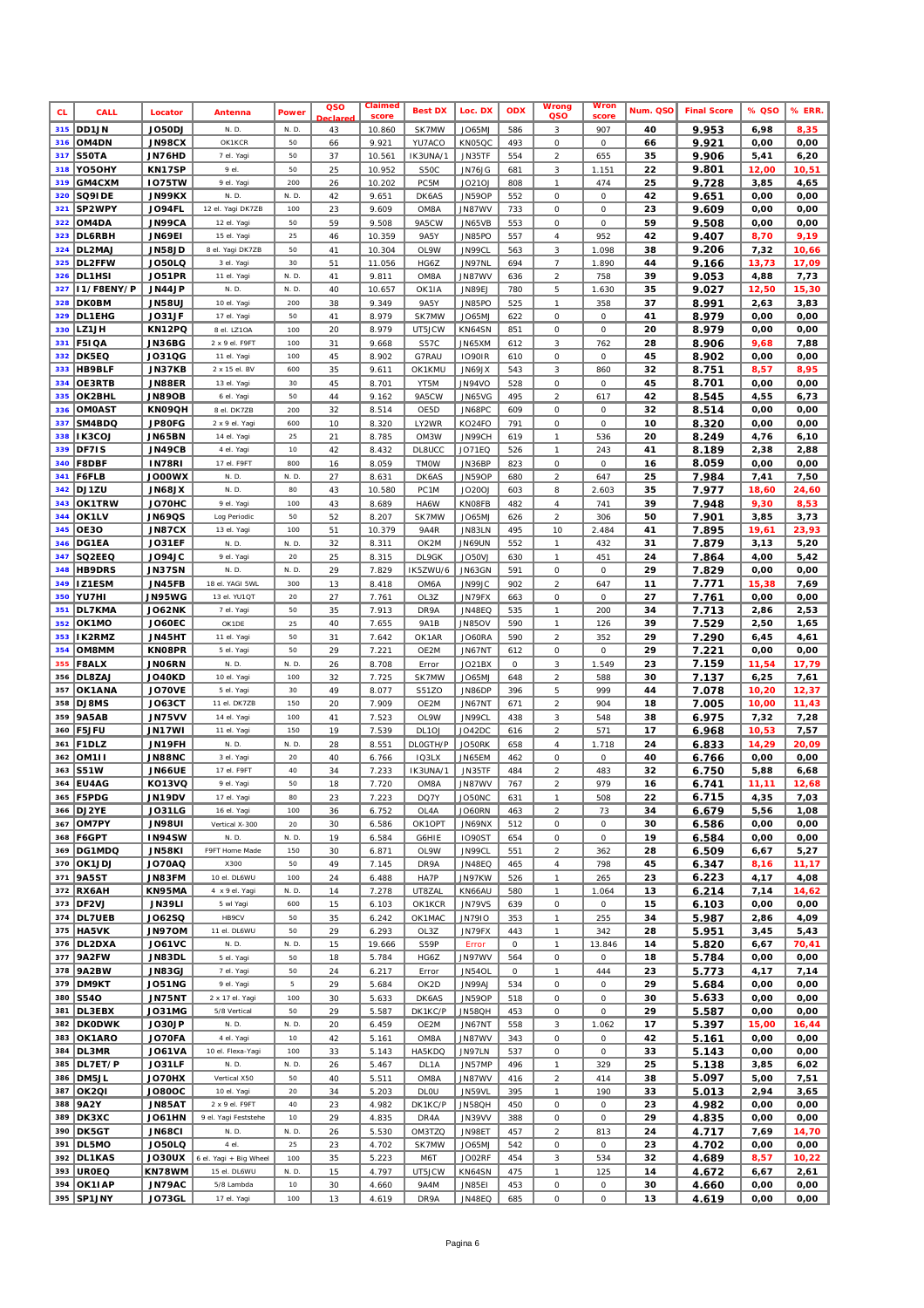| <b>CL</b>  | <b>CALL</b>                   | Locator                        | Antenna                           | Power       | QSO<br>clar | Claimed<br>score | <b>Best DX</b>          | Loc. DX                 | <b>ODX</b> | Wrong<br>QSO                                      | Wror<br>score            | Num. QSO | <b>Final Score</b> | % QSO         | % ERR         |
|------------|-------------------------------|--------------------------------|-----------------------------------|-------------|-------------|------------------|-------------------------|-------------------------|------------|---------------------------------------------------|--------------------------|----------|--------------------|---------------|---------------|
| 396        | OK2PGO                        | <b>JN89GH</b>                  | 7 el. DK7ZB                       | 50          | 23          | 5.227            | YU1EV                   | KN04CN                  | 597        | $\overline{a}$                                    | 618                      | 21       | 4.609              | 8,70          | 11,82         |
| 397<br>398 | <b>G3LRLE</b>                 | <b>IO80VO</b>                  | 5 el. Yagi                        | 100<br>200  | 20          | 4.901            | F6HPP/P                 | JN19PG                  | 615        | $\boldsymbol{\mathcal{I}}$                        | 326                      | 19       | 4.575              | 5,00          | 6,65          |
| 399        | I7CSB<br>DF7TS                | <b>JN71QQ</b><br><b>JN48RN</b> | 17 el. Yagi<br>10 el. DK7ZB       | 150         | 10<br>17    | 4.482<br>5.239   | HA5KDQ<br>PA4PS         | JN97LN<br><b>JO33GH</b> | 712<br>567 | $\cal O$<br>5                                     | 0<br>845                 | 10<br>12 | 4.482<br>4.394     | 0,00<br>29,41 | 0,00<br>16,13 |
| 400        | IN3TLJ/3                      | JN55PU                         | 5 el. Home Made                   | 15          | 13          | 4.381            | HG6Z                    | JN97WV                  | 690        | 0                                                 | 0                        | 13       | 4.381              | 0,00          | 0,00          |
| 401        | DH5EAM                        | JO31FG                         | 5 el. Yagi                        | 50          | 14          | 4.346            | OK2M                    | JN69UN                  | 548        | $\cal O$                                          | 0                        | 14       | 4.346              | 0,00          | 0,00          |
| 402        | YU2KU                         | KN04ET                         | 9 el. F9FT                        | 30          | 14          | 4.312            | S50C                    | JN76JG                  | 464        | 0                                                 | 0                        | 14       | 4.312              | 0,00          | 0,00          |
| 403        | <b>OE5GHN</b>                 | JN78CG                         | 16 el. Yagi                       | 25          | 21          | 4.787            | DR9A                    | <b>JN48EQ</b>           | 433        | $\sqrt{2}$                                        | 519                      | 19       | 4.268              | 9,52          | 10,84         |
| 404<br>405 | G3UFY                         | <b>1091WJ</b>                  | 9 el. Yagi                        | 50          | 22          | 4.266            | GM4CXM                  | 1075TW                  | 578        | 0                                                 | 0                        | 22<br>18 | 4.266              | 0,00          | 0,00          |
| 406        | <b>DK1LRS</b><br>SK4AO        | <b>JO53GJ</b><br>JP70TO        | 7 el. Flexa<br>4 x 9 el. Yagi     | 20<br>600   | 19<br>6     | 4.581<br>4.232   | DR9A<br>LY2WR           | <b>JN48EQ</b><br>KO24WR | 545<br>849 | $\boldsymbol{\tau}$<br>0                          | 315<br>0                 | 6        | 4.266<br>4.232     | 5,26<br>0,00  | 6,88<br>0,00  |
| 407        | <b>HB9CLN</b>                 | JN47BH                         | 11 el. Yagi                       | 100         | 14          | 4.225            | IK5ZWU/6                | JN63GN                  | 541        | 0                                                 | 0                        | 14       | 4.225              | 0,00          | 0,00          |
| 408        | PE1IWT                        | JO32KF                         | 3 el. DK7ZB                       | 100         | 19          | 4.814            | <b>TMOW</b>             | JN36BP                  | 624        | $\sqrt{2}$                                        | 646                      | 17       | 4.168              | 10,53         | 13,42         |
| 409        | DL2VLA                        | <b>JO61TA</b>                  | 14 el. Yagi                       | 25          | 25          | 4.722            | SK7MW                   | JO65MJ                  | 489        | $\sqrt{2}$                                        | 587                      | 23       | 4.135              | 8,00          | 12,43         |
| 410        | OK1MNV                        | JO70SL                         | 4 el. Yagi Indoor                 | 5           | 28          | 4.216            | OM8A                    | JN87WV                  | 334        | $\mathcal{I}$                                     | 82                       | 27       | 4.134              | 3,57          | 1,94          |
| 411<br>412 | M1EYP/P<br>G4RQI              | <b>IO83XD</b><br>10931R        | SB3 3el. Yagi<br>10 el. Cushcraft | 5<br>100    | 27<br>20    | 4.338<br>4.099   | F6HPP/P<br><b>DFOMU</b> | JN19PG<br>JO32PC        | 569<br>603 | $\boldsymbol{\eta}$<br>0                          | 237<br>0                 | 26<br>20 | 4.101<br>4.099     | 3,70<br>0,00  | 5,46<br>0,00  |
| 413        | DL2VM                         | <b>JO61GK</b>                  | X 50                              | 50          | 31          | 4.320            | OK2D                    | JN99AJ                  | 451        | 3                                                 | 338                      | 28       | 3.982              | 9,68          | 7,82          |
| 414        | <b>DL4KUG</b>                 | <b>JO64PB</b>                  | 15 el. Yagi                       | 100         | 12          | 4.243            | DL1SBM                  | JN48XK                  | 667        | $\boldsymbol{\eta}$                               | 318                      | 11       | 3.925              | 8,33          | 7,49          |
| 415        | OK1KZ                         | JO70ED                         | 4 x J                             | 50          | 36          | 3.813            | DR9A                    | <b>JN48EQ</b>           | 463        | 0                                                 | 0                        | 36       | 3.813              | 0,00          | 0,00          |
| 416        | DL8EAQ                        | <b>JO31MG</b>                  | 16 el. F9FT                       | 50          | 27          | 4.952            | <b>DFOMTL</b>           | JO61JF                  | 401        | $\sqrt{4}$                                        | 1.147                    | 23       | 3.805              | 14,81         | 23,16         |
| 417        | PA2WJZ                        | <b>JO22CB</b>                  | N. D.                             | N. D.       | 21          | 5.495            | F6HJO/P                 | <b>JN27FS</b>           | 491        | $\sqrt{4}$                                        | 1.761                    | 17       | 3.734              | 19,05         | 32,05         |
| 418<br>419 | G4RYV<br>DM7DX                | 109101<br><b>JO61CU</b>        | 9 el. F9FT<br>7 el. Yagi          | 10<br>50    | 19<br>17    | 3.715<br>3.796   | <b>DFOMU</b><br>OL9W    | JO32PC<br>JN99CL        | 563<br>499 | $\cal O$<br>$\boldsymbol{\eta}$                   | 0<br>110                 | 19<br>16 | 3.715<br>3.686     | 0,00<br>5,88  | 0,00<br>2,90  |
| 420        | OE1ILW                        | <b>JN88EE</b>                  | 5 el. Yagi                        | 100         | 23          | 4.119            | HA6W                    | KN08FB                  | 304        | $\overline{a}$                                    | 464                      | 21       | 3.655              | 8,70          | 11,26         |
| 421        | UR5FFC                        | <b>KN56GQ</b>                  | 2WL 12 el. UR5FFC                 | 50          | 9           | 3.585            | RA6DA                   | KN96SA                  | 694        | 0                                                 | 0                        | 9        | 3.585              | 0,00          | 0,00          |
| 422        | DO4TC                         | JO30LU                         | 6 el. DK7ZB                       | 50          | 22          | 3.566            | M6T                     | <b>JO02RF</b>           | 410        | 0                                                 | 0                        | 22       | 3.566              | 0,00          | 0,00          |
| 423        | <b>GOTPH</b>                  | 109210                         | 9 el. Yagi                        | 25          | 12          | 4.342            | <b>DROA</b>             | <b>JN48EQ</b>           | 808        | $\it 1$                                           | 808                      | 11       | 3.534              | 8,33          | 18,61         |
| 424<br>425 | DJ6HP<br>G4XPE                | JO52HK<br><b>1092GU</b>        | N. D.<br>10 el: Yagi              | N. D.<br>25 | 20<br>17    | 4.804            | DK1KC/P<br>F6HPP/P      | <b>JN58QH</b>           | 462<br>518 | $\sqrt{5}$<br>$\boldsymbol{\tau}$                 | 1.275                    | 15<br>16 | 3.529              | 25,00         | 26,54<br>5,59 |
| 426        | DL8WIG/P                      | <b>JN58TT</b>                  | N. D.                             | N. D.       | 24          | 3.719<br>4.349   | DL <sub>10J</sub>       | JN19PG<br>JO42DC        | 436        | 5                                                 | 208<br>880               | 19       | 3.511<br>3.469     | 5,88<br>20,83 | 20,23         |
| 427        | <b>DL5BBF</b>                 | JO42LT                         | 2 x 8 el. DK7ZB                   | 750         | 19          | 3.836            | DL <sub>10J</sub>       | <b>JN58SE</b>           | 546        | 3                                                 | 373                      | 16       | 3.463              | 15,79         | 9,72          |
| 428        | OM8TA                         | KN08PR                         | 5 el. Yagi                        | 50          | 15          | 3.350            | OL3Z                    | JN79FX                  | 514        | $\cal O$                                          | 0                        | 15       | 3.350              | 0,00          | 0,00          |
| 429        | <b>9A2UJ</b>                  | <b>JN85AT</b>                  | 11 el. Yagi                       | 50          | 21          | 3.976            | OK1OPT                  | JN69NX                  | 512        | $\sqrt{2}$                                        | 708                      | 19       | 3.268              | 9,52          | 17,81         |
| 430        | 0090                          | <b>JO21FE</b>                  | N. D.                             | N.D.        | 17          | 3.521            | F6HJO/P                 | JN27FJ                  | 422        | $\overline{a}$                                    | 281                      | 15       | 3.240              | 11,76         | 7,98          |
| 431<br>432 | <b>OM7JN</b><br><b>DL6NDW</b> | <b>JN98UH</b><br><b>JN58SD</b> | 4 el. Yagi<br>7 el. Yagi          | 50<br>100   | 18<br>31    | 3.201<br>3.433   | 9A1W<br>DM5D            | JN75RS<br>JO610C        | 428<br>351 | $\cal O$<br>$\boldsymbol{\eta}$                   | 0<br>255                 | 18<br>30 | 3.201<br>3.178     | 0,00<br>3,23  | 0,00<br>7,43  |
| 433        | DF7ZS                         | JO40FC                         | 17 el. Yagi                       | 40          | 13          | 3.162            | OK1KCR                  | <b>JN79VS</b>           | 526        | 0                                                 | 0                        | 13       | 3.162              | 0,00          | 0,00          |
| 434        | <b>IZ1ANZ</b>                 | JN45FH                         | 8 el. Yagi                        | 100         | 15          | 3.145            | DL2OM                   | <b>JO30SN</b>           | 588        | 0                                                 | 0                        | 15       | 3.145              | 0,00          | 0,00          |
| 435        | GM4VVX/P                      | <b>IO78UB</b>                  | 9 el. F9FT                        | 300         | 8           | 3.141            | G4ZTR                   | JO01KW                  | 757        | $\cal O$                                          | 0                        | 8        | 3.141              | 0,00          | 0,00          |
| 436        | OM3ID                         | JN88ME                         | 6 el. Yagi                        | 0, 3        | 23          | 3.099            | S50C                    | JN76JG                  | 273        | 0                                                 | 0                        | 23       | 3.099              | 0,00          | 0,00          |
| 437        | SP6MRM                        | <b>JO81IK</b>                  | 16 el. F9FT                       | 100         | 20          | 5.066            | HA5BVG/P                | JN97LF                  | 475        | $\overline{7}$                                    | 2.111                    | 13       | 2.955              | 35,00         | 41,67         |
| 438<br>439 | UR6EC<br>DJ1TM                | KN78XM<br><b>JO43VO</b>        | 17 el. DL6WU<br>HB9CV             | 100<br>5    | 10<br>18    | 2.950<br>3.050   | UT5JCW<br>DR9A          | KN64SN<br>JN48EQ        | 477<br>556 | 0<br>$\boldsymbol{\eta}$                          | 0<br>140                 | 10<br>17 | 2.950<br>2.910     | 0,00<br>5,56  | 0,00<br>4,59  |
| 440        | IN3RSV                        | <b>JN55NV</b>                  | 9 el. Yagi                        | 100         | 15          | 3.243            | DK6AS                   | JN59OP                  | 417        | $\boldsymbol{\eta}$                               | 388                      | 14       | 2.855              | 6,67          | 11,96         |
| 441        | DC2IP                         | JN49FD                         | 6 el. Yagi                        | 50          | 15          | 2.794            | OK1KCR                  | <b>JN79VS</b>           | 535        | $\cal O$                                          | 0                        | 15       | 2.794              | 0,00          | 0,00          |
| 442        | SP9EML                        | <b>JN99MT</b>                  | 4 el. Quad                        | 100         | 19          | 2.782            | <b>S57M</b>             | <b>JN76PO</b>           | 452        | 0                                                 | 0                        | 19       | 2.782              | 0,00          | 0,00          |
| 443        | SP6HED                        | <b>JO80IL</b>                  | 13 el. DL6WU                      | 250         | 6           | 2.688            | DR9A                    | <b>JN48EQ</b>           | 633        | 0                                                 | 0                        | 6        | 2.688              | 0,00          | 0,00          |
| 444<br>445 | OM1TD<br>DL2LRT               | JN88ND<br><b>MLF6OL</b>        | F9FT<br>Vertical                  | 100<br>25   | 17<br>20    | 2.623<br>2.599   | 9A1W<br>DL5MAE          | JN95FS<br><b>JN58VF</b> | 283<br>373 | 0<br>$\mathcal I$                                 | 0<br>115                 | 17<br>19 | 2.623<br>2.484     | 0,00<br>5,00  | 0,00<br>4,42  |
|            | 446 UA2FL                     | KO04FQ                         | 10 el. Yagi                       | 50          | 6           | 2.479            | <b>DFOMTL</b>           | JO61JF                  | 642        | 0                                                 | 0                        | 6        | 2.479              | 0,00          | 0,00          |
|            | 447 DL9PM                     | <b>JO61GJ</b>                  | N. D.                             | N. D.       | 18          | 2.999            | OM3TZQ                  | <b>JN98ET</b>           | 506        | 3                                                 | 536                      | 15       | 2.463              | 16,67         | 17,87         |
| 448        | DM3HA                         | <b>JO61QN</b>                  | 7 el. Yagi                        | 100         | 16          | 2.694            | DR4A                    | JN39VV                  | 435        | $\overline{a}$                                    | 234                      | 14       | 2.460              | 12,50         | 8,69          |
|            | 449 DLOMTK                    | JO40FC                         | 17 el. Yagi                       | 40          | 11          | 2.434            | OK1KCR                  | JN79VS                  | 526        | $\boldsymbol{\tau}$                               | 68                       | 10       | 2.366              | 9,09          | 2,79          |
|            | 450 DLOTS<br>451   F8ADJ      | JO40FC<br><b>JN291S</b>        | 17 el. Yagi<br>9 el. Yagi         | 40<br>80    | 11<br>12    | 2.434<br>3.558   | OK1KCR<br><b>DFOMU</b>  | JN79VS<br>JN32PC        | 526<br>875 | $\boldsymbol{\mathcal{I}}$<br>$\sqrt{3}$          | 68<br>1.270              | 10<br>9  | 2.366<br>2.288     | 9,09<br>25,00 | 2,79<br>35,69 |
| 452        | DM2GON                        | J060GQ                         | 10 el. Yagi                       | 80          | 20          | 2.454            | DLODLA                  | JO32PC                  | 397        | $\boldsymbol{\eta}$                               | 312                      | 19       | 2.142              | 5,00          | 12,71         |
| 453        | DJ8BD                         | JO31PL                         | Big Wheel                         | 20          | 16          | 2.128            | OL <sub>1C</sub>        | <b>JO60UQ</b>           | 457        | 0                                                 | 0                        | 16       | 2.128              | 0,00          | 0,00          |
| 454        | <b>S53XX</b>                  | <b>JN76DI</b>                  | 4 el. YAGI                        | 50          | 13          | 2.084            | YU1EV                   | KN04CN                  | 502        | $\cal O$                                          | 0                        | 13       | 2.084              | 0,00          | 0,00          |
| 455        | G8N                           | <b>IO92MF</b>                  | 7 el. ZL                          | 50          | 8           | 2.016            | PC5M                    | JO21OJ                  | 434        | $\cal O$                                          | 0                        | 8        | 2.016              | 0,00          | 0,00          |
| 456<br>457 | <b>OE1TKW</b><br><b>F5JLQ</b> | JN88DF<br><b>WWOOOL</b>        | 6 el. Yagi<br>N. D.               | 50<br>N. D. | 13<br>8     | 1.963<br>2.237   | OM6A<br><b>TMOW</b>     | JN99JC<br>JN36BP        | 208<br>570 | $\cal O$<br>$\boldsymbol{\tau}$                   | 0<br>397                 | 13<br>7  | 1.963<br>1.840     | 0,00<br>12,50 | 0,00<br>17,75 |
|            | 458   F5JJA                   | <b>JNO8GM</b>                  | 13 el. Yagi                       | 100         | 6           | 1.836            | <b>DFOMU</b>            | JO32PC                  | 622        | $\cal O$                                          | 0                        | 6        | 1.836              | 0,00          | 0,00          |
| 459        | DC1SK                         | <b>JO51PE</b>                  | Vertical dlamond                  | 50          | $17$        | 1.829            | DR9A                    | JN48EQ                  | 348        | $\cal O$                                          | 0                        | 17       | 1.829              | 0,00          | 0,00          |
| 460        | <b>F5NEV/P</b>                | JNO4AK                         | 5 el. Yagi                        | 40          | 11          | 2.389            | Error                   | JN19EL                  | 0          | $\boldsymbol{\mathcal{I}}$                        | 587                      | 10       | 1.802              | 9,09          | 24,57         |
| 461        | DF5FL                         | <b>JO40GD</b>                  | KW gpa + KW Dipol                 | 10          | 15          | 1.913            | F5OCL/P                 | JN37NV                  | 271        | $\boldsymbol{\eta}$                               | 131                      | 14       | 1.782              | 6,67          | 6,85          |
| 462        | 9A5YY <br>463 9A4W            | <b>JN75WT</b><br><b>JN83GJ</b> | Vertical dlamond<br>Yagi          | 50<br>25    | 16<br>9     | 1.744<br>2.031   | IK5ZWU/6<br>1Q3LX       | JN63GN<br>Error         | 363<br>0   | $\cal O$<br>$\boldsymbol{\eta}$                   | 0<br>407                 | 16<br>8  | 1.744<br>1.624     | 0,00<br>11,11 | 0,00<br>20,04 |
| 464        | OK1UDQ                        | <b>JO70NO</b>                  | F9FT                              | 80          | 14          | 1.617            | OL9W                    | JN99CL                  | 253        | $\cal O$                                          | 0                        | 14       | 1.617              | 0,00          | 0,00          |
| 465        | IZ2CPS                        | <b>JN45SS</b>                  | 5 el. Yagi                        | 40          | 10          | 1.517            | IK5ZWU/6                | <b>JN63GN</b>           | 341        | $\cal O$                                          | 0                        | 10       | 1.517              | 0,00          | 0,00          |
| 466        | OM3RI                         | <b>KNO8UV</b>                  | 5 el. Yagi                        | 5           | $14$        | 1.417            | YU7ACO                  | KN05QC                  | 422        | $\cal O$                                          | 0                        | 14       | 1.417              | 0,00          | 0,00          |
| 467        | OE1SMC                        | JN88DD                         | Vertical X510N                    | 30          | 9           | 1.379            | OE5D                    | JN68PC                  | 223        | 0                                                 | 0                        | 9        | 1.379              | 0,00          | 0,00          |
| 468<br>469 | I1CRB<br>G6CSY                | <b>JN45AN</b><br><b>JO01BJ</b> | 17 el. F9FT                       | 25<br>5     | 12<br>6     | 1.359<br>1.329   | IQ5TT<br><b>DFOMU</b>   | JN54JD<br>JO31QX        | 268<br>504 | 0<br>$\boldsymbol{\eta}$                          | 0<br>$\boldsymbol{\eta}$ | 12<br>5  | 1.359<br>1.328     | 0,00<br>16,67 | 0,00<br>0,08  |
| 470        | DM2NL                         | <b>JO61UB</b>                  | 5 el. F9FT<br><b>NR770</b>        | 5           | 15          | 1.184            | DK6AS                   | JN59OP                  | 238        | $\cal O$                                          | 0                        | 15       | 1.184              | 0,00          | 0,00          |
| 471        | DJ10J                         | <b>JN58SE</b>                  | Vertical V2000                    | 100         | 10          | 1.167            | <b>DL6IAK</b>           | JN481X                  | 227        | $\cal O$                                          | 0                        | 10       | 1.167              | 0,00          | 0,00          |
|            | 472   F8AAB                   | <b>JN241H</b>                  | 17 el. F9FT                       | 100         | 6           | 1.726            | DR8A                    | <b>JN48EQ</b>           | 561        | $\boldsymbol{\eta}$                               | 561                      | 5        | 1.165              | 16,67         | 32,50         |
| 473        | 9A2GA                         | <b>JN75GA</b>                  | A270-10S                          | 25          | 12          | 1.154            | E71GJK                  | JN94GG                  | 265        | $\cal O$                                          | 0                        | 12       | 1.154              | 0,00          | 0,00          |
| 475        | 474 DR1F/P<br>DR1H/P          | JO40FC<br>JO40FC               | 17 el. Yagi                       | 40<br>40    | 8<br>9      | 1.809            | OL4W                    | JN99CL                  | 703        | $\boldsymbol{\tau}$<br>$\boldsymbol{\mathcal{I}}$ | 703                      | 7<br>8   | 1.106              | 12,50         | 38,86         |
|            | 476 DF3CU                     | <b>JN58QF</b>                  | 17 el. Yagi<br>GrounPlane         | 50          | 22          | 1.809<br>1.060   | OL4W<br><b>DK6AS</b>    | JN99CL<br><b>JN59OP</b> | 703<br>159 | 0                                                 | 703<br>0                 | 22       | 1.106<br>1.060     | 11,11<br>0,00 | 38,86<br>0,00 |
|            |                               |                                |                                   |             |             |                  |                         |                         |            |                                                   |                          |          |                    |               |               |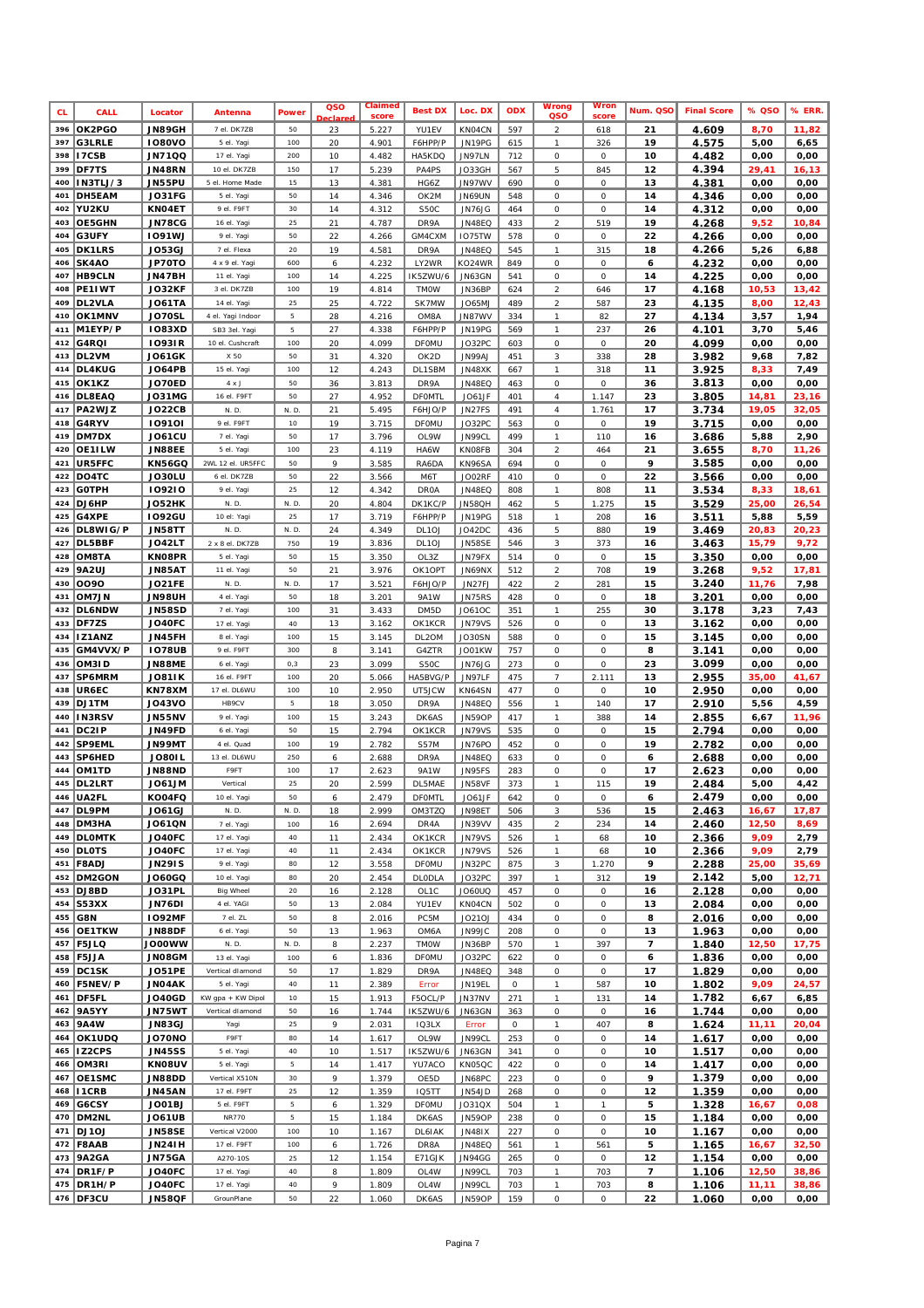| <b>CL</b> | CALL               | Locator       | Antenna         | Power | QSO<br>Declare          | Claimed<br>score | <b>Best DX</b>    | Loc. DX       | <b>ODX</b> | Wrong<br>QSO  | <b>Wron</b><br>score | Num. QSO                | <b>Final Score</b> | % QSO | % ERR. |
|-----------|--------------------|---------------|-----------------|-------|-------------------------|------------------|-------------------|---------------|------------|---------------|----------------------|-------------------------|--------------------|-------|--------|
| 477       | LZ1NY              | KN12PQ        | 6 el. DK7ZB     | 100   | $\overline{4}$          | 1.049            | 9A2LX             | JN95LM        | 468        | 0             | 0                    | 4                       | 1.049              | 0.00  | 0,00   |
| 478       | DL3MFQ             | <b>JN58SE</b> | Fenster Quad    | 5     | 13                      | 992              | DR9A              | <b>JN48EQ</b> | 241        | $\mathcal{I}$ | 63                   | 12                      | 929                | 7,69  | 6,35   |
| 479       | DG3UAS             | <b>JN49JC</b> | N. D.           | N. D. | $\overline{4}$          | 884              | OM3K11            | <b>JN88UU</b> | 651        | 0             | 0                    | 4                       | 884                | 0,00  | 0,00   |
| 480       | IZ5OVP             | JN53GU        | Verticale       | 30    | 9                       | 876              | 1Q8B1/0           | JN62FX        | 183        | 0             | 0                    | 9                       | 876                | 0,00  | 0,00   |
| 481       | <b>IZ1GIP</b>      | <b>JN44KK</b> | Verticale       | 100   | 9                       | 851              | <b>F5HTR</b>      | JN33NN        | 170        | 0             | 0                    | 9                       | 851                | 0,00  | 0,00   |
| 482       | IZ5AHB             | <b>JN52GW</b> | 6 el. Home Made | 50    | $\overline{4}$          | 840              | S57C              | JN65XM        | 386        | 0             | 0                    | 4                       | 840                | 0,00  | 0,00   |
| 483       | <b>DKOFA</b>       | JO40FC        | 17 E. YAGI      | 40    | 6                       | 827              | DQ4T              | JN59SV        | 222        | 0             | 0                    | 6                       | 827                | 0,00  | 0,00   |
| 484       | OK1DXT             | <b>JO60WQ</b> | Verticale       | 0, 5  | 12                      | 805              | OK1KCR            | <b>JN79VS</b> | 171        | $\mathcal{O}$ | 0                    | 12                      | 805                | 0,00  | 0,00   |
| 485       | G8JXV              | <b>IO91WE</b> | 9 el. Yaqi      | 100   | 6                       | 1.047            | <b>PA6NL</b>      | JO21BX        | 307        | $\mathcal{I}$ | 252                  | 5                       | 795                | 16,67 | 24,07  |
| 486       | HB9JAQ             | <b>JN36SU</b> | N. D.           | 25    | 8                       | 824              | DR9A              | <b>JN48EQ</b> | 214        | $\mathcal{I}$ | 52                   | $\overline{7}$          | 772                | 12,50 | 6,31   |
| 487       | DL2QT              | <b>JN58RC</b> | 10 el. Yaqi     | 50    | 11                      | 1.076            | OL4A              | JO60RN        | 310        | 3             | 367                  | 8                       | 709                | 27,27 | 34,11  |
| 488       | DF8JE              | <b>JO31ID</b> | 8 el. DK7ZB     | 45    | $\overline{7}$          | 886              | DR9A              | <b>JN48EQ</b> | 299        | $\mathcal I$  | 202                  | 6                       | 684                | 14,29 | 22,80  |
| 489       | <b>DL8YBU</b>      | <b>JO32SF</b> | Vertical X50    | 50    | 9                       | 623              | <b>PA6NL</b>      | JO21BX        | 235        | 0             | 0                    | 9                       | 623                | 0,00  | 0,00   |
| 490       | DL8OAZ             | <b>JO42UJ</b> | 9 el. Yaqi      | 100   | $\overline{\mathbf{c}}$ | 586              | OK1OPT            | JN69NX        | 359        | $\mathcal{O}$ | 0                    | 2                       | 586                | 0,00  | 0,00   |
| 491       | <b>IW1BCO</b>      | JN35MD        | 16 el. Yagi     | 5     | 5                       | 738              | Error             | <b>JN44PS</b> | 0          | $\mathcal{I}$ | 182                  | 4                       | 556                | 20,00 | 24,66  |
| 492       | OM8GY              | KN08OR        | HB9CV           | 8     | 8                       | 555              | HG6Z              | JN97WV        | 136        | $\mathcal{O}$ | 0                    | 8                       | 555                | 0,00  | 0,00   |
| 493       | GW3SQX             | <b>10810P</b> | 5 el. Yagi      | 50    | $\overline{4}$          | 502              | <b>GOFBB</b>      | JO01EI        | 222        | 0             | 0                    | 4                       | 502                | 0.00  | 0,00   |
| 494       | RN6AT              | <b>KN96VC</b> | N. D.           | N. D. | 6                       | 479              | UA6AH             | KN94BU        | 190        | 0             | 0                    | 6                       | 479                | 0,00  | 0,00   |
| 495       | DH5MM              | <b>JO52TD</b> | X50             | 3     | 5                       | 476              | DM5D              | JO610C        | 160        | 0             | 0                    | 5                       | 476                | 0,00  | 0,00   |
| 496       | F8FQJ              | <b>UX80NL</b> | 5/8             | 50    | 6                       | 631              | F6HJO/P           | <b>JN27FS</b> | 221        | $\mathcal{I}$ | 221                  | 5                       | 410                | 16,67 | 35,02  |
| 497       | DD5KG              | <b>JN58UJ</b> | GP              | 5     | 11                      | 404              | DL 1A             | JN57MP        | 98         | 0             | 0                    | 11                      | 404                | 0,00  | 0,00   |
| 498       | IW2MYV             | <b>JN45JN</b> | Verticale       | 5     | 5                       | 384              | IK3UNA/1          | <b>JN35TF</b> | 98         | $\mathcal{O}$ | 0                    | 5                       | 384                | 0,00  | 0,00   |
| 499       | <b>IK2MLS</b>      | <b>JN45PN</b> | Verticale       | 50    | 5                       | 325              | 11/F8ENY/P        | JN44JP        | 109        | 0             | 0                    | 5                       | 325                | 0,00  | 0,00   |
| 500       | <b>OM3TPS</b>      | <b>JN99DA</b> | GP              | 0.2   | 8                       | 310              | OK2KCN            | <b>JN8901</b> | 87         | 0             | 0                    | 8                       | 310                | 0,00  | 0,00   |
| 501       | DL8WJM             | <b>JO61VA</b> | Doppel Quad     | 5     | 6                       | 292              | <b>DFOMTL</b>     | <b>JO61JF</b> | 74         | 0             | 0                    | 6                       | 292                | 0.00  | 0,00   |
| 502       | DL3YDY             | <b>JN47KW</b> | 5 el. Yagi      | 10    | $\overline{4}$          | 268              | <b>HB9RF</b>      | <b>JN47GC</b> | 96         | 0             | 0                    | 4                       | 268                | 0,00  | 0,00   |
| 503       | <b>F1IWH</b>       | IN94RS        | N. D.           | N. D. | 5                       | 302              | F6BYW             | JN05FS        | 136        | $\mathcal{I}$ | 59                   | 4                       | 243                | 20,00 | 19,54  |
| 504       | <b>F5UKL</b>       | <b>IN93SI</b> | N. D.           | N. D. | $\overline{2}$          | 353              | F5DE/P            | JN05AI        | 226        | $\mathcal{I}$ | 127                  | 1                       | 226                | 50,00 | 35,98  |
| 505       | OM8ATZ             | <b>KNO8WR</b> | J-Pole          | 25    | 5                       | 224              | HA6W              | <b>KNOSFB</b> | 128        | 0             | 0                    | 5                       | 224                | 0.00  | 0,00   |
| 506       | G7HOA/A            | <b>IO83TN</b> | 3 el. Yaqi      | 10    | 9                       | 226              | M1EYP/P           | <b>IO83XD</b> | 52         | $\mathcal{I}$ | 41                   | 8                       | 185                | 11,11 | 18,14  |
| 507       | SP <sub>2</sub> CA | <b>JO93CA</b> | 7 el. DK7ZB     | 100   | $\mathcal{I}$           | 182              | SP4MPB            | KO03HT        | 182        | 0             | 0                    | 1                       | 182                | 0,00  | 0,00   |
| 508       | G3ZOD              | <b>IO83WJ</b> | Indoor 5/8      | 5     | $\overline{7}$          | 179              | G4HGI             | <b>IO83PL</b> | 40         | $\mathcal{O}$ | 0                    | $\overline{7}$          | 179                | 0,00  | 0,00   |
| 509       | <b>MOCES</b>       | <b>IO93RE</b> | Vertical        | 25    | $\overline{4}$          | 367              | G4RQ1             | <b>IO83IR</b> | 192        | $\mathcal{I}$ | 192                  | 3                       | 175                | 25,00 | 52,32  |
| 510       | DL4YDR             | <b>JO32RG</b> | 16 el. Yagi     | 5     | 5                       | 163              | DL <sub>10J</sub> | JO42DC        | 60         | 0             | 0                    | 5                       | 163                | 0,00  | 0,00   |
| 511       | OMOADC             | KN09PG        | 13 el. F9FT     | 15    | $\overline{2}$          | 156              | HA6W              | <b>KNOSFB</b> | 148        | 0             | 0                    | $\overline{\mathbf{2}}$ | 156                | 0,00  | 0,00   |
| 512       | OM8CA              | KN08PR        | 5 el: Yaqi      | 10    | $\overline{\mathbf{c}}$ | 145              | HA6W              | <b>KNOSFB</b> | 96         | 0             | 0                    | 2                       | 145                | 0,00  | 0,00   |
| 513       | RN6DJ              | <b>KN96VC</b> | 11 el. 3WL      | 20    | 3                       | 122              | RZ6AZZ            | <b>KN95KM</b> | 96         | 0             | 0                    | 3                       | 122                | 0,00  | 0,00   |
| 514       | DD7EQ              | <b>JO31IG</b> | 16 el. F9FT     | 350   | 9                       | 89               | SK7MW             | JO65MJ        | 622        | 0             | 0                    | 9                       | 89                 | 0,00  | 0,00   |
| 515       | DL4EAX             | <b>JO31IG</b> | 9 el. Flexa     | 50    | $\mathcal I$            | 21               | OK1AR             | JO60RA        | 496        | 0             | $\Omega$             | $\mathbf{1}$            | 21                 | 0.00  | 0,00   |



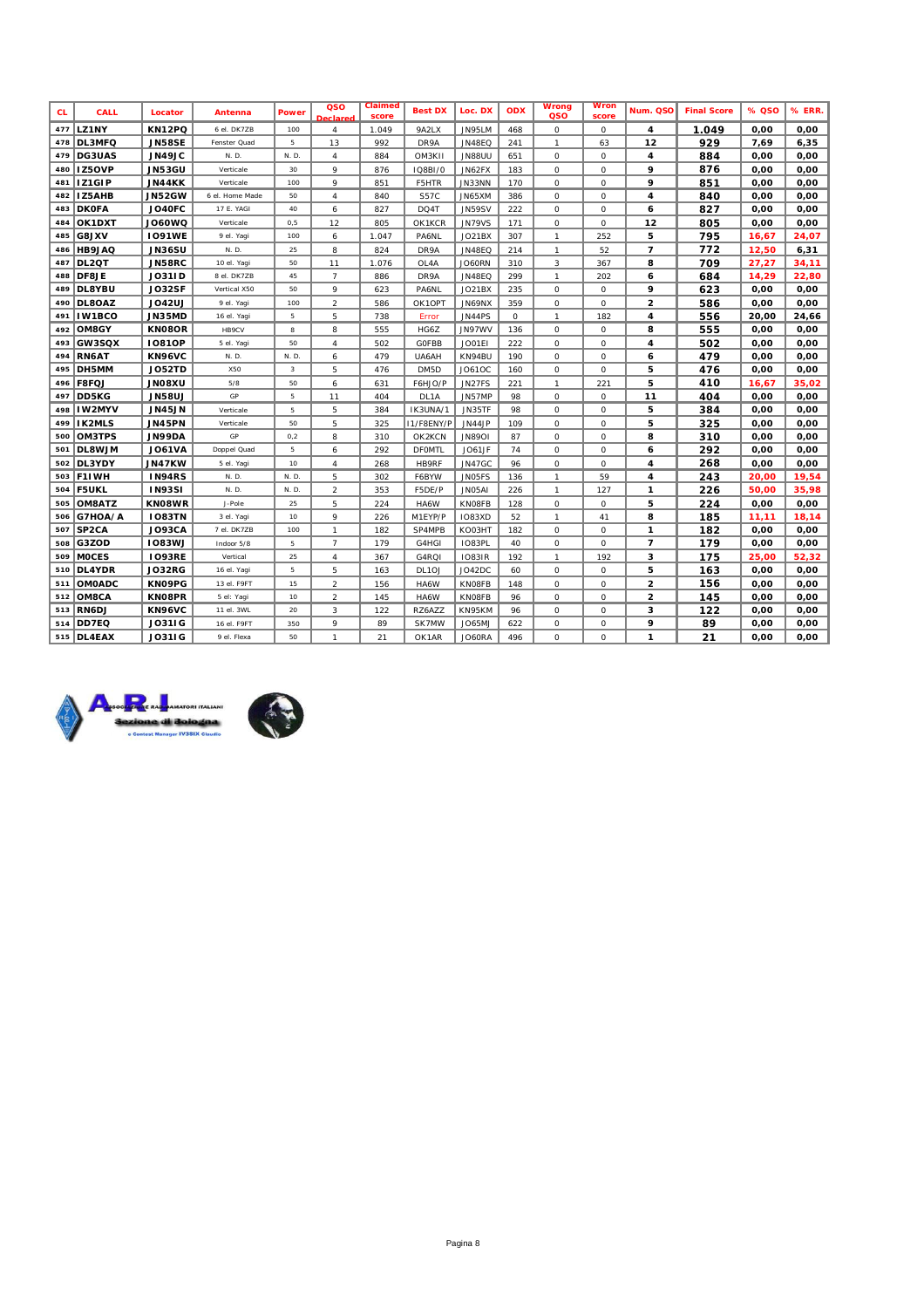|                         |                             | zione di Bologna<br>e Contest Manager IV3SIX Claudi | <b>ATORI ITALIANI</b>                                                   |              |                       |                    | <b>Category MULTI OP.</b> |                          |                |                                                     |                |            | izione di Bologna<br>e Contest Manager IV3SIX Claudie |              |              |
|-------------------------|-----------------------------|-----------------------------------------------------|-------------------------------------------------------------------------|--------------|-----------------------|--------------------|---------------------------|--------------------------|----------------|-----------------------------------------------------|----------------|------------|-------------------------------------------------------|--------------|--------------|
| <b>CL</b>               | CALL                        | Locator                                             | Antenna                                                                 | <b>Power</b> | QSO<br><b>Declare</b> | Claimed<br>score   | <b>Best DX</b>            | Loc. DX                  | <b>ODX</b>     | Wrong<br>QSO                                        | Wrong<br>score | Num. QSO   | <b>Final Score</b>                                    | % QSO        | % ERR.       |
| 1                       | DR9A                        | JN48EQ                                              | 2 x 17 el. + 4 x 6 el.                                                  | 750          | 563                   | 234.577            | HA8V                      | KN06HT                   | 939            | 9                                                   | 7.991          | 554        | 226.586                                               | 1,60         | 3,41         |
| $\overline{\mathbf{2}}$ | OL9W                        | <b>JN99CL</b>                                       | 76 el. (4x6 2x17M2 2x9)                                                 | 2700         | 451                   | 180.718            | F5SE/P                    | JN19XH                   | 1.031          | 5                                                   | 2.482          | 446        | 178.236                                               | 1, 11        | 1,37         |
| 3                       | OM8A                        | <b>JN78WV</b>                                       | $14 + 4x16 + 2x8 + 2x8x$                                                | 3200         | 463                   | 180.173            | PA6NL                     | JO21BX                   | 1.082          | $\overline{4}$                                      | 2.192          | 459        | 177.981                                               | 0,86         | 1,22         |
| $\overline{\mathbf{4}}$ | OL3Z                        | JN79FX                                              | x16,1x18,12x5,2x8x4,4x                                                  | 1000         | 521                   | 181.301            | LY2WR                     | KO24FO                   | 851            | 11                                                  | 4.647          | 510        | 176.654                                               | 2,11         | 2,56         |
| 5<br>6                  | <b>SK7MW</b><br>OK1OPT      | <b>JO65MJ</b><br><b>JN69NX</b>                      | $4 \times 8 + 4 \times 9 + 4 \times 4$<br>Oel DK7ZB + 4x4DK7ZB          | 1000<br>1200 | 334<br>498            | 180.270<br>167.338 | S59P<br>YU7ACO            | <b>JN86AO</b><br>KN05QC  | 1.000<br>822   | 14<br>$\overline{7}$                                | 7.752<br>1.961 | 320<br>491 | 172.518<br>165.377                                    | 4,19<br>1,41 | 4,30<br>1,17 |
| $\overline{\mathbf{z}}$ | OM3KI1                      | <b>UU88UU</b>                                       | x 18 el. + 2 x 10 el. Ya                                                | 2000         | 452                   | 170.564            | PC <sub>5M</sub>          | <b>JO22OJ</b>            | 965            | 14                                                  | 5.965          | 438        | 164.599                                               | 3,10         | 3,50         |
| 8                       | OK1KCR                      | <b>JN79VS</b>                                       | M2 DL7KM                                                                | 1200         | 478                   | 167.491            | F5SE/P                    | JN19XH                   | 855            | 10                                                  | 3.617          | 468        | 163.874                                               | 2,09         | 2,16         |
| 9                       | OE5D                        | JN68PC                                              | 2 x 11 el. Yagi                                                         | 500          | 421                   | 163.276            | SP4MPB                    | KO03HT                   | 816            | $\overline{a}$                                      | 804            | 419        | 162.472                                               | 0,48         | 0,49         |
| 10 <sub>o</sub>         | DR <sub>2</sub> X           | <b>JO40QL</b>                                       | 8 x 6 el. Yagi                                                          | 750          | 472                   | 164.630            | HA6W                      | KN08FB                   | 847            | 13                                                  | 3.768          | 459        | 160.862                                               | 2,75         | 2,29         |
| 11                      | <b>DFOMU</b>                | JO32PC                                              | x 9 el. Yagi+ 4Big Whee                                                 | 650          | 404                   | 160.419            | 9A5Y                      | <b>JN85PO</b>            | 1.027          | 5                                                   | 2.370          | 399        | 158.049                                               | 1,24         | 1,48         |
| 12                      | DLOGTH/P                    | <b>JO50RK</b>                                       | $2 \times 0$ jxx + 1x2M5WL                                              | 750          | 480                   | 163.236            | E71GJK                    | JN94GG                   | 869            | 17                                                  | 6.646          | 463        | 156.590                                               | 3,54         | 4,07         |
| 13<br>14                | <b>S570</b><br><b>S50C</b>  | JN86DT<br><b>JN76JG</b>                             | $1 + 4x17 + 4x17 + 4x17$ el<br>$6 \times 5$ el. + $2 \times 15$ el. Yag | 1500<br>1500 | 394<br>395            | 153.759<br>154.949 | SK7MW<br>LZ1ZP            | JO665MJ<br><b>KN22ID</b> | 981<br>913     | 3<br>6                                              | 920<br>2.833   | 391<br>389 | 152.839<br>152.116                                    | 0,76<br>1,52 | 0,60<br>1,83 |
| 15                      | <b>9A5Y</b>                 | <b>JN85PO</b>                                       | 18 el. BVO + 4 X 10 el                                                  | N.D.         | 357                   | 155.895            | <b>DFOMU</b>              | JO32PC                   | 1.026          | 11                                                  | 5.583          | 346        | 150.312                                               | 3,08         | 3,58         |
| 16                      | OK2D                        | <b>JN99AJ</b>                                       | 4x11,4x9,4x9,4x9                                                        | 2000         | 398                   | 153.065            | PC <sub>5M</sub>          | JO21OJ                   | 935            | 10                                                  | 4.425          | 388        | 148.640                                               | 2,51         | 2,89         |
| 17                      | OL4A                        | <b>JO60RN</b>                                       | 2 Yagi                                                                  | 1500         | 459                   | 152.546            | YU1EO                     | KN04ML                   | 884            | 19                                                  | 7.845          | 440        | 144.701                                               | 4,14         | 5,14         |
| 18                      | <b>DFOMTL</b>               | <b>JO61JF</b>                                       | 4 x 6 el. Yagi                                                          | 500          | 453                   | 144.046            | YU7ACO                    | KN05QC                   | 932            | $\overline{a}$                                      | 710            | 451        | 143.336                                               | 0,44         | 0,49         |
| 19                      | HA5KDQ                      | <b>JN97LN</b>                                       | DK7ZB                                                                   | 500          | 374                   | 145.139            | <b>DFOVF</b>              | JO31AO                   | 1.033          | $\overline{4}$                                      | 2.374          | 370        | 142.765                                               | 1,07         | 1,64         |
| 20                      | DM5D                        | <b>JO61OC</b>                                       | x 17 el. M2+ 2x4 BigWhe                                                 | 600          | 432                   | 147.391            | LY2WR                     | KO24FO                   | 849            | 16                                                  | 6.221          | 416        | 141.170                                               | 3,70         | 4,22         |
| 21<br>22                | OM6A                        | <b>JN99JC</b>                                       | x2x9 el+ 2x7 el. OM1AT                                                  | 1800<br>500  | 360                   | 139.512            | 11AXE                     | JN34QM                   | 1.006<br>930   | 3                                                   | 1.296          | 357        | 138.216<br>135.823                                    | 0,83         | 0,93         |
| 23                      | HA6W<br>OM3W                | KN08FB<br><b>JN99CH</b>                             | 4 x 17 el. + 8 x 7 el.<br>$2x18+18 + 2x7$ el. Yaq                       | 2000         | 335<br>381            | 137.014<br>138.979 | 11BPU/2<br>11AXE          | JN44PS<br>JN34QM         | 979            | $\overline{a}$<br>6                                 | 1.191<br>3.330 | 333<br>375 | 135.649                                               | 0,60<br>1,57 | 0,87<br>2,40 |
| 24                      | HA2R                        | <b>JN87UE</b>                                       | 2 x 17 el. Yagi                                                         | 900          | 363                   | 140.117            | SK7MW                     | JO65MJ                   | 969            | 10                                                  | 4.671          | 353        | 135.446                                               | 2,75         | 3,33         |
| 25                      | OM <sub>5</sub> M           | <b>JN88SS</b>                                       | 2x9 + 18 el. Yagi                                                       | 2000         | 403                   | 139.868            | IK3UNA/1                  | JN35TF                   | 849            | 14                                                  | 5.381          | 389        | 134.487                                               | 3,47         | 3,85         |
| 26                      | OE2M                        | <b>JN67NT</b>                                       | 2 x 8 el. Yagi                                                          | 400          | 357                   | 144.451            | M6T                       | <b>JO02RF</b>            | 966            | 21                                                  | 10.059         | 336        | 134.392                                               | 5,88         | 6,96         |
| 27                      | PA6NL                       | <b>JO21BX</b>                                       | 2 x 3 x 7 el. Yagi                                                      | 400          | 332                   | 137.346            | SP6LTC                    | JO70VV                   | 817            | 19                                                  | 9.106          | 313        | 128.240                                               | 5,72         | 6,63         |
| 28                      | IK5ZWU/6                    | <b>JN63GN</b>                                       | 1X16+1X16+2X16+3X17                                                     | 500          | 243                   | 127.349            | <b>DFOMU</b>              | JO32PC                   | 1.027          | 0                                                   | 0              | 243        | 127.349                                               | 0,00         | 0,00         |
| 29                      | 5P3WW                       | <b>JO64EX</b>                                       | 8 x 5 el. Yagi                                                          | 1000         | 274                   | 131.141            | HA2R                      | <b>JN87UE</b>            | 943            | 14                                                  | 6.781          | 260        | 124.360                                               | 5,11         | 5,17         |
| 30<br>31                | HG1Z<br>OK1KPA              | <b>JN86KU</b><br><b>JN79US</b>                      | 4 x Corner Reflector<br>16 el. F9FT                                     | 1000<br>500  | 337<br>384            | 124.656<br>124.829 | <b>DFUMU</b><br>11AXE     | JO32PC<br>JN34QM         | 905<br>859     | 5<br>9                                              | 2.228<br>2.626 | 332<br>375 | 122.428<br>122.203                                    | 1,48<br>2,34 | 1,79<br>2,10 |
| 32                      | DM3W                        | <b>JO62GD</b>                                       | 2 x 9 el. Yagi DK7ZB                                                    | 700          | 345                   | 119.217            | IK5ZWU/6                  | <b>JN63GN</b>            | 955            | 0                                                   | $\cal O$       | 345        | 119.217                                               | 0,00         | 0,00         |
| 33                      | OL7G                        | <b>JN78DR</b>                                       | 2 x DK7ZB                                                               | 1000         | 366                   | 123.950            | <b>IW7DFU</b>             | <b>JN71AS</b>            | 774            | 14                                                  | 5.379          | 352        | 118.571                                               | 3,83         | 4,34         |
| 34                      | <b>S57C</b>                 | JN65XM                                              | 16+2x15+12(6x3) el. Y                                                   | 1500         | 304                   | 121.421            | IT9CJC                    | JM761W                   | 957            | 8                                                   | 4.252          | 296        | 117.169                                               | 2,63         | 3,50         |
| 35                      | <b>TMOW</b>                 | JN36BP                                              | $6x6 + 8x9 + 4x10 + 4x7$ DK7Z                                           | 150          | 278                   | 125.699            | DL 9EE                    | JO44SV                   | 949            | 17                                                  | 9.309          | 261        | 116.390                                               | 6,12         | 7,41         |
| 36                      | <b>DKOCG</b>                | <b>JN59RJ</b>                                       | 14 el. ParaBeam                                                         | 500          | 379                   | 128.279            | YU1EV                     | KN04CN                   | 854            | 46                                                  | 17.659         | 333        | 110.620                                               | 12,14        | 13,77        |
| 37                      | DM7A                        | <b>JO60TR</b>                                       | 8 x 10 el. DJ9BV                                                        | 750          | 384                   | 115.045            | M6T                       | JO02RF                   | 858            | 14                                                  | 5.300          | 370        | 109.745                                               | 3,65         | 4,61         |
| 38<br>39                | S59P<br>IQ3AZ               | <b>OA∂SNL</b><br>JN65QQ                             | 10 el. DJ9BV + 14 el. DJ<br>BJXX2 + 2x17FT + 2x17                       | 750<br>500   | 286<br>273            | 106.432<br>105.397 | SK7MW<br><b>DFOMU</b>     | JO65MJ<br>JO32PC         | 1.000<br>841   | $\overline{\mathbf{c}}$<br>$\overline{\mathcal{L}}$ | 589<br>836     | 284<br>271 | 105.843                                               | 0,70<br>0,73 | 0,55<br>0,79 |
| 40                      | OK2KCE                      | <b>JN89XX</b>                                       | 4 x 10 el. DK7ZB                                                        | 350          | 301                   | 106.229            | IK5ZWU/6                  | <b>JN63GN</b>            | 824            | 18                                                  | 5.859          | 283        | 104.561<br>100.370                                    | 5,98         | 5,52         |
| 41                      | <b>DLOXM</b>                | <b>JO61GE</b>                                       | 12 el. Yagi                                                             | 750          | 356                   | 102.346            | LY2WR                     | KO24FO                   | 884            | 8                                                   | 2.178          | 348        | 100.168                                               | 2,25         | 2,13         |
| 42                      | <b>9A1B</b>                 | <b>JN85OV</b>                                       | 4 x 17 el. F9FT                                                         | 300          | 257                   | 101.477            | <b>DR800GRZ</b>           | <b>JO40AR</b>            | 864            | 9                                                   | 5.136          | 248        | 96.341                                                | 3,50         | 5,06         |
| 43                      | HG6Z                        | <b>JN97WV</b>                                       | 4 x 11 el. EF0211                                                       | 1000         | 267                   | 98.860             | SK7MW                     | JO65MJ                   | 957            | 9                                                   | 3.062          | 258        | 95.798                                                | 3,37         | 3,10         |
| 44                      | PC5M                        | <b>JO21OJ</b>                                       | $2 \times 16$ el. + 4 x 7 el. Yag                                       | 2 x 400      | 256                   | 97.650             | OL9W                      | JN99CL                   | 944            | 6                                                   | 1.898          | 250        | 95.752                                                | 2,34         | 1.94         |
| 45                      | <b>9A1W</b>                 | JN75ST                                              | M18XXX+4x10 el. DK7Z                                                    | 700          | 253                   | 94.396             | <b>DFOMU</b>              | JO32PC                   | 923            | 0                                                   | 0              | 253        | 94.396                                                | 0,00         | 0,00         |
| 46                      | OK2KKW                      | <b>JO70FD</b>                                       | $\parallel$ el. DK7ZB + 4 el. OK1K $\parallel$                          | 1150         | 302                   | 92.338             | LY2WR                     | KO24FO                   | 840            |                                                     | 256            | 301        | 92.082                                                | 0,33         | 0,28         |
| 47                      | <b>9A9R</b><br>48 HB9RF     | <b>JN85LN</b><br>JN47GC                             | 2 x 5WL<br>4 x 5 el. Yagi                                               | 800<br>500   | 248<br>250            | 96.724<br>94.518   | DM3W<br>SK7MW             | JO62GD<br>JO65MJ         | 800<br>974     | 13<br>15                                            | 5.646<br>5.341 | 235<br>235 | 91.078<br>89.177                                      | 5,24<br>6,00 | 5,84<br>5,65 |
| 49                      | OK1KTT                      | <b>JN78AX</b>                                       | 4 x 5 el. DK7ZB                                                         | 100          | 290                   | 91.050             | US5WU                     | KO20DI                   | 754            | 9                                                   | 3.655          | 281        | 87.395                                                | 3,10         | 4,01         |
|                         | 50 HA7P                     | JN97KW                                              | 14 el. WIMO                                                             | 1000         | 250                   | 88.242             | <b>DFOMU</b>              | JO32PC                   | 947            | 9                                                   | 3.861          | 241        | 84.381                                                | 3,60         | 4,38         |
| 51                      | OK2KYZ                      | <b>JN89XN</b>                                       | 2 x 10 el. DK7ZB                                                        | 500          | 274                   | 86.120             | 11BPU/2                   | JN44PS                   | 844            | 5                                                   | 1.749          | 269        | 84.371                                                | 1,82         | 2,03         |
| 52                      | <b>OK2KJI</b>               | <b>JN79TI</b>                                       | 15 el. F9FT                                                             | 300          | 271                   | 79.925             | PC5M                      | JO210J                   | 772            | ${\cal O}$                                          | $\cal O$       | 271        | 79.925                                                | 0,00         | 0,00         |
| 53                      | DK2MN                       | JO32MN                                              | 4 x 14 el. Yagi                                                         | 750          | 241                   | 84.021             | HA2R                      | <b>JN87UE</b>            | 944            | 15                                                  | 4.154          | 226        | 79.867                                                | 6,22         | 4,94         |
| 54                      | 9A1CMS                      | <b>MG68NL</b>                                       | 2 x 17 el. F9FT                                                         | 500          | 218                   | 80.250             | LZ1ZP                     | <b>KN22ID</b>            | 827            | 3                                                   | 1.604          | 215        | 78.646                                                | 1,38         | 2,00         |
| 55<br>56                | OL7Q                        | <b>JN99CR</b><br><b>DU030L</b>                      | 2 x 10 el. DK7ZB<br>2 x 10 el. DK7ZB                                    | 900<br>200   | 241<br>300            | 81.809<br>82.174   | IK5ZWU/6                  | <b>JN63GN</b>            | 811<br>845     | 8<br>17                                             | 3.204          | 233        | 78.605                                                | 3,32         | 3,92         |
| 57                      | OL <sub>1</sub> C<br>IW3FQT | <b>JN55VC</b>                                       | 4 x 5 el. DK7ZB                                                         | 400          | 192                   | 74.363             | LY2WR<br><b>DFOMU</b>     | KO24FO<br>JO32PC         | 846            | $\overline{\mathbf{c}}$                             | 5.641<br>511   | 283<br>190 | 76.533<br>73.852                                      | 5,67<br>1,04 | 6,86<br>0,69 |
| 58                      | OK1KMU                      | <b>XLPONL</b>                                       | 7 el. Yagi                                                              | 200          | 256                   | 74.783             | YU1EV                     | KN04CN                   | 822            | 14                                                  | 5.030          | 242        | 69.753                                                | 5,47         | 6,73         |
| 59                      | M6T                         | JO02RF                                              | 2 x 17 el. Yagi                                                         | 400          | 162                   | 72.402             | OE2M                      | JN67NT                   | 967            | $\overline{7}$                                      | 2.754          | 155        | 69.648                                                | 4,32         | 3,80         |
| 60                      | F5OCL/P                     | <b>JN37NV</b>                                       | Collinear                                                               | 250          | 207                   | 71.734             | SK7MW                     | JO65MJ                   | 928            | 14                                                  | 3.056          | 193        | 68.678                                                | 6,76         | 4,26         |
| 61                      | <b>DFOVK</b>                | JO31TO                                              | 10 el. DK7ZB                                                            | 600          | 223                   | 70.855             | HA5KDQ                    | JN97LN                   | 932            | 9                                                   | 2.356          | 214        | 68.499                                                | 4,04         | 3,33         |
| 62                      | DM5C                        | <b>JO42RG</b>                                       | 2 x 7 el. Yagi                                                          | 300          | 226                   | 71.660             | HA5KDQ                    | JN97LN                   | 858            | 10                                                  | 3.540          | 216        | 68.120                                                | 4,42         | 4,94         |
| 63                      | <b>OK1KLL</b>               | JN791W                                              | 4 x PAOMS                                                               | 600          | 263                   | 73.134             | YT2F                      | KN03KU                   | 823            | 14                                                  | 5.152          | 249        | 67.982                                                | 5,32         | 7,04         |
| 64<br>65                | <b>DFOSX</b><br>YU7ACO      | JO62XN<br>KN05QC                                    | 2 x 9 el. Yagi<br>N.D.                                                  | 400<br>500   | 208<br>145            | 68.899<br>70.053   | 9A5Y<br><b>DFOMTL</b>     | JN85PO<br>JO61JF         | 811<br>931     | 6<br>8                                              | 2.670<br>3.887 | 202<br>137 | 66.229<br>66.166                                      | 2,88<br>5,52 | 3,88<br>5,55 |
| 66                      | <b>IQ4AX</b>                |                                                     | $JN54AX$ $4x9$ Wimo+ 2x9HM+1X2                                          | 500          | 161                   | 66.055             | HA8V                      | KN06HT                   | 794            | $\cal O$                                            | 0              | 161        | 66.055                                                | 0,00         | 0,00         |
| 67                      | OK5T                        | JO70BK                                              | 12 el. DL6WU                                                            | 100          | 236                   | 62.824             | Error                     | JN19XH                   | $\overline{O}$ | $\mathcal{I}$                                       | 820            | 235        | 62.004                                                | 0,42         | 1,31         |
| 68                      | <b>I1MXI</b>                | <b>JN44LW</b>                                       | 20 el. + 11 el.                                                         | 500          | 146                   | 61.583             | HG6Z                      | JN97WV                   | 898            | $\overline{a}$                                      | 1.144          | 144        | 60.439                                                | 1,37         | 1,86         |
| 69                      | <b>DKOPU</b>                | <b>JO31JN</b>                                       | 2 x Cushcraft DX-120                                                    | 750          | 214                   | 64.866             | OM8A                      | JN87WV                   | 894            | 13                                                  | 4.901          | 201        | 59.965                                                | 6,07         | 7,56         |
| 70                      | DJ7HC                       | <b>JN48NI</b>                                       | 4 x 7 el. Yagi                                                          | 300          | 175                   | 61.460             | SF7WT                     | J065QQ                   | 866            | 6                                                   | 2.503          | 169        | 58.957                                                | 3,43         | 4,07         |
| 71                      | OK2M                        |                                                     | JN69UN *** DK7ZB+2x14el DK7                                             | 1500         | 176                   | 59.433             | YU2DX                     | KN04IN                   | 767            | $\mathcal{I}$                                       | 768            | 175        | 58.665                                                | 0,57         | 1,29         |
| 72<br>73                | OM3RAL<br>OK2KWX            | <b>JN98LR</b><br>JN89QQ                             | 16 el. F9FT<br>ZZ213                                                    | 200<br>150   | 200                   | 57.446             | <b>IQ5TT</b>              | JN54JD                   | 806<br>774     | $\mathcal{I}$<br>14                                 | 84             | 199<br>195 | 57.362                                                | 0,50         | 0,15         |
| 74                      | <b>9A6D</b>                 | <b>JN85AO</b>                                       | 18 el. Yagi DJ9BV                                                       | 500          | 209<br>172            | 59.904<br>59.410   | IK5ZWU/6<br>DM3W          | JN63GN<br>JO62GD         | 771            | 9                                                   | 2.795<br>3.055 | 163        | 57.109<br>56.355                                      | 6,70<br>5,23 | 4,67<br>5,14 |
| 75                      | OL <sub>1</sub> Z           | <b>UA88AU</b>                                       | 15 el. F9FT                                                             | 200          | 193                   | 56.255             | SK7MW                     | JO65MJ                   | 756            | $\overline{z}$                                      | 2.100          | 186        | 54.155                                                | 3,63         | 3,73         |
|                         | 76 LY2WR                    | KO24FO                                              | 2 x 11 el. Yagi                                                         | N.D.         | 87                    | 54.870             | <b>DL6NAA</b>             | JO50VF                   | 986            | $\mathcal{I}$                                       | 785            | 86         | 54.085                                                | 1,15         | 1,43         |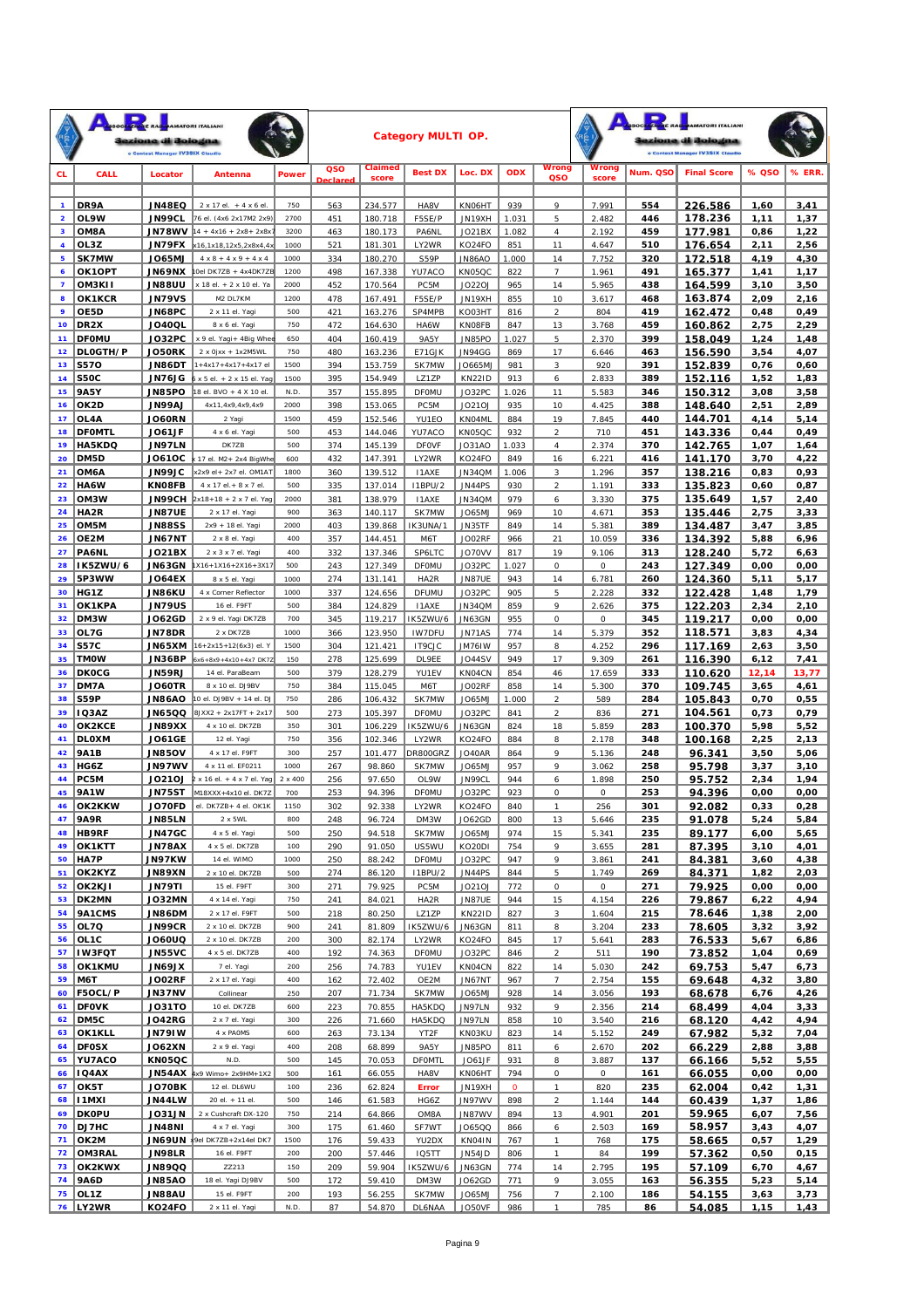| <b>CL</b> | CALL           | Locator       | Antenna                | Power | QSO<br>eclare | Claimed<br>score | <b>Best DX</b>         | Loc. DX       | <b>ODX</b> | Nrong<br>QSO               | Wrong<br>score | Num. QSO | <b>Final Score</b> | % QSO | % ERR. |
|-----------|----------------|---------------|------------------------|-------|---------------|------------------|------------------------|---------------|------------|----------------------------|----------------|----------|--------------------|-------|--------|
| 77        | <b>DFOESA</b>  | <b>JO51EA</b> | N.D                    | 100   | 196           | 56.530           | HA5KDQ                 | JN97LN        | 732        | $\overline{7}$             | 3.041          | 189      | 53.489             | 3,57  | 5,38   |
| 78        | OM3I           | <b>JN98LB</b> | 4 x 12 el+ 16 el. F9FT | 200   | 160           | 53.882           | DR9A                   | <b>JN48EQ</b> | 785        | $\sqrt{2}$                 | 762            | 158      | 53.120             | 1,25  | 1,41   |
| 79        | OK2KCN         | <b>JN8901</b> | 2 x GW4CQT             | 500   | 199           | 51.895           | IK5ZWU/6               | JN63GN        | 737        | $\sqrt{2}$                 | 671            | 197      | 51.224             | 1,01  | 1,29   |
| 80        | DL3LA          | JO51WH        | 11 el. Yagi            | 200   | 167           | 51.144           | 9A5Y                   | JN85PO        | 750        | $\boldsymbol{\eta}$        | 331            | 166      | 50.813             | 0,60  | 0,65   |
| 81        | SN9D           | <b>JO90GC</b> | L. Yagi                | 500   | 173           | 55.242           | IK5ZWU/6               | <b>JN63GN</b> | 858        | 15                         | 5.474          | 158      | 49.768             | 8,67  | 9,91   |
| 82        | <b>IQ3LX</b>   | JN65EM        | 2 x 19 lly             | 500   | 141           | 51.698           | SN9F                   | JO90KG        | 717        | 5                          | 2.034          | 136      | 49.664             | 3,55  | 3,93   |
| 83        | <b>DLOBLA</b>  | <b>JO62QH</b> | 2 x 8 el. Yagi         | 100   | 160           | 49.980           | LY2WR                  | KO24FO        | 776        | $\sqrt{2}$                 | 374            | 158      | 49.606             | 1,25  | 0,75   |
| 84        | <b>DKOZB</b>   | JO42FD        | 2 x 9 el. Yagi         | 157   | 157           | 49.992           | OM6A                   | JN99JC        | 803        | $\overline{7}$             | 2.011          | 150      | 47.981             | 4,46  | 4,02   |
| 85        | OK1KFB         | <b>JN79AI</b> | 7 el. Quad GW4CQT      | 300   | 191           | 54.868           | YU7ACO                 | KN05QC        | 728        | 24                         | 7.184          | 167      | 47.684             | 12,57 | 13,09  |
| 86        | <b>I5MZY/4</b> | <b>JN54OL</b> | 4 x 10 + 2 x 16 Yagi   | 500   | 136           | 52.514           | HA6W                   | KN08FB        | 815        | 12                         | 4.956          | 124      | 47.558             | 8,82  | 9,44   |
| 87        | OK5K           | JN99CT        | 10 el. DK7ZB           | 100   | 159           | 48.847           | IK5ZWU/6               | JN63GN        | 817        | $10$                       | 3.312          | 149      | 45.535             | 6,29  | 6,78   |
| 88        | E73ESP         | JN94HQ        | 2 x 10 EF              | 25    | 124           | 48.190           | DR9A                   | JN48EQ        | 899        | 10                         | 3.715          | 114      | 44.475             | 8,06  | 7,71   |
| 89        | SN9F           | <b>JO89KG</b> | 12 el. DK7ZB           | 150   | 127           | 45.555           | IK5ZWU/6               | <b>JN63GN</b> | 887        | 3                          | 1.451          | 124      | 44.104             | 2,36  | 3,19   |
| 90        | OK1KCB         | <b>JN79GB</b> | 2 x F9FT               | 100   | 162           | 43.677           | YU7ACO                 | KN05QC        | 679        | $\boldsymbol{4}$           | 1.267          | 158      | 42.410             | 2,47  | 2,90   |
| 91        | OK2KPD         | <b>JO80UB</b> | 4 x 12 el. Yagi        | 500   | 150           | 43.747           | IK5ZWU/6               | JN63GN        | 822        | $\boldsymbol{4}$           | 2.070          | 146      | 41.677             | 2,67  | 4,73   |
| 92        | 9AOC           | <b>JN85AO</b> | 17B2                   | 100   | 128           | 42.119           | DK9VZ                  | JO50DO        | 701        | 9                          | 1.861          | 119      | 40.258             | 7,03  | 4,42   |
| 93        | OK2KYK         | <b>JN89NB</b> | 2 x DL6WU              | 80    | 167           | 42.085           | IKOVWO/6               | JN631L        | 707        | $\sqrt{5}$                 | 1.829          | 162      | 40.256             | 2,99  | 4,35   |
| 94        | OL1B           | <b>JO80IB</b> | F9FT                   | 150   | 153           | 41.585           | 14LCK/4                | JN54PD        | 775        | 3                          | 1.535          | 150      | 40.050             | 1,96  | 3,69   |
| 95        | <b>DLOLN</b>   | <b>JO31PW</b> | 2 x 7 el. Yagi         | 300   | 125           | 40.322           | OM3W                   | JN99CH        | 823        | $\sqrt{4}$                 | 1.198          | 121      | 39.124             | 3,20  | 2,97   |
| 96        | OK1KPI         | JN79BH        | 2 x 7 el. DK7ZB        | 50    | 156           | 40.831           | YU7ACO                 | KN05QC        | 720        | 9                          | 2.332          | 147      | 38.499             | 5,77  | 5,71   |
| 97        | F6KIM          | JN38BO        | 3 x 4 x 4 10 el. Yagi  | 85    | 129           | 42.236           | OK2D                   | JN99AJ        | 873        | 14                         | 5.032          | 115      | 37.204             | 10,85 | 11,91  |
| 98        | <b>DLOKU</b>   | <b>JO31UO</b> | 2 x FX224              | 350   | 125           | 36.537           | OL9W                   | JN99CL        | 778        | $\overline{7}$             | 3.318          | 118      | 33.219             | 5,60  | 9,08   |
| 99        | OK1RAR         | <b>JO70DB</b> | 2 x 2 el. Yagi         | 35    | 156           | 33.992           | IK5ZWU/6               | JN63GN        | 735        | $\boldsymbol{4}$           | 1.095          | 152      | 32.897             | 2,56  | 3,22   |
| 100       | IQ8BI/0        | JN62FX        | 2 x 20 el. Shark       | 500   | 81            | 31.239           | DK9VZ                  | JO50DO        | 864        | 0                          | 0              | 81       | 31.239             | 0,00  | 0,00   |
| 101       | <b>S57SU</b>   | JN76EF        | $4 \times 3$ WL        | 500   | 98            | 33.272           | DR4A                   | <b>JN39VV</b> | 637        | 10                         | 3.500          | 88       | 29.772             | 10,20 | 10,52  |
| 102       | <b>DLOVLA</b>  | JO60EM        | 10 el. Yagi            | 100   | 128           | 29.592           | <b>TMOW</b>            | JN36BP        | 630        | 6                          | 169            | 122      | 29.423             | 4,69  | 0,57   |
| 103       | <b>DKOIZ</b>   | <b>JO43SX</b> | 2 x 2M18XXX            | 500   | 87            | 31.978           | <b>TMOW</b>            | JN36BP        | 851        | $\it 11$                   | 3.770          | 76       | 28.208             | 12,64 | 11,79  |
| 104       | DR60BLN/P      | <b>JO62TL</b> | 2 x 9 el. Yagi         | 100   | 100           | 31.221           | <b>9A1B</b>            | JN85OV        | 777        | 10                         | 3.350          | 90       | 27.871             | 10,00 | 10,73  |
| 105       | <b>DLOC</b>    | JO72HD        | 2 x 17 el. F9FT        | 160   | 90            | 30.417           | YU7ACO                 | KN05QC        | 927        | 7                          | 2.716          | 83       | 27.701             | 7,78  | 8,93   |
| 106       | OK2KYD         | <b>JN89OB</b> | 10 el. Yaqi            | 100   | 123           | 27.003           | IK0VWO/6               | JN631L        | 711        | $\overline{a}$             | 337            | 121      | 26.666             | 1,63  | 1,25   |
| 107       | <b>GOFBB</b>   | <b>JO01EI</b> | 2 x 17 el. Yagi        | 400   | 80            | 28.515           | DLOXM                  | <b>JO61GE</b> | 847        | $\sqrt{4}$                 | 2.206          | 76       | 26.309             | 5,00  | 7,74   |
| 108       | YT2F           | KN03KU        | 17 el. Yagi            | 100   | 83            | 25.372           | OK1KLL                 | <b>JN79IW</b> | 822        | 0                          | 0              | 83       | 25.372             | 0,00  | 0,00   |
| 109       | E74ALM         | JN84XF        | F9FT                   | 60    | 68            | 23.843           | <b>DLOGTH/P</b>        | JO50RK        | 846        | $\sqrt{2}$                 | 632            | 66       | 23.211             | 2,94  | 2,65   |
| 110       | OM3KTR         | <b>JN88SI</b> | 9 el. Yagi             | 150   | 116           | 24.580           | DR9A                   | <b>JN48EQ</b> | 675        | $\overline{7}$             | 2.029          | 109      | 22.551             | 6,03  | 8,25   |
| 111       | IQ5TT          | <b>JN54JD</b> | 12 jxx                 | 500   | 64            | 21.256           | OK2KPD                 | <b>JO80UB</b> | 841        | $\cal O$                   | О              | 64       | 21.256             | 0,00  | 0,00   |
| 112       | OK1KKD         | JO70BC        | 4 X 17 el. 2M5WL       | 750   | 107           | 21.542           | UW5W                   | KN29AU        | 710        | $\sqrt{2}$                 | 639            | 105      | 20.903             | 1,87  | 2,97   |
| 113       | <b>HA8KCI</b>  | KN06FF        | F9FT                   | 100   | 65            | 20.721           | IK5ZWU/6               | JN63GN        | 691        | $\boldsymbol{\eta}$        | 405            | 64       | 20.316             | 1,54  | 1,95   |
| 114       | DN2WD          | JO61DH        | N.D.                   | N.D.  | 78            | 20.235           | 9A5Y                   | <b>JN85PO</b> | 734        | $\boldsymbol{4}$           | 2.252          | 74       | 17.983             | 5,13  | 11,13  |
| 115       | OL4K           | JO70KE        | 6 el. Yagi             | 100   | 66            | 17.079           | YU1EV                  | KN04CN        | 743        | $\boldsymbol{\eta}$        | 152            | 65       | 16.927             | 1,52  | 0,89   |
| 116       | IW3INQ/3       | <b>JN65CP</b> | 17 el. Yagi            | 300   | 41            | 15.197           | HA8V                   | KN06HT        | 660        | $\boldsymbol{\eta}$        | 612            | 40       | 14.585             | 2,44  | 4,03   |
| 117       | <b>DKOGHC</b>  | <b>JO61FR</b> | 2 x 9 el. Yagi         | 100   | 33            | 13.783           | 9A5Y                   | <b>JN85PO</b> | 768        | 0                          | 0              | 33       | 13.783             | 0,00  | 0,00   |
| 118       | OM3KHU         | KN18AX        | 7 el. DK7ZB            | 100   | 43            | 13.774           | 9A4QA                  | <b>JN74UR</b> | 674        | $\cal O$                   | 0              | 43       | 13.774             | 0,00  | 0,00   |
| 119       | <b>9A4P</b>    | <b>JN85UG</b> | 4 x 17 el. F9FT        | N.D   | 52            | 13.913           | LZ1ZP                  | <b>KN22ID</b> | 661        | 3                          | 839            | 49       | 13.074             | 5,77  | 6,03   |
| 120       | F8BVX/P        | <b>JN25LE</b> | N.D.                   | 50    | 28            | 10.238           | DK9VZ                  | JO50DO        | 722        | 0                          | 0              | 28       | 10.238             | 0,00  | 0,00   |
| 121       | F5KBM          | <b>JOOOTR</b> | N.D.                   | 200   | 41            | 12.882           | GM4CXM                 | 1075TW        | 703        | 8                          | 3.380          | 33       | 9.502              | 19,51 | 26,24  |
| 122       | <b>F5KEQ</b>   | IN97FG        | 9 el. DK7ZB            | 250   | 21            | 7.893            | DR9A                   | <b>JN48EQ</b> | 755        | $\it 1$                    | 492            | 20       | 7.401              | 4,76  | 6,23   |
| 123       | <b>DBOGX</b>   | JO31EF        | FX 224                 | 160   | 24            | 7.148            | SK7MW                  | JO65MJ        | 641        | 0                          | 0              | 24       | 7.148              | 0,00  | 0,00   |
| 124       | IK1RAC         | <b>JN34TU</b> | 17 el. Yagi            | 25    | 21            | 6.824            | DK9VZ                  | JO50DO        | 669        | 0                          | 0              | 21       | 6.824              | 0,00  | 0,00   |
| 125       | DR3S           | JO31EF        | FX 224                 | 160   | 19            | 6.809            | OK1KCR                 | <b>JN79VS</b> | 685        | 0                          | 0              | 19       | 6.809              | 0,00  | 0,00   |
| 126       | DN4SB          | JO31EF        | FX 224                 | 160   | 26            | 7.037            | OE5D                   | JN68PC        | 607        | $\mathcal I$               | 362            | 25       | 6.675              | 3,85  | 5,14   |
|           | 127   IQ2CU    | JN45PM        | 2 X 12 el. Ixx         | 70    | 31            | 6.354            | $H$ A <sub>2</sub> $R$ | <b>IN87UF</b> | 672        | $\Omega$                   | $\Omega$       | 31       | 6.354              | 0,00  | 0,00   |
|           | 128 RZ6AZZ     | KN95KM        | N.D.                   | N.D   | 21            | 6.518            | RW3WR                  | <b>KO17IM</b> | 734        | $\boldsymbol{\eta}$        | 541            | 20       | 5.977              | 4,76  | 8,30   |
|           | 129 OM50KNS    | JN99FC        | F9FT                   | 100   | 41            | 5.965            | DL9GK                  | JO50VJ        | 500        | $\overline{a}$             | 404            | 39       | 5.561              | 4,88  | 6,77   |
|           | 130 F5KBJ/P    | <b>JN23WE</b> | FX 213                 | 70    | 19            | 5.711            | S57C                   | JN76PB        | 811        | $\overline{a}$             | 1.125          | 17       | 4.586              | 10,53 | 19,70  |
|           | 131 SK4AO      | JP70TO        | 4 x 9 el. Yagi         | 600   | 6             | 4.232            | LY2WR                  | KO24WR        | 849        | 0                          | 0              | 6        | 4.232              | 0,00  | 0,00   |
|           | 132   IQ2DB    | <b>JN45MT</b> | $2 \times 8$ jxx       | 200   | 24            | 3.645            | <b>IQ8BI/0</b>         | JN62FX        | 416        | 0                          | 0              | 24       | 3.645              | 0,00  | 0,00   |
|           | 133 OK1ODC     | <b>JO70CS</b> | 15 el. Cue Dee         | 50    | 18            | 3.256            | HA5KDQ                 | JN97LN        | 497        | $\boldsymbol{\mathcal{I}}$ | 362            | 17       | 2.894              | 5,56  | 11,12  |
|           | 134 DN3FA      | JO40FC        | 17 el. Yagi            | 40    | 6             | 827              | DQ4T                   | JN59SV        | 222        | $\cal O$                   | 0              | 6        | 827                | 0,00  | 0,00   |
|           | 135 DN3FS      | JO40FC        | 17 el. Yagi            | 40    | 6             | 827              | DQ4T                   | <b>JN59SV</b> | 222        | 0                          | 0              | 6        | 827                | 0,00  | 0,00   |
|           | 136 9A7B       | <b>JN83GJ</b> | Yagi                   | 25    | $\mathcal{Z}$ | 639              | S57M                   | JN76PO        | 370        | 0                          | 0              | 3        | 639                | 0,00  | 0,00   |
|           | 137   DM2EBL   |               |                        |       |               |                  |                        |               |            |                            |                |          |                    |       |        |
|           | 138 DL6UAM     |               |                        |       |               |                  |                        |               |            |                            |                |          |                    |       |        |

Control Log:

DL6UAM request **DM2EBL request**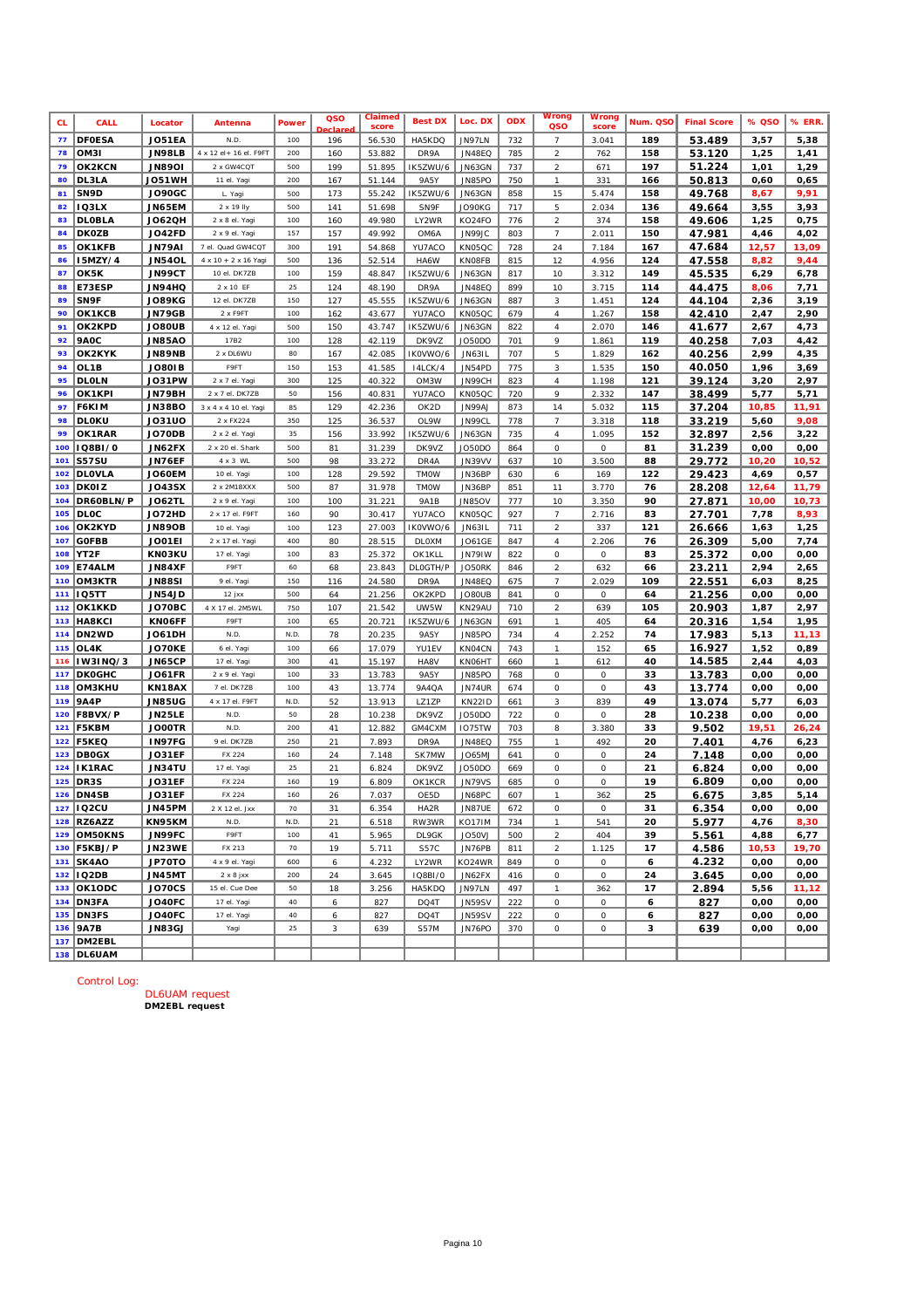| CALL                            | <b>TEAM and Company</b>                                                                   |
|---------------------------------|-------------------------------------------------------------------------------------------|
|                                 |                                                                                           |
| <b>IW3INQ/3</b>                 | $IK3TPP - IW3IOR$                                                                         |
| IQ4AX                           | IK4WKU - IZ4EFN - IK4HLQ - IK4XCL - IZ4HVM - I4YNO - IK4PMB                               |
| <b>IQ8BI/0</b><br><b>TMOW</b>   | <b>I5TWK - IK8BIZ - IKOEFR - IOSNY</b><br>F2CT - F5FNY - F5PLC - F6DZS                    |
| <b>IQ2CU</b>                    | IK2SSB - IZ2DAY                                                                           |
| <b>IK1RAC</b>                   | ???                                                                                       |
| <b>I1MXI</b>                    | 777                                                                                       |
| <b>IW3FQT</b>                   | IK3XJP - IZ3GHP - IK3VZO - IZ3NOC                                                         |
| <b>IQ2DB</b>                    | <b>I2DZQ - IW2FPI</b>                                                                     |
| <b>IQ3AZ</b>                    | IV3CGJ - IV3DXW - IV3FCW - IV3GTH - IV3HWT - IV3KTY - IV3NDC - IV3VFR                     |
| <b>I5MZY/4</b>                  | <b>14YRW - 14VEQ</b>                                                                      |
| IK5ZWU/5                        | I5PVA - IK5VHU - IWOFFK - IK5ZWU                                                          |
| <b>IQ3LX</b><br>105TT           | I3DLI - IZ3BJA - IK3YBX - IK3GHY - IK3RIP - IW3IDX - IW3HVB<br>IZ5DIY - IK5AMB            |
| OL9W                            | OK2MWR - OK2PWR - OK2VYG - OK2BDQ - OK2PKD - OK2UYU                                       |
| OK1KKD                          | OK1FAQ - OK1FAE - OK1JR - OK1HRA                                                          |
| DJ7HC                           | DL3WP                                                                                     |
| <b>DLOLN</b>                    | DK2YN - DH3YAK - DC2CB                                                                    |
| RZ6AZZ                          | RA6AU - RW6CT - RX6AH                                                                     |
| OK1KCB                          | OK1FJW - OK1DX - OK1DXK                                                                   |
| OK1KCR                          | OK1FRG - OK1FCR - OK1PI                                                                   |
| OK1KFB                          | OK1JMP; OK3AA; OK1VSH                                                                     |
| OK1KLL                          | OK1ANV<br>ı                                                                               |
| <b>OK1KMU</b>                   | OK1HFP; OK1MZB; OK1VSJ<br>OK1ZHS                                                          |
| OK1KPA<br><b>OK1KPL</b>         | _OK1CJT; OK1DCX; OK1DDV; OK1ISA; OK1JWH; OK1PV; OK1XGL; OK7VU                             |
| OK1KTT                          | OK1HCU                                                                                    |
| OK1ODC                          | <b>OK1UXH</b>                                                                             |
| <b>IOK1DOL</b>                  | OK1DOL; OK1JOC; OK1DFR; OK1ICJ                                                            |
| <b>IOK1RAR</b>                  | OK1PFM - OK1DVA                                                                           |
| OK <sub>2</sub> D               | OK2PMU; OK2PIN; OK2PKX; OK2PQH; OK2MBP; OK2IT; OK2BRJ                                     |
| <b>OK2KCE</b>                   | $772 - 772$                                                                               |
| <b>IOK2KCN</b>                  | OK2CSU; OKBFM; OK2BZM<br>ı                                                                |
| <b>OK2KJI</b>                   | OK2BPV - OK2PYA                                                                           |
| <b>OK2KKW</b><br><b>IOK2KPD</b> | OK1TEH<br>OK2UFJ - OK2UNV                                                                 |
| <b>OK2KWX</b>                   | OK2PXW - OK2BUM - OK2GMO - OK2VWX                                                         |
| <b>OK2KYD</b>                   | OK2PBG - OK2UHP - OK2IUH - OK2UHG                                                         |
| <b>IOK2KYK</b>                  | OK7MT; OK7WW; OK2EC                                                                       |
| OK2KYZ                          | OK2ZM; OK2PMJ; OK2BFO                                                                     |
| OK <sub>2M</sub>                | OK1MZM                                                                                    |
| <b>IOK5K</b>                    | OK2HZ - OK2BMU<br>ı                                                                       |
| OK5T                            | OK1VSL - OK1DGU; OK1JMJ; OK1DMO                                                           |
| OL <sub>1</sub> B               | $772 - 777$                                                                               |
| OL1C<br>OL <sub>1</sub> Z       | OK1AN; OK1IPS; OK1TIC; OK1FPQ; OK1UZW; OK1IEC<br>OK2UXO, OK2FH, OK2PDB, OK2UOF, op. Evzen |
| <b>OL3Z</b>                     | OK1DOW                                                                                    |
| <b>OL4A</b>                     | OK IDSX OK IDIG OK IHGM OK ILS OK IJK FOK IFRI                                            |
| OL4K                            | <b>OK1OX - OK1CS</b>                                                                      |
| <b>OL7G</b>                     | OK 1X IX: OK 1DMV: OK 7GW: OK 1HCD: OK 1APG: OK 1DCS                                      |
| 10L70                           | OK2ZB; OK2PE; OK2OW; OK2KO; OK2SY<br>ı                                                    |
| .5P3WW                          | DF8AE, DF8XC, DK5QN, DL1YAW, DL1YDI, DF8XC                                                |
| <b>9A0C</b>                     | 9A2HI                                                                                     |
| 9A1B                            | <b>9A2YY - 9A2KK</b><br>ı                                                                 |
| 9A1CMS<br><b>9A1W</b>           | 9A4RJ - 9A5TR<br>9A2HM-9A3WP-9A7PLT-FRENKY                                                |
| <b>9A4P</b>                     | 942YF                                                                                     |
| <b>9A5Y</b>                     | <b>9A3LG - 9A5CM</b>                                                                      |
| <b>9A6D</b>                     | <b>9A7R - 9A3ZA</b>                                                                       |
| <b>9A7B</b>                     | $777 - 777$                                                                               |
| <b>9A9R</b>                     | 9A3TF-9A3ZV-9A7W-9A9R                                                                     |
| <b>HA6W</b>                     | HAOLC-HAOLZ-HAOMK-HAOLO-HA5OKU-HA6ZFA-HA6WP                                               |
| <b>DBOGX</b>                    | <b>DG1FA - DL9FO</b>                                                                      |
| <b>DFOESA</b>                   | <b>DL5AWI - DM3AWK</b><br><b>DHOLS DK3WE DL2LSM DL5YYM DL9GRE</b>                         |
| <b>DFOMTL</b><br><b>DFOMU</b>   | DF1DV; DH6JL; DL6YEH; DL5EBS; DL3YCX; DH8AF;                                              |
| <b>DFOSX</b>                    | <b>DL1CW - DL5YM</b>                                                                      |
| <b>DFOVK</b>                    | <b>DL1AXX - DL5YAD</b>                                                                    |
| <b>DKOCG</b>                    | <b>DL9NBA DL3NGN DL3NCS DJ7AT DG8AM DG2NMH</b>                                            |
| <b>DKOGHC</b>                   | <b>DHOHUP - DL1HSF</b>                                                                    |
| <b>DKOIZ</b>                    | <b>DL1AIW - DJ1TW</b>                                                                     |
| <b>DKOPU</b>                    | DL1EKC; DL4LAP; DL3JST; DJ7UA; DL7EBU; DC3EP; DO6EP; DH5EAH; DF6WE; DG6EA                 |
| <b>DKOZB</b>                    | DG9YIB;; DL3YEEE; DL5YCI                                                                  |
| <b>DK2MN</b>                    | DK2YI - PF2D                                                                              |
| <b>DLOBLA</b><br><b>DLOC</b>    | <b>DL1RTL</b><br><b>DL6UBM - DL8UKE</b>                                                   |
| <b>DLOGTH/P</b>                 | DL2ARD, DK4RC, DL3ANK, DL2AKT, DL3ALI, DL2ALF                                             |
| <b>DLOKU</b>                    | DL4DCO; DK4CU; DD7DAC; DL5DBT                                                             |
| <b>DLOVLA</b>                   | DL4JWN; DL5JRA; DK4KW; DL1JDU                                                             |
| <b>DLOXM</b>                    | DGOLFG, DL1LRM, DL3DXX, DL5LYM, DL7URH, DL8WBB                                            |
| <b>DL3LA</b>                    | DL3ARO - DG2MA                                                                            |